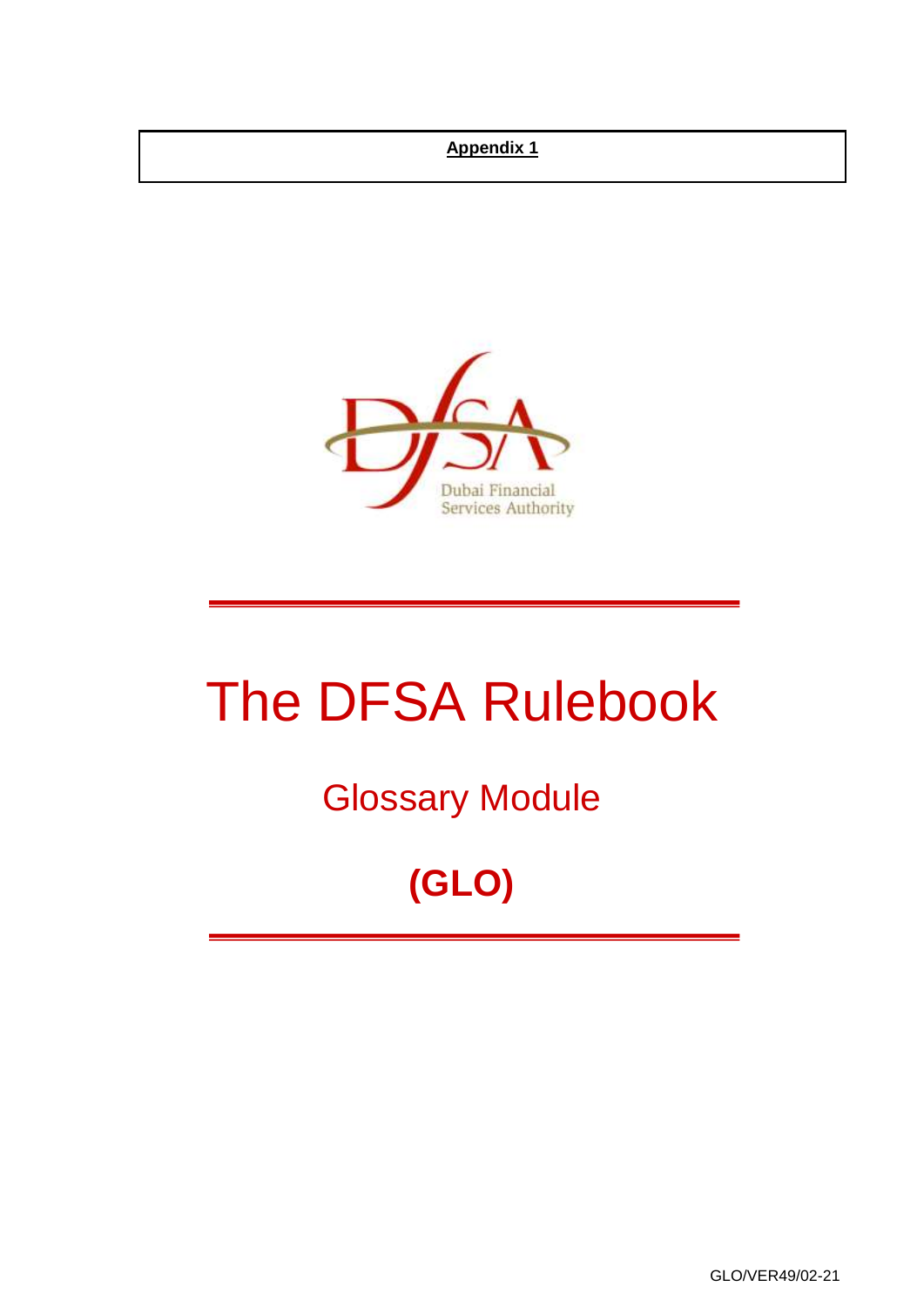

#### [A](#page-2-0) [B](#page-7-0) [C](#page-9-0) [D](#page-18-0) [E](#page-22-0) [F](#page-24-0) [G](#page-27-0) [H](#page-31-0) [I](#page-32-0) [J](#page-37-0) [K](#page-37-1) [L](#page-38-0) [M](#page-41-0) [N](#page-45-0) [O](#page-47-0) [P](#page-49-0) [Q](#page-55-0) [R](#page-56-0) [S](#page-61-0) [T](#page-66-0) [U](#page-68-0) [V](#page-69-0) [W](#page-70-0) [X](#page-71-0) [Y](#page-72-0) [Z](#page-73-0)

#### <span id="page-1-0"></span>**1 INTRODUCTION**

#### **1.1 Application**

**1.1.1** This module (GLO) applies to every Person to whom any module of the Rulebook applies.

#### **1.2 Defined Terms**

- **1.2.1** (1) In the Rulebook:
	- (a) a word or phrase which is defined in this module is a defined term and has the meaning given in this module (GLO); and
	- (b) a word or phrase which relates to a defined term must be interpreted accordingly;
	- (2) In the PIB, AML and FPR modules:
		- (a) a word or phrase which is defined solely for the purposes of a module is also a defined term and has the meaning given in that module; and
		- (b) a word or phrase in that module which relates to such a defined term must be interpreted accordingly.

#### **Guidance**

- 1. Defined terms are identified throughout the Rulebook by the capitalisation of the initial letter of a word or of each word in a phrase. Unless the context otherwise requires, where capitalisation of the initial letter or letters is not used, an expression has its natural meaning.
- 2. A word or phrase which appears with capitalisation of the initial letter, but is not itself defined should be read in the same sense as the expression to which it relates, for example 'Advice on Financial Products' is related to 'Advising on Financial Products', so the reader should refer to the definition of 'Advising on Financial Products' for its meaning.
- 3. Many of the defined expressions in GLO are used or defined in the relevant DIFC law or in legislation made under it. In these cases, GLO may refer to the statutory provision which is the source of the Rulebook definition. Where there is a short statutory definition, GLO sets out the definition in full. Where the statutory definition is long, GLO gives a summary of it, and states that it is a summary.
- 4. Each module of the Rulebook has a reference code of three letters, usually a contraction or abbreviation of its title (for example, COB stands for the Conduct of Business module). The meaning of each of these codes is given in GLO.
- 5. GEN section 6.2 provides further important guidance on interpreting words and phrases.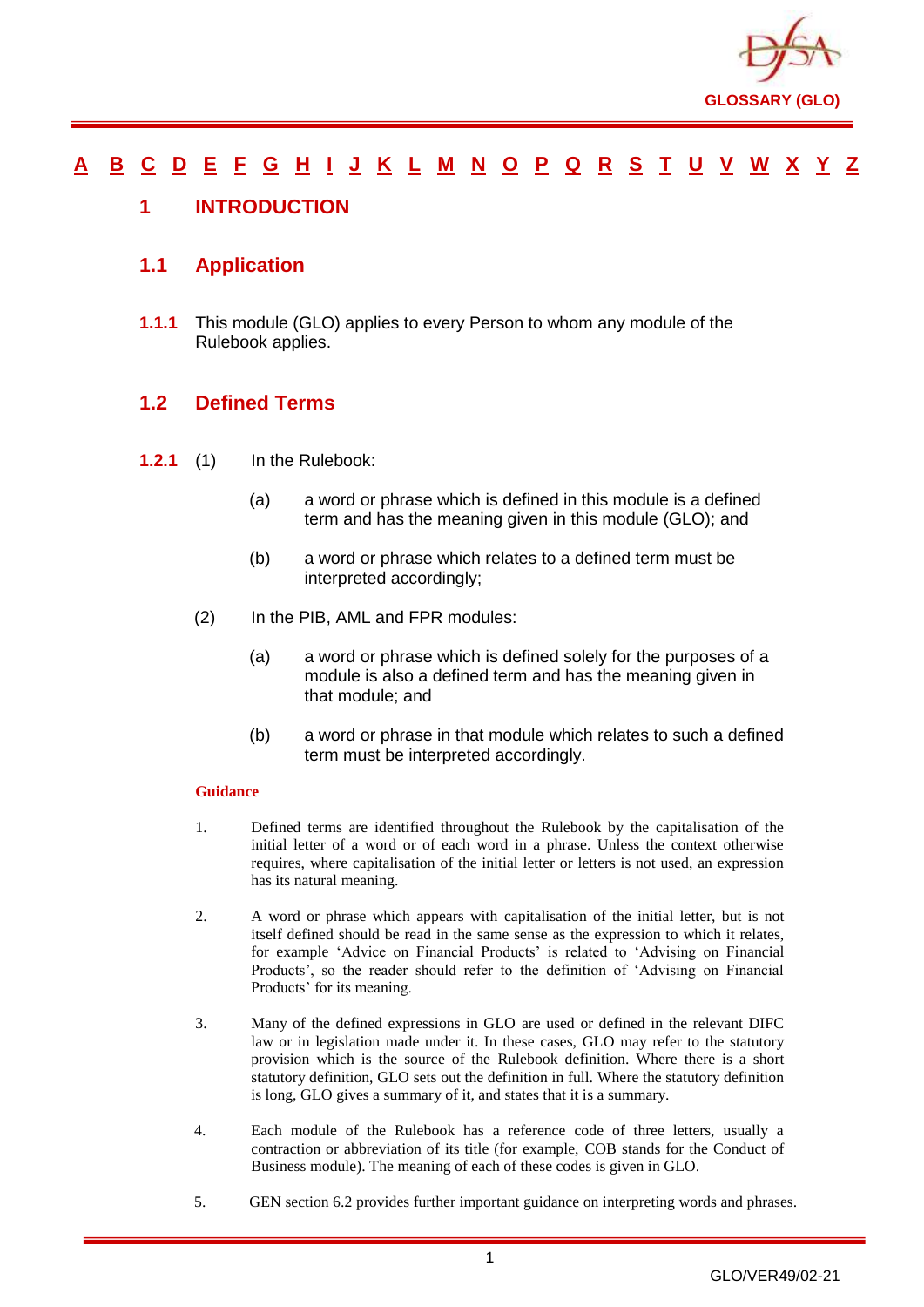

#### **2 GLOSSARY**

#### <span id="page-2-0"></span>**A [Back to top](#page-1-0)**

| <b>Defined Term</b>                                                           | <b>Definition</b>                                                                                                                                                                                  |
|-------------------------------------------------------------------------------|----------------------------------------------------------------------------------------------------------------------------------------------------------------------------------------------------|
| <b>Accepting Deposits</b>                                                     | Has the meaning given in GEN section 2.4.                                                                                                                                                          |
| <b>Account Information Service</b>                                            | Has the meaning given in GEN Rule 2.32.1(3).                                                                                                                                                       |
| <b>Accounting Records</b>                                                     | Means records and underlying documents comprising<br>initial and other accounting entries and associated<br>supporting documents such as:                                                          |
|                                                                               | (a)<br>cheques;                                                                                                                                                                                    |
|                                                                               | records of electronic fund transfers;<br>(b)                                                                                                                                                       |
|                                                                               | invoices;<br>(c)                                                                                                                                                                                   |
|                                                                               | (d)<br>contracts;                                                                                                                                                                                  |
|                                                                               | the general and subsidiary ledgers, journal entries<br>(e)<br>and other adjustments to the financial statements<br>that are not reflected in journal entries; and                                  |
|                                                                               | (f)<br>work sheets and spread sheets supporting cost<br>allocations, computations, reconciliations<br>and<br>disclosures.                                                                          |
| Acting as the Trustee of a<br>Fund                                            | Has the meaning given in GEN section 2.25.                                                                                                                                                         |
| Acting as the Administrator<br>of an Employee Money<br><b>Purchase Scheme</b> | Has the meaning given in GEN Rule 2.31.1.                                                                                                                                                          |
| Actuary                                                                       | An individual who is a 'Fellow', or the holder of an<br>equivalent qualification or rank, of a professional<br>actuarial body that is a full member of the International<br>Actuarial Association. |
| <b>Adjusted Capital Resources</b>                                             | Capital resources calculated in accordance with PIN<br>Rule A3.2.1.                                                                                                                                |
| <b>Adjusted Cellular Capital</b><br><b>Resources</b>                          | Cellular capital resources calculated in accordance with<br><b>PIN Rule A5.6.1.</b>                                                                                                                |
| <b>Adjusted Fund Capital</b><br><b>Resources</b>                              | Fund capital resources calculated in accordance with<br><b>PIN Rule A7.2.1.</b>                                                                                                                    |
| <b>Adjusted Non-Cellular</b><br><b>Capital Resources</b>                      | Non-cellular capital resources calculated in accordance<br>with PIN Rule A5.2.1.                                                                                                                   |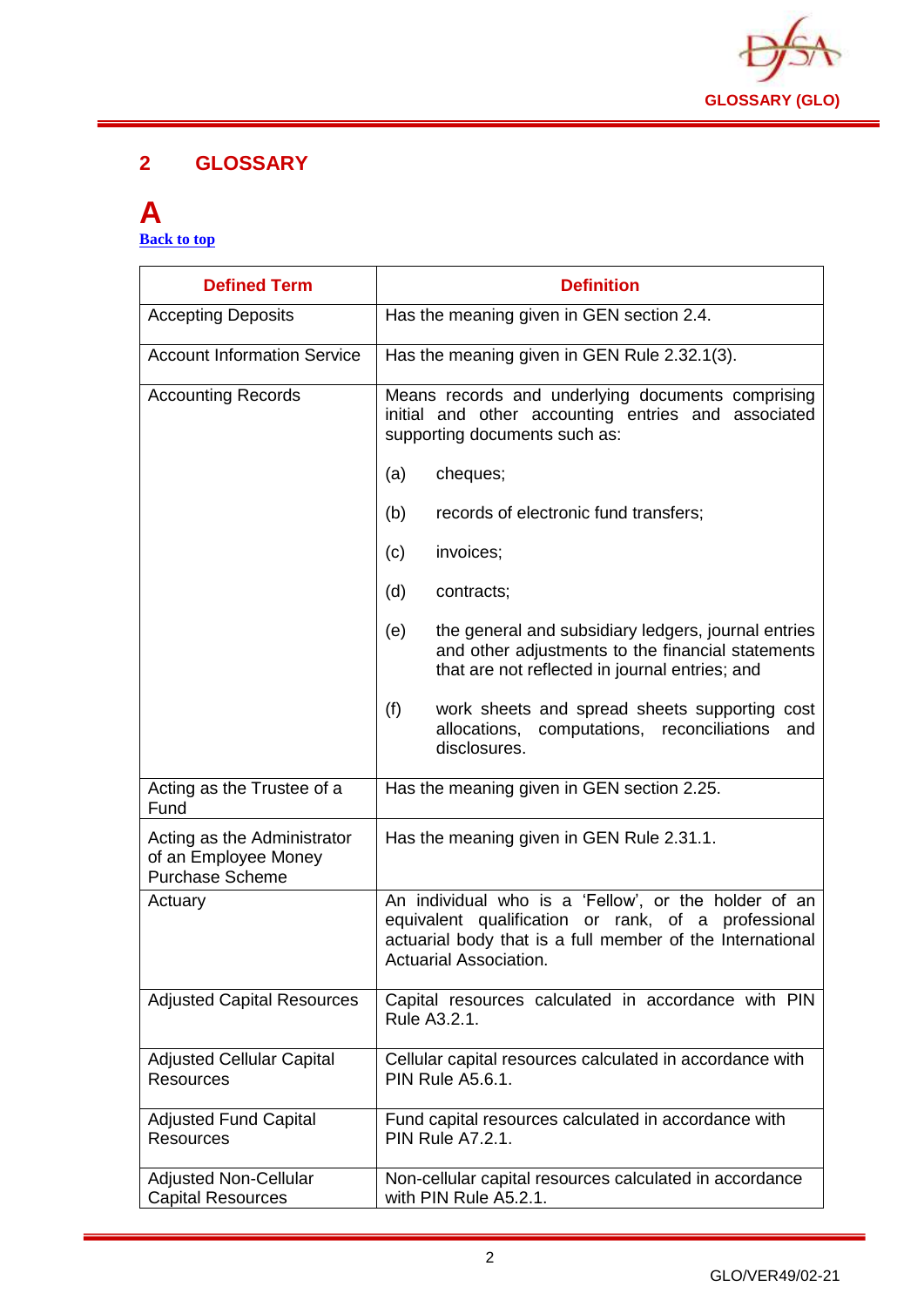

| <b>Defined Term</b>               | <b>Definition</b>                                                                                                                                                                                                                 |
|-----------------------------------|-----------------------------------------------------------------------------------------------------------------------------------------------------------------------------------------------------------------------------------|
| Administrator                     | Means an Authorised Firm Acting as the Administrator of<br>an Employee Money Purchase Scheme.                                                                                                                                     |
| Advice                            | Advice of the type specified in GEN section 2.11 or 2.28.                                                                                                                                                                         |
| Advising                          | Advising on Credit or Advising on Financial Products.                                                                                                                                                                             |
| Advising on Credit                | Has the meaning given in GEN Rule $2.28.1(1)(b)$ .                                                                                                                                                                                |
| Advising on Financial<br>Products | Has the meaning given in GEN section 2.11.                                                                                                                                                                                        |
| Advisor                           | In relation to a Fund, a Person who is retained by the<br>Fund, its Eligible Custodian, a Person<br>providing<br>oversight or its Fund Manager under a commercial<br>arrangement which is not a contract of service:              |
|                                   | to supply any of them with the advice in relation to<br>(a)<br>the Fund as to the merits of investment<br>opportunities or information relevant to the making<br>of judgments about the merits of investment<br>opportunities; or |
|                                   | to exercise for any of the functions concerning the<br>(b)<br>management of the Fund Property.                                                                                                                                    |
| <b>AFN</b>                        | The Applications, Forms and Notices module of the<br>Sourcebook.                                                                                                                                                                  |
| Agent                             | In relation to a Passported Fund, a Licensed Person<br>appointed by the Fund Manager of the Fund to Promote<br>the Units of that Fund.                                                                                            |
| <b>Alternative Trading System</b> | A trading system or facility of a type specified under<br>GEN 2.22.1.                                                                                                                                                             |
| AMI                               | The Authorised Market Institutions module of the<br>Rulebook.                                                                                                                                                                     |
| <b>AML</b>                        | Means either "anti-money laundering" or the Anti-Money<br>Laundering, Counter-Terrorist Financing and Sanctions<br>module depending on the context.                                                                               |
| <b>Annual Information Return</b>  | prepared by a Registered Auditor for<br>A return<br>submission to the DFSA in accordance with AUD Rule<br>4.8.                                                                                                                    |
| <b>Annual Regulatory Return</b>   | An annual regulatory return of the type specified in PIN<br>Rule A10.3.1.                                                                                                                                                         |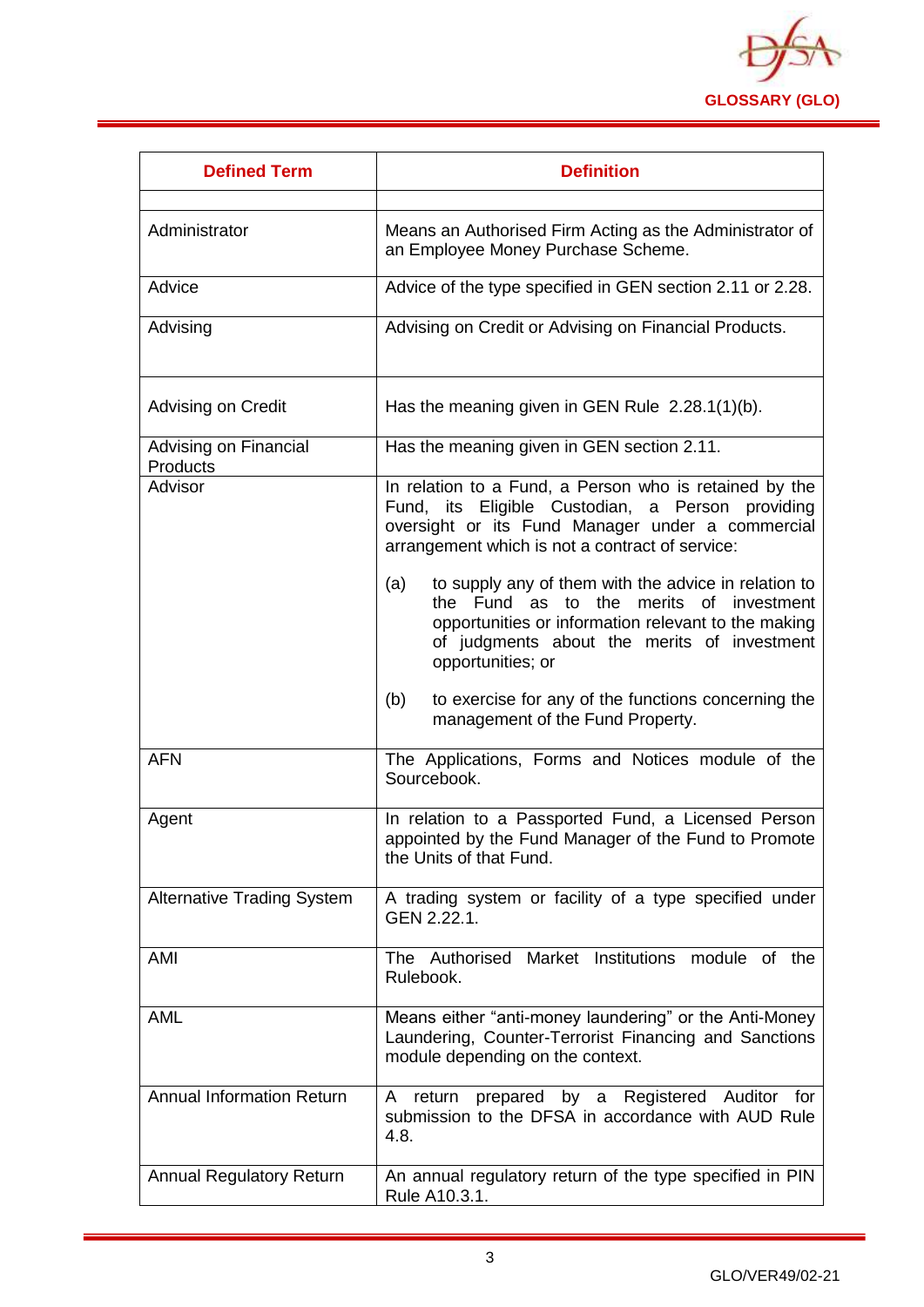

| <b>Defined Term</b>                               | <b>Definition</b>                                                                                                                                                                                                                                                                                                                                                                                                                                                                                                                                                                                                                                                                                                                                                                                                                                                                                                                                                            |
|---------------------------------------------------|------------------------------------------------------------------------------------------------------------------------------------------------------------------------------------------------------------------------------------------------------------------------------------------------------------------------------------------------------------------------------------------------------------------------------------------------------------------------------------------------------------------------------------------------------------------------------------------------------------------------------------------------------------------------------------------------------------------------------------------------------------------------------------------------------------------------------------------------------------------------------------------------------------------------------------------------------------------------------|
| <b>Approved Asset</b>                             | A certificate of deposit with a maximum term to<br>(1)<br>maturity of six months issued by and held with an<br>Eligible Bank;<br>a term deposit with an Eligible Bank with a<br>(2)<br>remaining term to maturity of one year or less;<br>(3)<br>a negotiable debt instrument, with a remaining<br>term to maturity of five years or less, where the<br>instrument, or issuer thereof, is Rated at least AA-<br>by Standard & Poor's, or the equivalent by another<br>Rating Agency;<br>(4)<br>repurchase<br>agreement which is<br>fully<br>а<br>collateralised with negotiable debt instruments<br>meeting the rating criterion in (3), and where the<br>credit rating of the counterparty also meets the<br>criteria; or<br>a bond fund meeting the rating criterion in (3) and where<br>the designated bank account for redeemed investment is<br>the an Insurance Bank Account held by the Authorised<br>Firm in accordance with the requirement of COB section<br>14.3. |
| <b>Approved Prospectus</b>                        | Has the meaning given in MKT Rule 2.6.2(2), 2.7.1(4)<br>and 6.3.2(2).                                                                                                                                                                                                                                                                                                                                                                                                                                                                                                                                                                                                                                                                                                                                                                                                                                                                                                        |
| <b>Approved Stock Exchange</b>                    | A stock exchange designated as approved by a written<br>notice from the DFSA, subject to any conditions that the<br>DFSA may specify in that notice.                                                                                                                                                                                                                                                                                                                                                                                                                                                                                                                                                                                                                                                                                                                                                                                                                         |
| Arranging Credit and<br>Advising on Credit        | Has the meaning given in GEN section 2.28.                                                                                                                                                                                                                                                                                                                                                                                                                                                                                                                                                                                                                                                                                                                                                                                                                                                                                                                                   |
| <b>Arranging Credit</b>                           | Has the meaning given in GEN Rule 2.28.1(1)(a).                                                                                                                                                                                                                                                                                                                                                                                                                                                                                                                                                                                                                                                                                                                                                                                                                                                                                                                              |
| <b>Arranging Custody</b>                          | Has the meaning given in GEN section 2.14.                                                                                                                                                                                                                                                                                                                                                                                                                                                                                                                                                                                                                                                                                                                                                                                                                                                                                                                                   |
| Arranging Deals in<br>Investments                 | Has the meaning given in GEN section 2.9.                                                                                                                                                                                                                                                                                                                                                                                                                                                                                                                                                                                                                                                                                                                                                                                                                                                                                                                                    |
| Arranging or Advising on<br><b>Money Services</b> | Has the meaning given in GEN Rule 2.32.1.                                                                                                                                                                                                                                                                                                                                                                                                                                                                                                                                                                                                                                                                                                                                                                                                                                                                                                                                    |
| Associate                                         | In Chapters 7 and 11 of GEN and Chapter 8 of AMI<br>(1)<br>means, in respect of a Person 'A' holding Shares or<br>entitled to exercise, or control the exercise of voting<br>power, in an Authorised Firm or a Holding Company<br>of an Authorised Firm:<br>the spouse of A;<br>(a)                                                                                                                                                                                                                                                                                                                                                                                                                                                                                                                                                                                                                                                                                          |
|                                                   | (b)<br>a child or stepchild of A;                                                                                                                                                                                                                                                                                                                                                                                                                                                                                                                                                                                                                                                                                                                                                                                                                                                                                                                                            |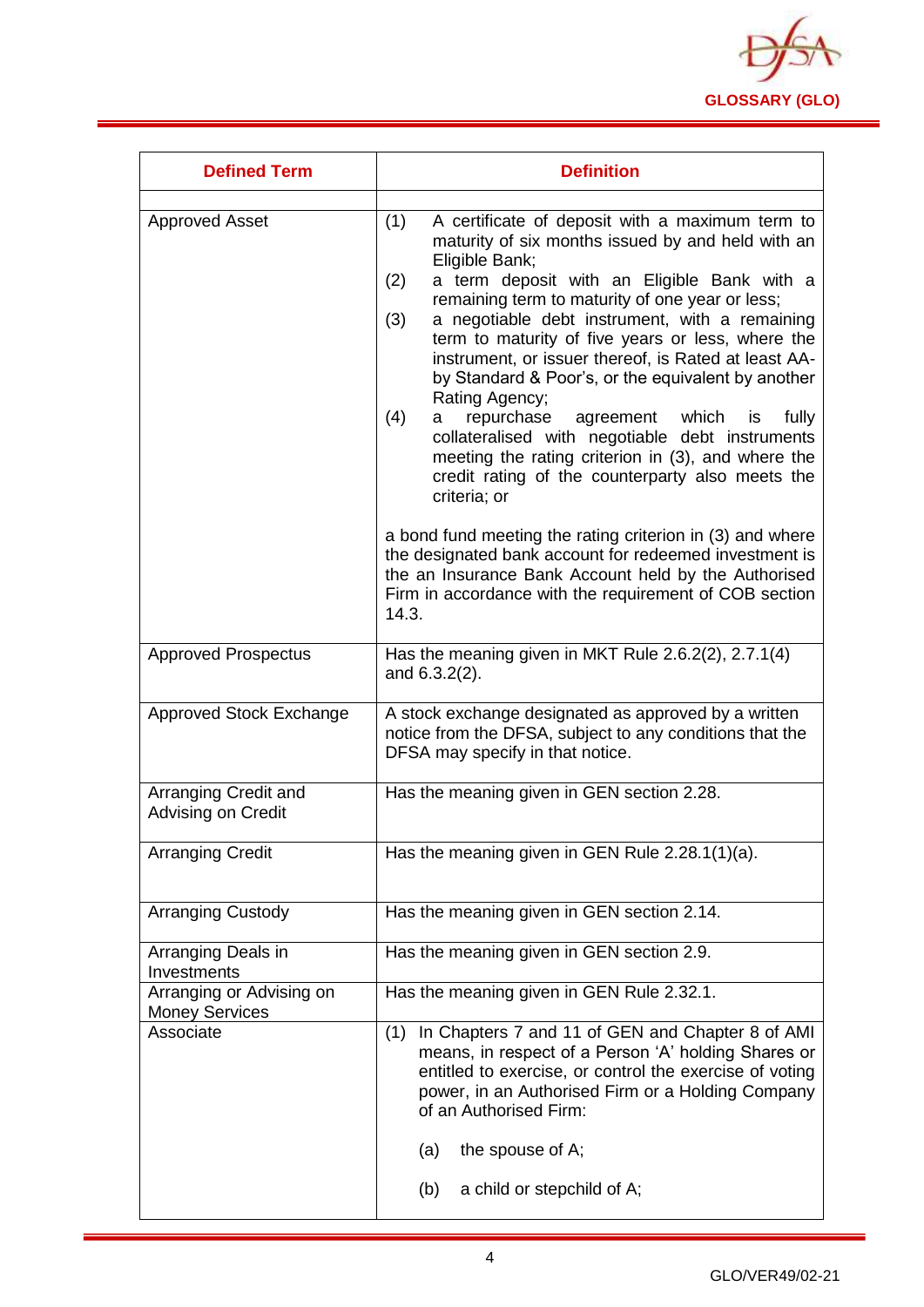

| <b>Defined Term</b> | <b>Definition</b>                                                                                                                                                                                                                                                                                                                                                                                                                              |
|---------------------|------------------------------------------------------------------------------------------------------------------------------------------------------------------------------------------------------------------------------------------------------------------------------------------------------------------------------------------------------------------------------------------------------------------------------------------------|
|                     | (c)<br>the trustee of any settlement, including<br>any<br>disposition<br>or arrangement<br>under which<br>property is held on trust or subject to a<br>comparable obligation, under which A has a<br>life interest in possession;                                                                                                                                                                                                              |
|                     | (d)<br>an Undertaking of which A is a director;                                                                                                                                                                                                                                                                                                                                                                                                |
|                     | a Person who is an Employee or partner of A;<br>(e)                                                                                                                                                                                                                                                                                                                                                                                            |
|                     | (f)<br>where A is an Undertaking:                                                                                                                                                                                                                                                                                                                                                                                                              |
|                     | (i)<br>a director of A;                                                                                                                                                                                                                                                                                                                                                                                                                        |
|                     | (ii)<br>a subsidiary or wholly owned subsidiary<br>of A; or                                                                                                                                                                                                                                                                                                                                                                                    |
|                     | (iii)<br>a director or Employee of such a<br>subsidiary or wholly owned subsidiary; or                                                                                                                                                                                                                                                                                                                                                         |
|                     | who<br>(g)<br>Person<br>has<br>agreement<br>a<br>an<br>or<br>arrangement with A with respect to the<br>acquisition, holding or disposal of Shares or<br>other interests in the Authorised Firm or the<br>Holding Company of an Authorised Firm or<br>under which they undertake to act together in<br>exercising their voting power in relation to an<br>Authorised Firm or the Holding Company of an<br>Authorised Firm or that other Person. |
|                     | Except in Chapters 7 and 11 of GEN and Chapter 8<br>(2)<br>of AMI means in respect of a Person 'A', any<br>Person, including an affiliated company which is:                                                                                                                                                                                                                                                                                   |
|                     | an undertaking in the same Group as A; or<br>(a)                                                                                                                                                                                                                                                                                                                                                                                               |
|                     | (b)<br>any other person whose business or domestic<br>relationship with A or his Associate might<br>reasonably be expected to give rise to a<br>community of interest between them which<br>may involve a conflict of interest in dealings<br>with third parties.                                                                                                                                                                              |
| <b>ATS</b>          | An Alternative Trading System.                                                                                                                                                                                                                                                                                                                                                                                                                 |
| <b>ATS Operator</b> | An Authorised Firm carrying on the Financial Service of<br>Operating an Alternative Trading System for which it has<br>authorisation under its Licence.                                                                                                                                                                                                                                                                                        |
| <b>AUD</b>          | The Auditor module of the Rulebook.                                                                                                                                                                                                                                                                                                                                                                                                            |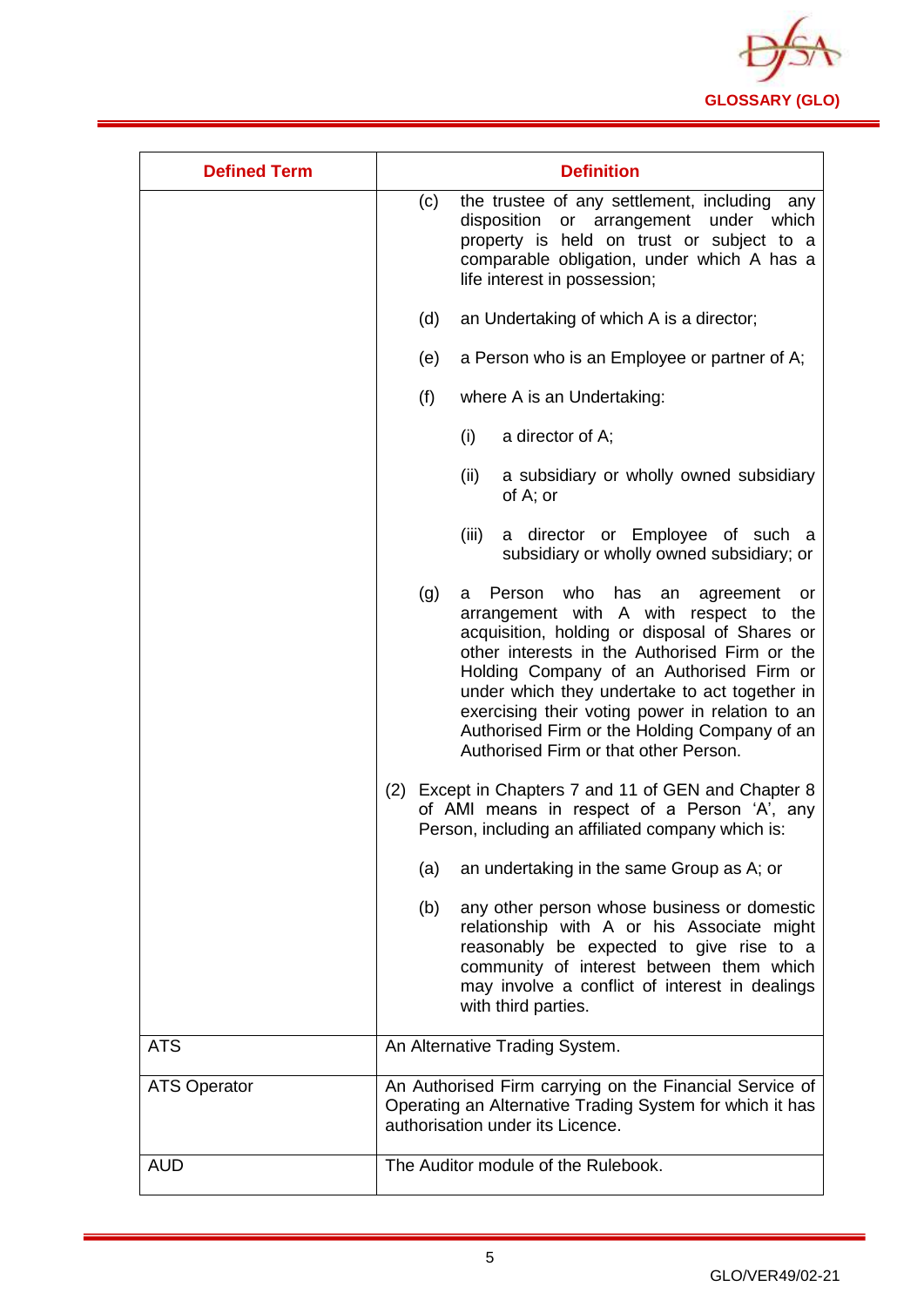

| <b>Defined Term</b>                  | <b>Definition</b>                                                                                                                                            |
|--------------------------------------|--------------------------------------------------------------------------------------------------------------------------------------------------------------|
| Auditor                              | Has the meaning given in Article 97 of the Regulatory<br>Law 2004.                                                                                           |
| <b>Audit Principal</b>               | Has the meaning given in Article 97 of the Regulatory<br>Law 2004.                                                                                           |
| <b>Audit Services</b>                | Has the meaning given in Article 97 of the Regulatory<br>Law 2004.                                                                                           |
| <b>Authorised Firm</b>               | A Person, other than an Authorised Market Institution,<br>who holds a Licence.                                                                               |
| Authorised Individual                | An individual who has been authorised by the DFSA to<br>perform one or more Licensed Functions for an<br>Authorised Firm.                                    |
| <b>Authorised ISPV</b>               | An ISPV which holds a Licence to carry on either or both<br>of the following Financial Services:                                                             |
|                                      | Effect Contracts of Insurance; or<br>(a)                                                                                                                     |
|                                      | Carry Out Contracts of Insurance<br>(b)                                                                                                                      |
| <b>Authorised Market Institution</b> | A Person who is Licensed by the DFSA in relation to the<br>carrying on either or both of the Financial Services<br>prescribed in GEN Rule 2.17.1 and 2.18.1. |
| <b>Authorised Participant</b>        | In relation to an ETF, a market maker appointed by the<br>Fund Manager of the ETF for the purposes referred to in<br>CIR Rule 3.1.12 or IFR Rule 6.13.1.     |
| <b>Authorised Person</b>             | An Authorised Firm or an Authorised Market Institution.                                                                                                      |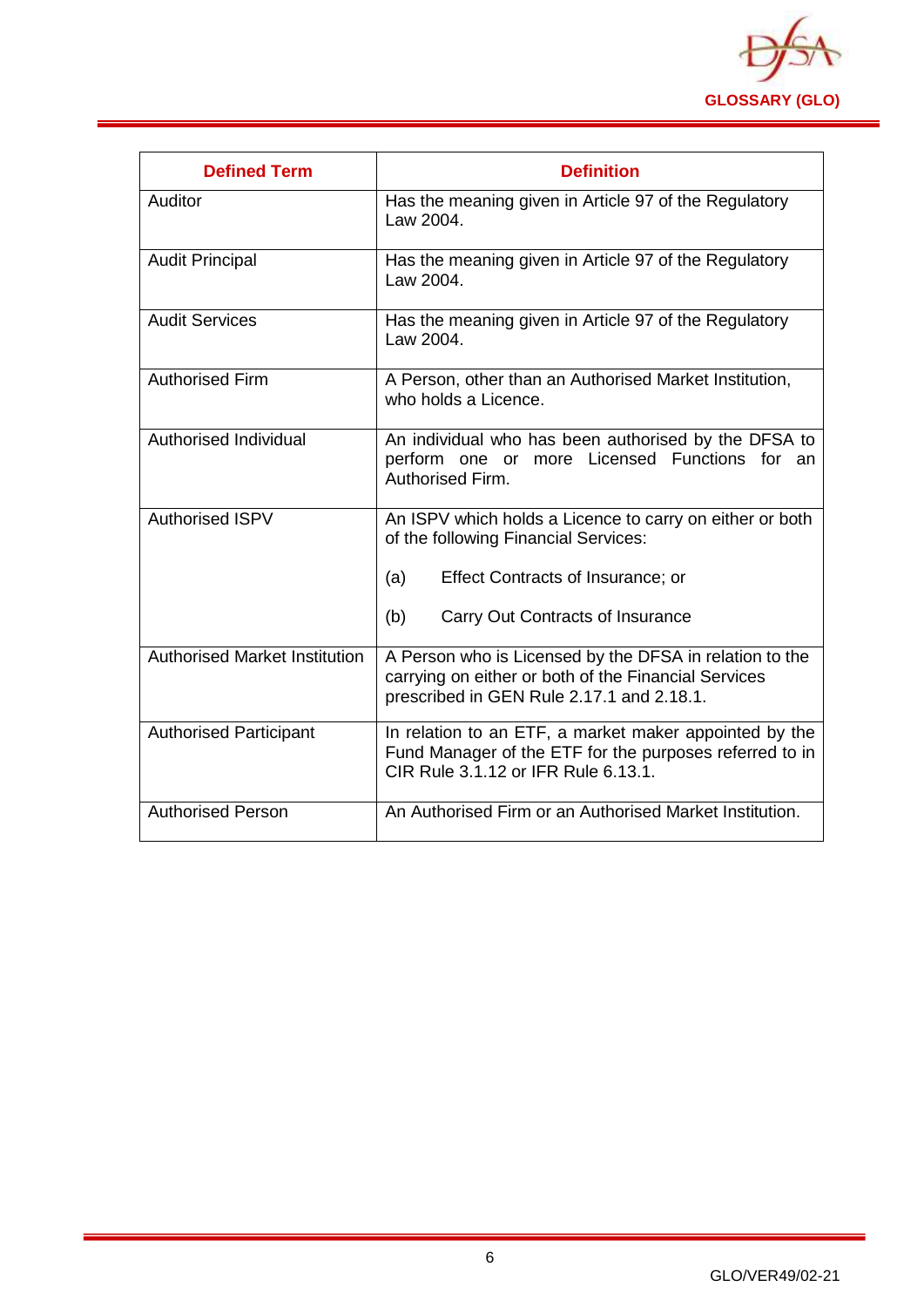

#### <span id="page-7-0"></span>**B [Back to top](#page-1-0)**

| <b>Defined Term</b>             | <b>Definition</b>                                                                                                                                                                                                                                                                                                                                                                                                                                                                                                                                                            |
|---------------------------------|------------------------------------------------------------------------------------------------------------------------------------------------------------------------------------------------------------------------------------------------------------------------------------------------------------------------------------------------------------------------------------------------------------------------------------------------------------------------------------------------------------------------------------------------------------------------------|
| <b>Bank</b>                     | An Authorised Firm which holds a Licence authorising it<br>to carry on the Financial Service of Accepting Deposits.                                                                                                                                                                                                                                                                                                                                                                                                                                                          |
| <b>Base Capital Requirement</b> | Has the meaning given in PIB section 3.6.                                                                                                                                                                                                                                                                                                                                                                                                                                                                                                                                    |
| <b>Bearer Share</b>             | A Share that cannot be registered in the name of the<br>holder and proof of ownership is possession of the<br>Share certificate.                                                                                                                                                                                                                                                                                                                                                                                                                                             |
| <b>Beneficiary</b>              | Has the meaning given in COB Rule 12.1.2.                                                                                                                                                                                                                                                                                                                                                                                                                                                                                                                                    |
| <b>Bid</b>                      | Includes a Takeover transaction however effected,<br>including a reverse Takeover, partial bid, and also a bid<br>by a parent entity for Shares in its subsidiary.                                                                                                                                                                                                                                                                                                                                                                                                           |
| <b>Bidder</b>                   | Includes, but is not limited to, companies wherever<br>incorporated and individuals wherever resident who or<br>which make a Bid under TKO.                                                                                                                                                                                                                                                                                                                                                                                                                                  |
| <b>Bid Document</b>             | Means a document issued by a Bidder containing<br>under TKO (particularly<br>information<br>stipulated<br>as<br>Chapter 8) and posted in accordance with those Rules<br>(particularly Chapter 11).                                                                                                                                                                                                                                                                                                                                                                           |
| <b>Bid Period</b>               | Means the period from the time when an announcement<br>is made of a proposed or possible Bid (with or without<br>terms) until the first closing date or, if this is later, the<br>date when the Bid becomes or is declared unconditional<br>as to acceptances or lapses. An announcement that a<br>holding, or aggregate holdings, of Shares carrying 30%<br>or more of the voting rights of a Reporting Entity is for<br>sale or that the Governing Body of a Reporting Entity is<br>potential Bidders will be treated as the<br>seeking<br>announcement of a possible Bid. |
| <b>Board</b>                    | In reference to the DFSA, the Governing Body of the<br>DFSA, established under Chapter 2 of Part 2 of the<br>Regulatory Law 2004.<br>In reference to a corporation, the Board of Directors of<br>the corporation.                                                                                                                                                                                                                                                                                                                                                            |
|                                 |                                                                                                                                                                                                                                                                                                                                                                                                                                                                                                                                                                              |
| <b>Body Corporate</b>           | Any body corporate, including limited liability partnership<br>and a body corporate constituted under the law of a<br>country or territory outside of the DIFC.                                                                                                                                                                                                                                                                                                                                                                                                              |
| <b>Branch</b>                   | A place of business within the DIFC:                                                                                                                                                                                                                                                                                                                                                                                                                                                                                                                                         |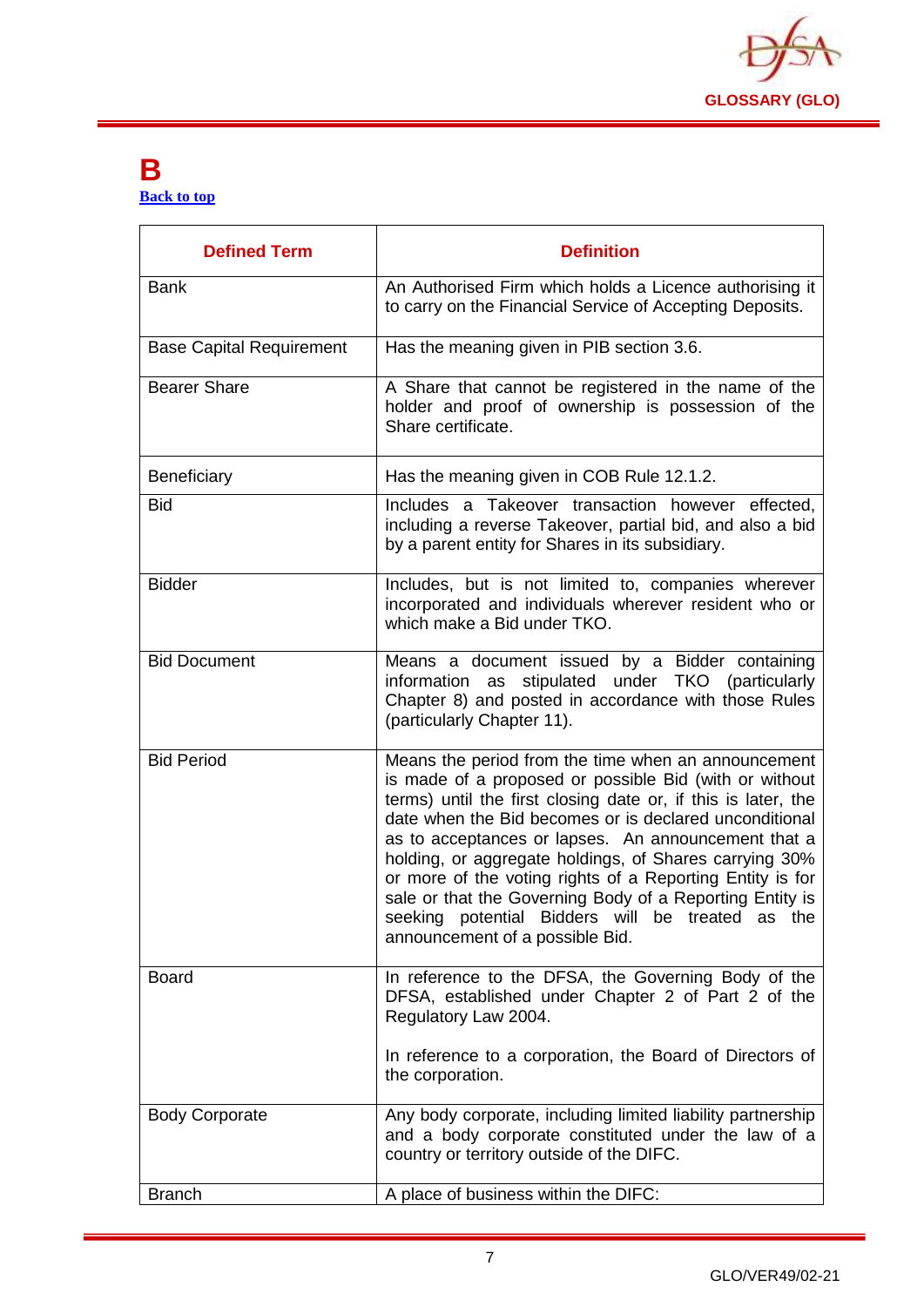

| <b>Defined Term</b>   | <b>Definition</b>                                                                                                                                                                   |
|-----------------------|-------------------------------------------------------------------------------------------------------------------------------------------------------------------------------------|
|                       | (a)<br>which has no separate legal personality;                                                                                                                                     |
|                       | (b)<br>forms a legally dependent part of a Regulated<br>Financial Institution whose principal place of<br>business and head office is in a jurisdiction other<br>than the DIFC; and |
|                       | which carries on Financial Services in or from the<br>(c)<br>DIFC under a DFSA Licence.                                                                                             |
| <b>Business Rules</b> | The written rules of an Authorised Market Institution<br>which govern its activities as an Authorised Market<br>Institution.                                                        |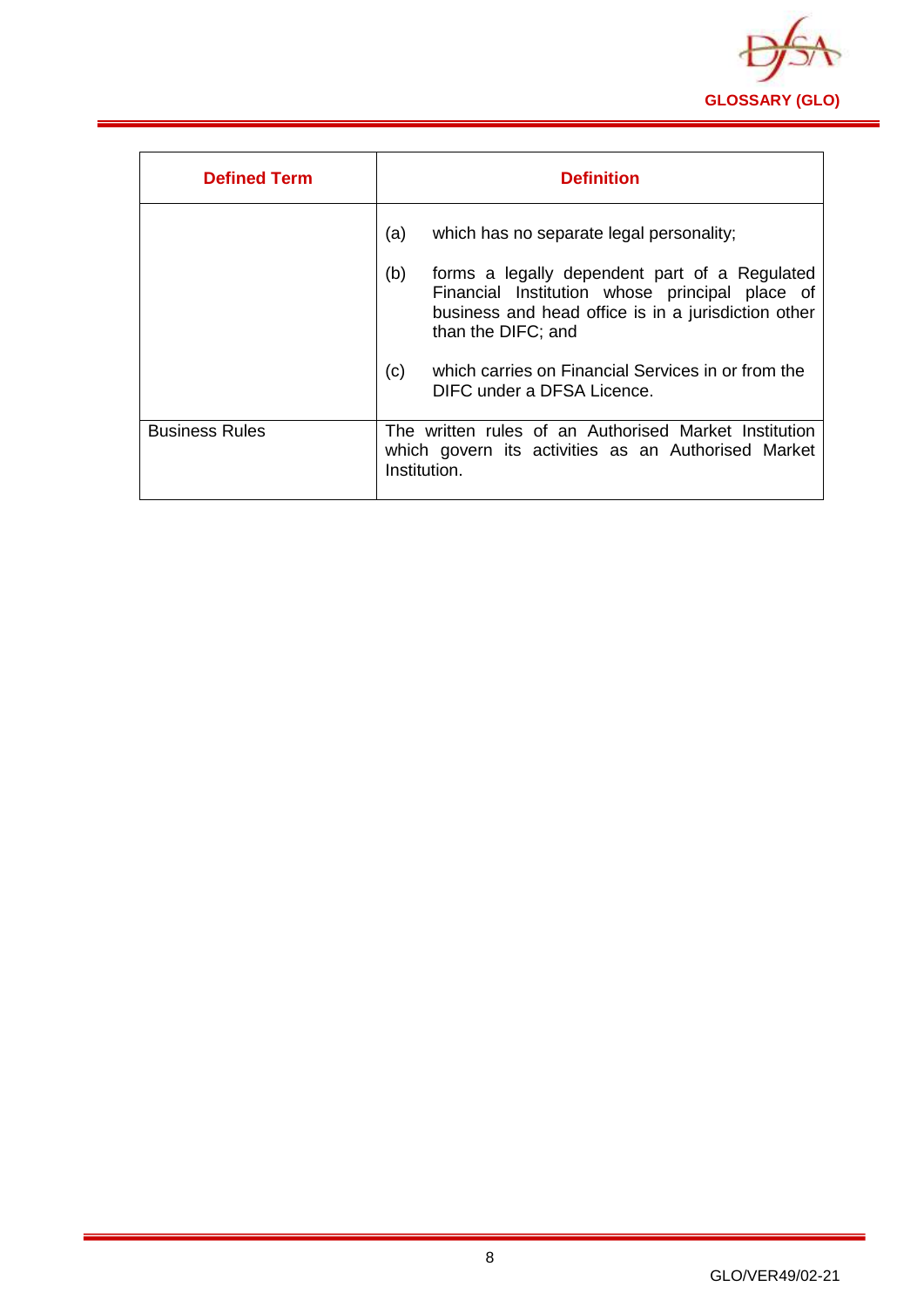

# <span id="page-9-0"></span>**C**

**[Back to top](#page-1-0)**

| <b>Defined Term</b>                    | <b>Definition</b>                                                                                                                                             |
|----------------------------------------|---------------------------------------------------------------------------------------------------------------------------------------------------------------|
| <b>Capital Requirement</b>             | The amount of capital an Authorised Firm must hold,<br>calculated in accordance with PIB sections 3.3, 3.4 or<br>3.5, as applicable.                          |
| <b>Capital Resources</b>               | The total capital resources of an Authorised Firm<br>calculated in accordance with PIB section 3.11.                                                          |
| Captive Insurer                        | A Captive Insurer means a:                                                                                                                                    |
|                                        | Class 1 Captive Insurer;<br>(a)                                                                                                                               |
|                                        | Class 2 Captive Insurer; or<br>(b)                                                                                                                            |
|                                        | Class 3 Captive Insurer.<br>(c)                                                                                                                               |
| Carrying Out Contracts of<br>Insurance | Has the meaning given in GEN section 2.16.                                                                                                                    |
| Category                               | A prudential grouping of Authorised Firms<br>which<br>determines the application of the Rules in PIB.                                                         |
| <b>CCP</b>                             | Pursuant to GEN Rule 2.18.1(1)(a), a CCP is a Person<br>who Operates a Clearing House by becoming a Central<br>Counterparty.                                  |
| Cell                                   | A cell created by a Protected Cell Company for the<br>purpose of segregating and protecting cellular assets in<br>the manner provided by the PCC Regulations. |
| <b>Cell Return</b>                     | The return described in PIN Rule A10.2.4.                                                                                                                     |
| <b>Cell Share Capital</b>              | Capital comprising of the proceeds of the issue of Cell<br>Shares.                                                                                            |
| <b>Cell Shares</b>                     | Shares created and issued by a Protected Cell Company<br>in respect of one of its cells.                                                                      |
| <b>Cellular Asset</b>                  | The assets of the Protected Cell Company attributable to<br>the Company's Cells.                                                                              |
| <b>Cellular Liabilities</b>            | Liabilities that may be settled by disposition of cellular<br>assets.                                                                                         |
| <b>Central Bank</b>                    | The Central Bank of the U.A.E. or its equivalent in<br>another country or territory.                                                                          |
| <b>Central Counterparty</b>            | Pursuant to GEN Rule 2.18.1(3), a Person operates as a<br>Central Counterparty where it:                                                                      |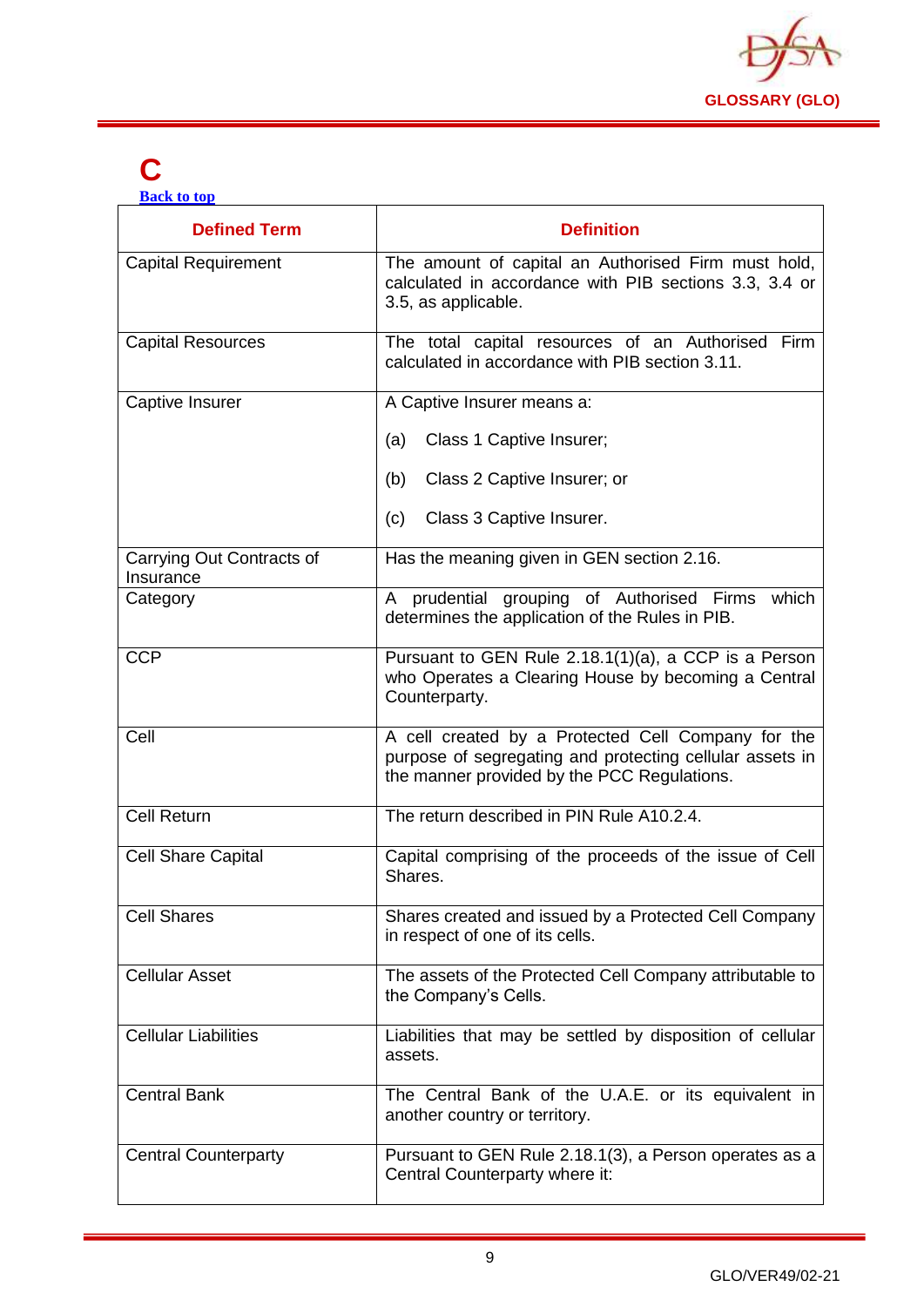

| <b>Defined Term</b>                  | <b>Definition</b>                                                                                                                                                                                                                                                                                                                                                                                                                                                          |
|--------------------------------------|----------------------------------------------------------------------------------------------------------------------------------------------------------------------------------------------------------------------------------------------------------------------------------------------------------------------------------------------------------------------------------------------------------------------------------------------------------------------------|
|                                      | ensures the performance of open contracts relating<br>(a)<br>to Investments, made on a facility for trading<br>Investments; and                                                                                                                                                                                                                                                                                                                                            |
|                                      | does so by interposing between counterparties to<br>(b)<br>such contracts by becoming the buyer to every<br>seller, or the seller to every buyer.                                                                                                                                                                                                                                                                                                                          |
| <b>Central Securities Depository</b> | In relation to:                                                                                                                                                                                                                                                                                                                                                                                                                                                            |
|                                      | an Authorised Firm, the meaning given to that<br>(a)<br>term under GEN Rule 2.13.1(3); and                                                                                                                                                                                                                                                                                                                                                                                 |
|                                      | in the case of an Authorised Market Institution,<br>(b)<br>the meaning given to that term in GEN Rule<br>$2.18.1(5)$ .                                                                                                                                                                                                                                                                                                                                                     |
| Certificate                          | Has the meaning given in GEN Rule A2.2.1(d).                                                                                                                                                                                                                                                                                                                                                                                                                               |
| Charge                               | Any Fee or charge made to a Client in connection with<br>Investment Business, whether levied by the Authorised<br>Firm or any other Person, including a Mark-up or Mark-<br>down.                                                                                                                                                                                                                                                                                          |
| Chief Executive (CEO)                | The individual appointed to the office of Chief Executive<br>of the DFSA by the Board.                                                                                                                                                                                                                                                                                                                                                                                     |
| <b>Chinese Wall</b>                  | An arrangement described in Article 63 of the Markets<br>Law 2012.                                                                                                                                                                                                                                                                                                                                                                                                         |
| <b>CIR</b>                           | The Collective Investment module of the Rulebook.                                                                                                                                                                                                                                                                                                                                                                                                                          |
| Class                                | In relation to a Contract of Insurance, the allocated<br>insurance class as specified in GEN App4.                                                                                                                                                                                                                                                                                                                                                                         |
| <b>Class 1 Captive Cell</b>          | A Cell established by a Protected Cell Company to<br>which are attributable assets and liabilities arising out of<br>Insurance Business only in respect of risks related to<br>arising out of the business or operations of members of<br>a Group which together hold a majority of Cell Shares,<br>including for this purpose only contracts of reinsurance<br>in respect of such risks insured by the cedant.                                                            |
| Class 2 Captive Cell                 | A Cell established by a Protected Cell Company to<br>which are attributable assets and liabilities arising out of<br>Insurance Business, 80% of the Gross Written Premium<br>in any year being attributable to risks related to or arising<br>out of the business or operations of members of a Group<br>which together hold a majority of the Cell Shares,<br>including for this purpose only contracts of reinsurance<br>in respect of such risks insured by the cedant. |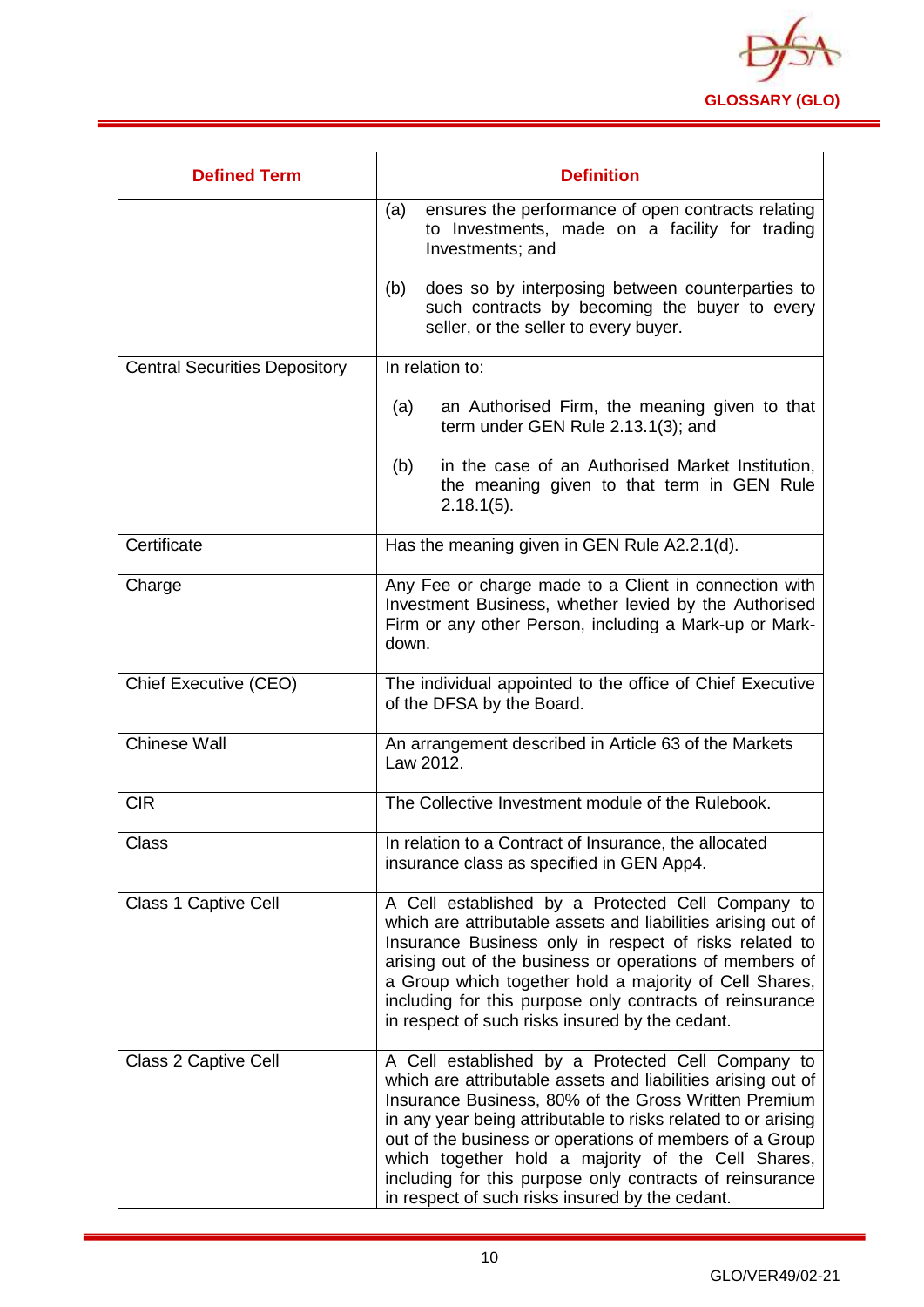

| <b>Defined Term</b>            | <b>Definition</b>                                                                                                                                                                                                                                                                                                                                                                                    |
|--------------------------------|------------------------------------------------------------------------------------------------------------------------------------------------------------------------------------------------------------------------------------------------------------------------------------------------------------------------------------------------------------------------------------------------------|
| Class 3 Captive Cell           | A Cell established by a Protected Cell Company:                                                                                                                                                                                                                                                                                                                                                      |
|                                |                                                                                                                                                                                                                                                                                                                                                                                                      |
|                                | to which are attributable assets and liabilities<br>(a)<br>arising out of Insurance Business only in respect<br>of risks related to or arising out of the business or<br>operations of persons who engage in similar,<br>related or common:                                                                                                                                                          |
|                                | (i)<br>businesses;                                                                                                                                                                                                                                                                                                                                                                                   |
|                                | activities;<br>(ii)                                                                                                                                                                                                                                                                                                                                                                                  |
|                                | (iii)<br>trade;                                                                                                                                                                                                                                                                                                                                                                                      |
|                                | services; or<br>(iv)                                                                                                                                                                                                                                                                                                                                                                                 |
|                                | operations;<br>(v)                                                                                                                                                                                                                                                                                                                                                                                   |
|                                | including for this purpose only contracts of<br>reinsurance in respect of such risks insured by<br>the cedant; and                                                                                                                                                                                                                                                                                   |
|                                | (b)<br>owned by such Persons or by a Body Corporate of<br>which all such Persons are members.                                                                                                                                                                                                                                                                                                        |
| Class 1 Captive Insurer        | A DIFC Incorporated Insurer permitted under the<br>conditions of its licence to effect or carry out Contracts of<br>Insurance only in respect of risks related to or arising out<br>of the business or operations of the Group, including for<br>this purpose only contracts of reinsurance in respect of<br>such risks insured by the cedant.                                                       |
| <b>Class 2 Captive Insurer</b> | DIFC Incorporated Insurer required under the<br>A<br>conditions of its licence to obtain at least 80 per cent of<br>its Gross Written Premium in any year from Contracts of<br>Insurance in respect of risks related to or arising out of<br>the business or operations of the Group, including for<br>this purpose only contracts of reinsurance in respect of<br>such risks insured by the cedant. |
| <b>Class 3 Captive Insurer</b> | A DIFC Incorporated Insurer which is:                                                                                                                                                                                                                                                                                                                                                                |
|                                | permitted under the conditions of its licence to<br>(a)<br>effect or carry out Contracts of Insurance only in<br>respect of risks related to or arising out of the<br>business or operations of persons who engage in<br>similar, related or common:                                                                                                                                                 |
|                                | (i)<br>businesses;                                                                                                                                                                                                                                                                                                                                                                                   |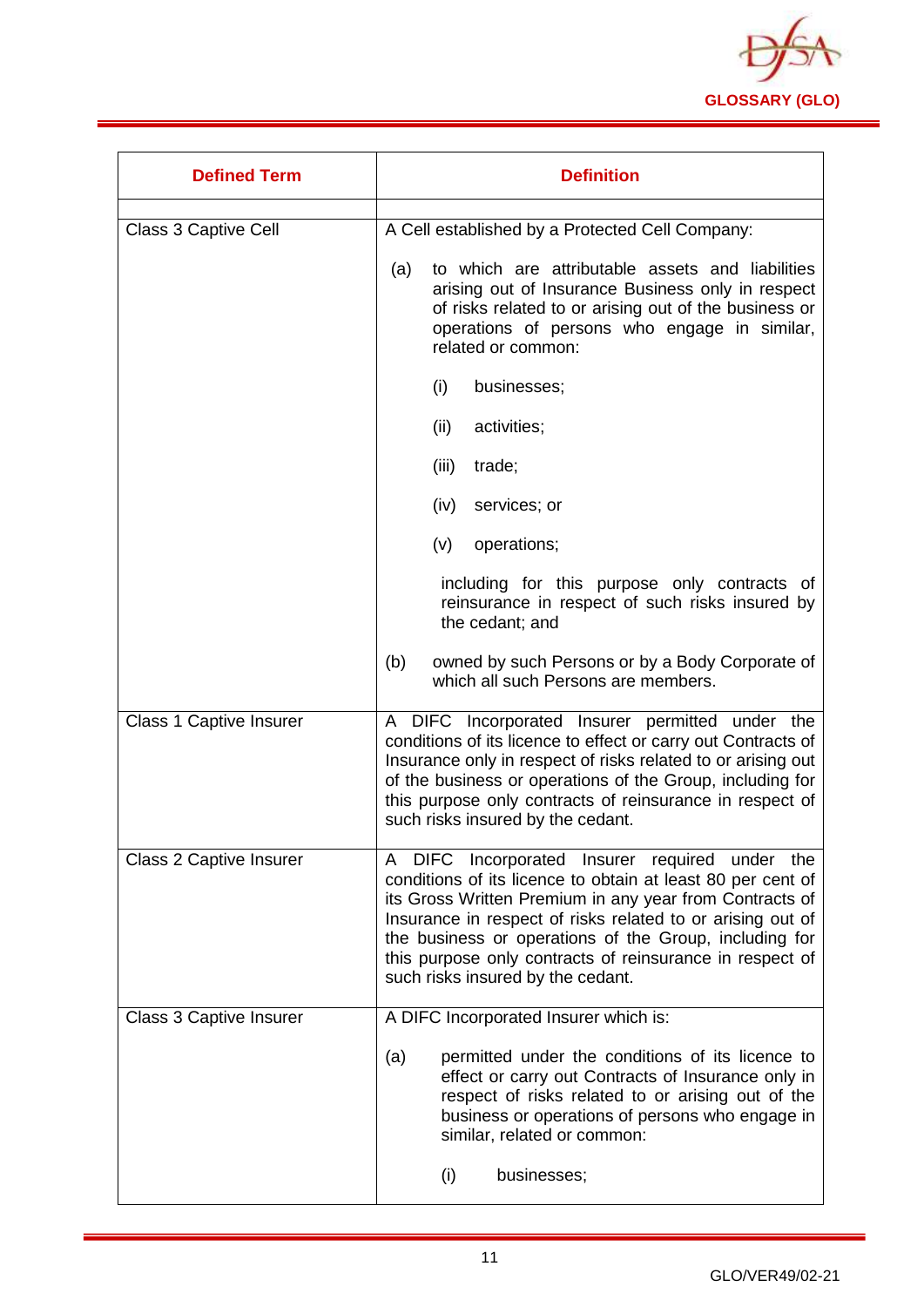

| <b>Defined Term</b>                    | <b>Definition</b>                                                                                                                             |
|----------------------------------------|-----------------------------------------------------------------------------------------------------------------------------------------------|
|                                        | (ii)<br>activities;                                                                                                                           |
|                                        | (iii)<br>trade;                                                                                                                               |
|                                        | (iv)<br>services; or                                                                                                                          |
|                                        | (v)<br>operations;                                                                                                                            |
|                                        | including for this purpose only contracts of<br>reinsurance in respect of such risks insured by<br>the cedant, and                            |
|                                        | owned by such Persons or by a Body Corporate<br>(b)<br>of which all such Persons are members.                                                 |
| <b>Class of Business</b>               | A classification of insurance contracts having similar<br>characteristics, specified in GEN App4.                                             |
| <b>Clearing House</b>                  | An Authorised Market Institution which is authorised<br>under its Licence to carry on the Financial Service of<br>Operating a Clearing House. |
| Client                                 | Retail Client, Professional Client<br>Market<br>or<br>A<br>Counterparty as defined in COB chapter 2.                                          |
| <b>Client Account</b>                  | In relation to Client Money, an account specified in<br>(1)<br>COB Rule A5.4.1; and                                                           |
|                                        | in relation to a Safe Custody Investment an account<br>(2)<br>specified in COB Rule A6.4.2.                                                   |
| <b>Client Agreement</b>                | An agreement that is made in accordance with the<br>requirements of COB section 3.3                                                           |
| <b>Client Assets</b>                   | Client Money and Client Investments.                                                                                                          |
| <b>Client Investments</b>              | Has the meaning given in COB section 6.13.                                                                                                    |
| <b>Client Money</b>                    | Has the meaning given in COB section 6.12.                                                                                                    |
| <b>Client Money Auditor's Report</b>   | A report referred to in GEN Rule 8.6.1(c).                                                                                                    |
| <b>Client Money Distribution Rules</b> | The Rules under COB section A5.13.                                                                                                            |
| <b>Client Money Provisions</b>         | The provisions under COB App5.                                                                                                                |
| <b>Close Links</b>                     | A Person (Person A) has close links with a Person<br>(Person B) if:                                                                           |
|                                        | Person B:<br>(a)                                                                                                                              |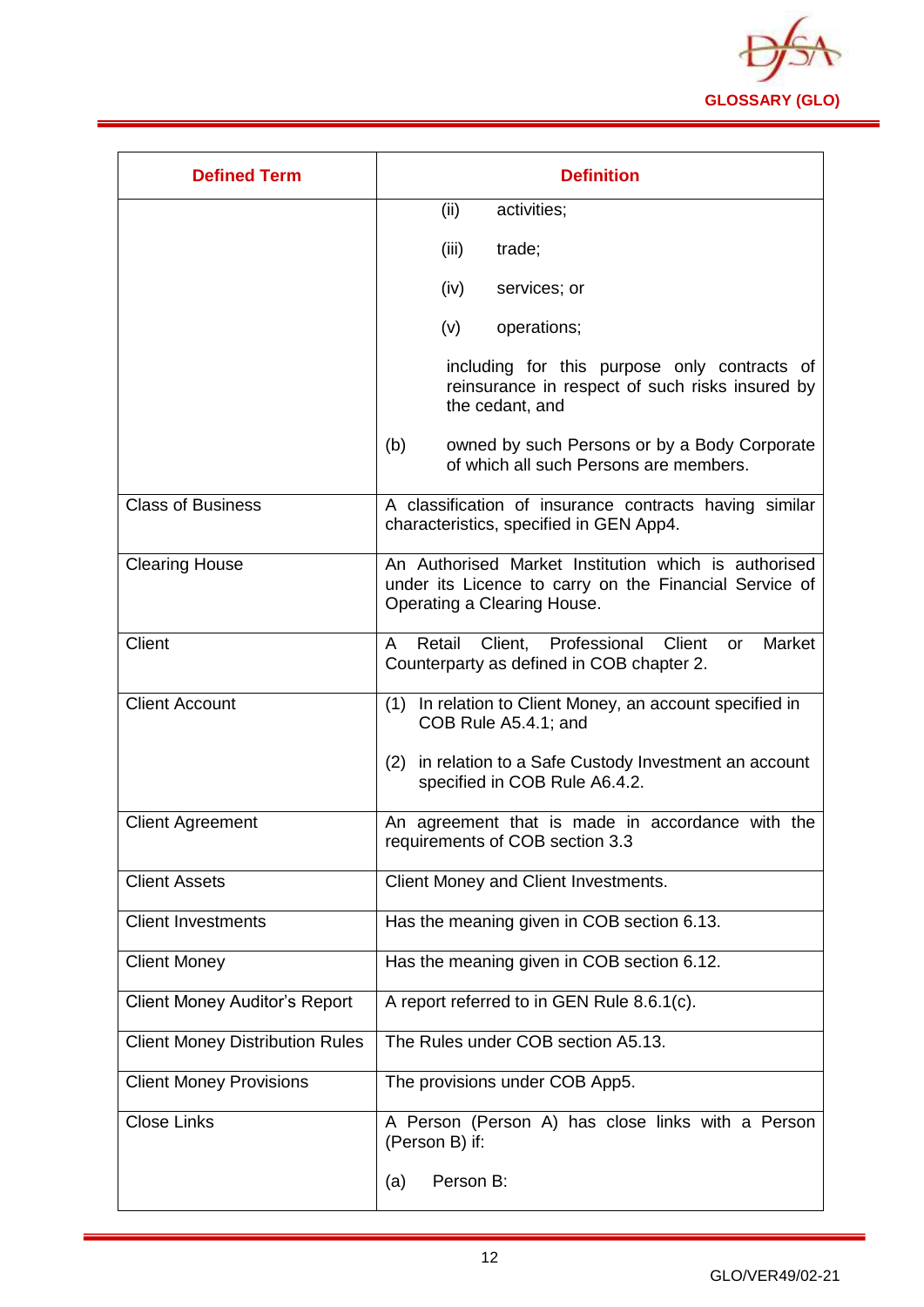

| <b>Defined Term</b>                                                                           | <b>Definition</b>                                                                                                                                                                                                                                                   |
|-----------------------------------------------------------------------------------------------|---------------------------------------------------------------------------------------------------------------------------------------------------------------------------------------------------------------------------------------------------------------------|
|                                                                                               | is a Holding company of Person A;<br>(i)                                                                                                                                                                                                                            |
|                                                                                               | (ii) is a Subsidiary of Person A;                                                                                                                                                                                                                                   |
|                                                                                               | (iii) is a Holding Company of the Subsidiary of<br>Person A;                                                                                                                                                                                                        |
|                                                                                               | (iv) is a Subsidiary of a Holding Company of<br>Person A; or                                                                                                                                                                                                        |
|                                                                                               | $(v)$ owns and controls 20% or more of the voting<br>rights or shares of Person A; or                                                                                                                                                                               |
|                                                                                               | Person A owns and controls 20% or more of the<br>(b)<br>voting rights or shares of Person B.                                                                                                                                                                        |
| <b>Close Out Netting</b>                                                                      | A process whereby the claims and obligations of two<br>Counterparties are accelerated, netted to form a single<br>net sum and become immediately due upon the default,<br>bankruptcy, liquidation or other similar circumstance of<br>either of the Counterparties. |
| <b>Close Relative</b>                                                                         | In relation to any individual:                                                                                                                                                                                                                                      |
|                                                                                               | (a)<br>his spouse;                                                                                                                                                                                                                                                  |
|                                                                                               | his children and step-children, his parents and<br>(b)<br>step-parents, his brothers and sisters and his<br>step-brothers and step-sisters; and                                                                                                                     |
|                                                                                               | (c)<br>the spouse of any individual within (b).                                                                                                                                                                                                                     |
| <b>Closed-ended Fund</b>                                                                      | Has the meaning given in Article 18A(3) of the Collective<br>Investment Law.                                                                                                                                                                                        |
| <b>Closely Related</b>                                                                        | Has the meaning given in PIB Rule A4.11.5.                                                                                                                                                                                                                          |
| <b>CMC</b>                                                                                    | The Code of Market Conduct module of the Sourcebook.                                                                                                                                                                                                                |
| <b>COB</b>                                                                                    | The Conduct of Business module of the Rulebook.                                                                                                                                                                                                                     |
| Code of Ethics for Accountants<br>and Audit Firms of Islamic<br><b>Financial Institutions</b> | The code of ethics issued by the Accounting and<br>Auditing Organisation of Islamic Financial Institutions<br>from time to time (AAOIFI).                                                                                                                           |
| Code of Ethics for Professional<br><b>Accountants</b>                                         | The code of ethics for accountants as issued and<br>amended from time to time by the International Ethics<br>Standard Board for Accountants (IESBA) of IFAC.                                                                                                        |
| Collateral                                                                                    | In PIB, any form of asset, guarantee, or indemnity<br>(1)<br>which is held or controlled by an Authorised Firm<br>and is subject to a security interest or arrangement                                                                                              |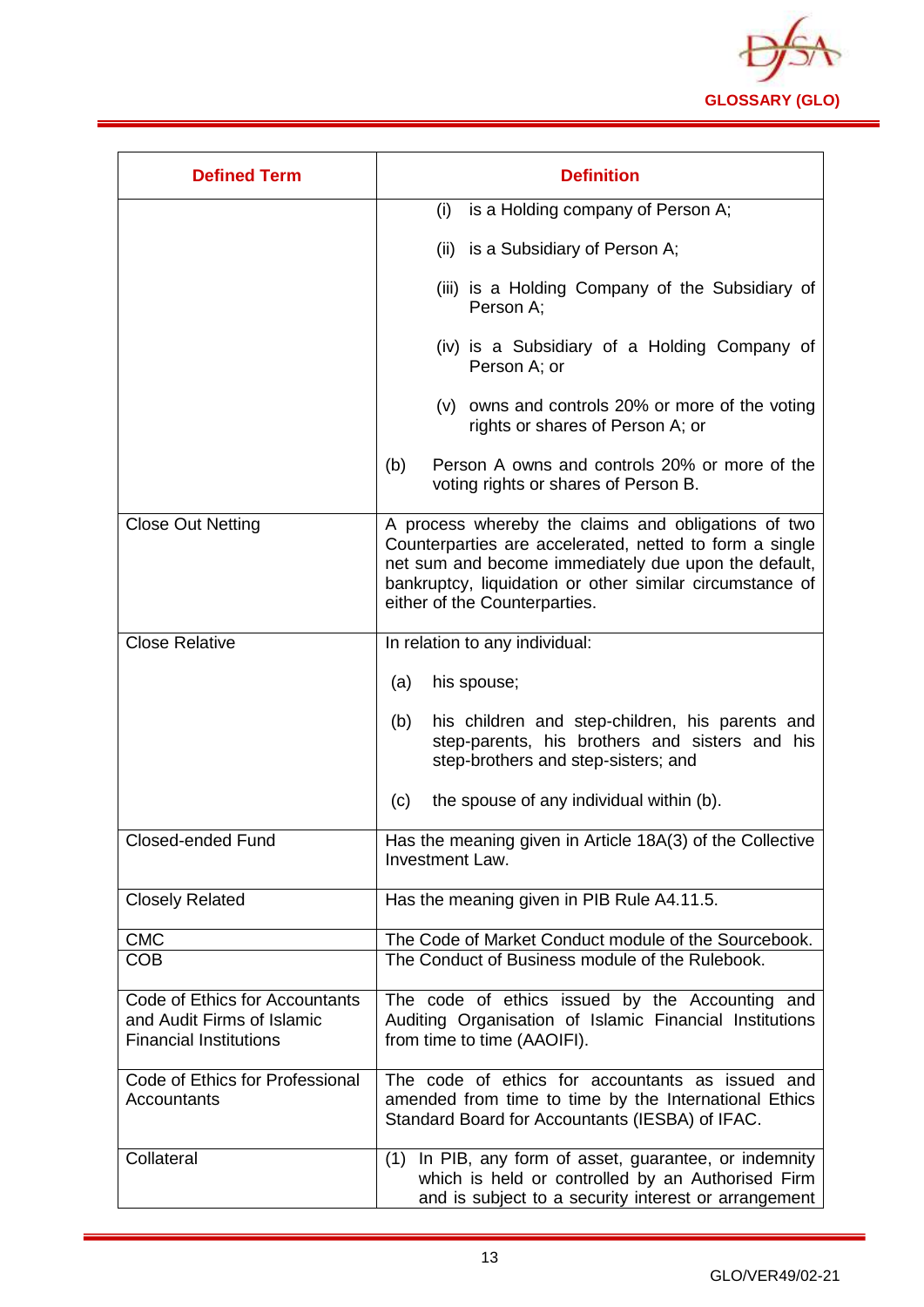

| <b>Defined Term</b>                            | <b>Definition</b>                                                                                                                                                                                                          |
|------------------------------------------------|----------------------------------------------------------------------------------------------------------------------------------------------------------------------------------------------------------------------------|
|                                                | in favour of that firm; and                                                                                                                                                                                                |
|                                                | (2) In COB, a Client Investment which has been paid for<br>in full by a Client and which is held or controlled by<br>the Authorised Firm under the terms of a deposit,<br>pledge, charge or other security arrangement.    |
| <b>Collective Investment Fund</b>              | An arrangement which amounts to a Fund under Article<br>11 of the Collective Investment Law 2010 and which is<br>not excluded under the Rules made under Article 12 set<br>out under CIR section 2.1.                      |
| <b>Commercial Paper</b>                        | Debentures with a maturity of less than 2 years at the<br>date of issue.                                                                                                                                                   |
| Commission                                     | Any form of commission, including a benefit of any kind,<br>offered or given in connection with Investment Business.                                                                                                       |
| <b>Commodities Risk Capital</b><br>Requirement | A component of the Market Risk Capital Requirement to<br>cover the risk of holding or taking positions in<br>commodities, including precious metals, but excluding<br>gold, calculated in accordance with PIB section 5.7. |
| <b>Commodity Derivative</b>                    | A Derivative over a commodity.                                                                                                                                                                                             |
| <b>Companies Law</b>                           | DIFC Law No. 5 of 2018 relating to the incorporation of<br>Companies.                                                                                                                                                      |
| Complaint                                      | Any oral or written expression of dissatisfaction from a<br>Client to an Authorised Firm in connection with the<br>provision of, or failure to provide, a Financial Service to<br>the Client.                              |
| <b>Compliance Officer</b>                      | In relation to:                                                                                                                                                                                                            |
|                                                | an Authorised Firm, the Licensed Function<br>(a)<br>described in GEN Rule 7.4.6; and                                                                                                                                       |
|                                                | Authorised<br>Market<br>Institution, the<br>(b)<br>Key<br>an<br>Individual function described in AMI Rule 5.3.6.                                                                                                           |
| <b>Concentration Risk</b>                      | The risk faced by an Authorised Firm arising out of its<br>Large Exposures.                                                                                                                                                |
| Connected                                      | In relation to a Person (A), a Person which has or has at<br>any relevant time had the following relationship to A:                                                                                                        |
|                                                | a member of A's Group;<br>(a)                                                                                                                                                                                              |
|                                                | a Controller of A;<br>(b)                                                                                                                                                                                                  |
|                                                | a member of a partnership of which A is a<br>(c)                                                                                                                                                                           |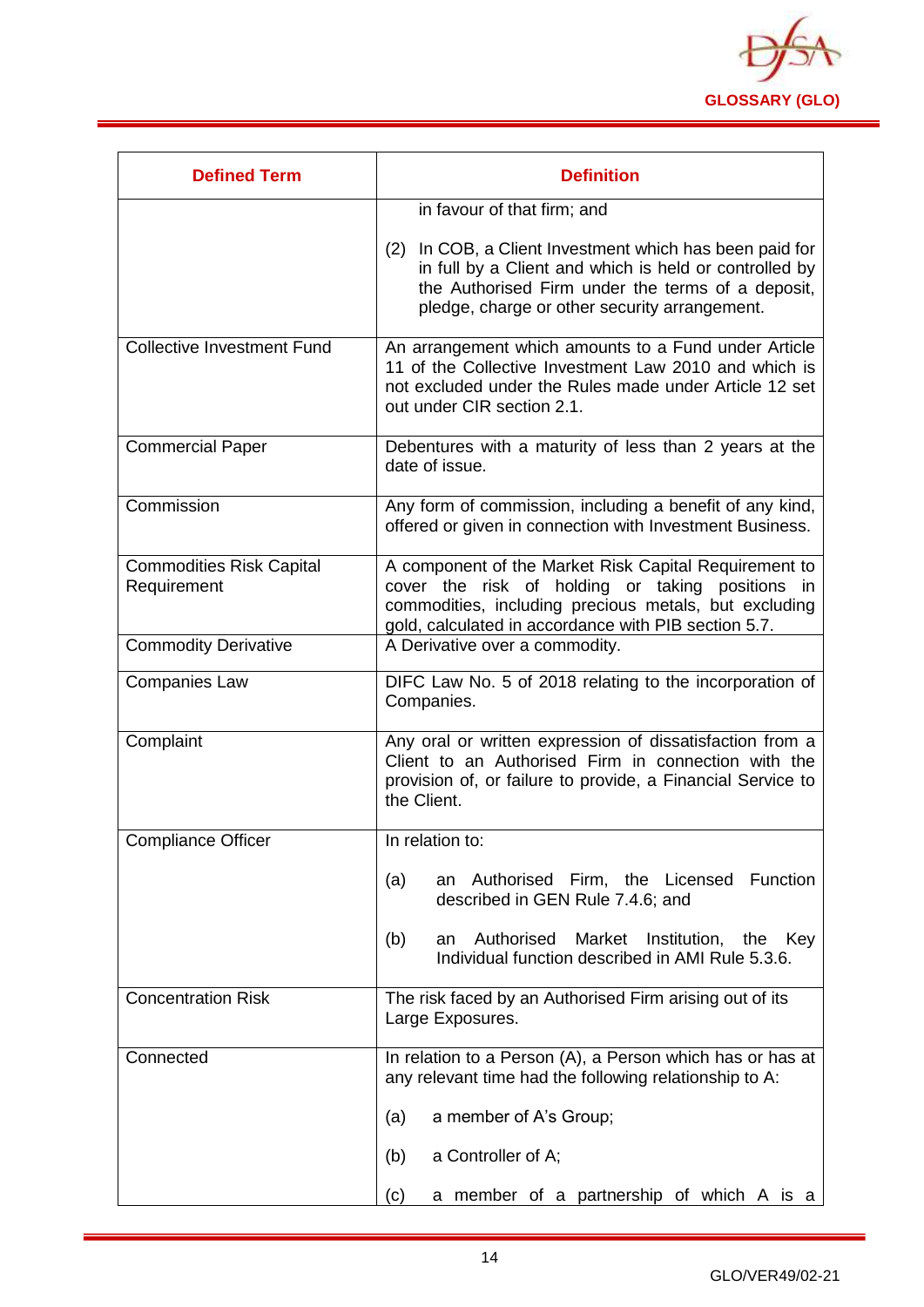

| <b>Defined Term</b>                    |     |                 | <b>Definition</b>                                                                                                                                                                                                                                        |
|----------------------------------------|-----|-----------------|----------------------------------------------------------------------------------------------------------------------------------------------------------------------------------------------------------------------------------------------------------|
|                                        |     | member;         |                                                                                                                                                                                                                                                          |
|                                        | (d) |                 | an employee or former employee of A;                                                                                                                                                                                                                     |
|                                        | (e) |                 | if A is a company:                                                                                                                                                                                                                                       |
|                                        |     | (i)             | an officer or manager of A or of a parent of<br>А;                                                                                                                                                                                                       |
|                                        |     | (ii)            | an agent of A or of a parent of A;                                                                                                                                                                                                                       |
|                                        | (f) |                 | if A is a partnership is or has been a member,<br>manager or agent of A; or                                                                                                                                                                              |
|                                        | (g) |                 | if A is an unincorporated association of persons<br>which is not a partnership, is or has been an<br>officer, manager or agent of A.                                                                                                                     |
| <b>Connected Counterparties</b>        |     |                 | Has the meaning given in PIB Rule A4.11.7.                                                                                                                                                                                                               |
| <b>Connected Person</b>                |     | In relation to: |                                                                                                                                                                                                                                                          |
|                                        | (a) |                 | a Reporting Entity other than that of a Listed Fund,<br>a Person referred to in MKT Rule 4.3.2; and                                                                                                                                                      |
|                                        | (b) |                 | a Reporting Entity of a Listed Fund, a Person<br>referred to in MKT Rule 6.6.1.                                                                                                                                                                          |
| Constitution                           | (1) |                 | In relation to a Fund:                                                                                                                                                                                                                                   |
|                                        |     | (a)             | which is in the form of a Body Corporate, the<br>instrument of incorporation;                                                                                                                                                                            |
|                                        |     | (b)             | which is in the form of a Trust, the trust<br>deed;                                                                                                                                                                                                      |
|                                        |     | (c)             | which is in the form of a Partnership, the<br>partnership deed; or                                                                                                                                                                                       |
|                                        |     | (d)             | adopting a form other than one specified in<br>(a) to (c), any instrument creating the legal<br>form of the Fund to which the Fund Manager<br>is a party setting out provisions relating to<br>any aspect of the operation or management<br>of the Fund. |
|                                        | (2) | 12.1.2.         | In relation to an Employee Money Purchase<br>Scheme, has the meaning given in COB Rule                                                                                                                                                                   |
| <b>Contingent Liability Investment</b> |     |                 | A Derivative under the terms of which the Client will or<br>may be liable to make further payments (other than<br>Charges, and whether or not secured by margin) when                                                                                    |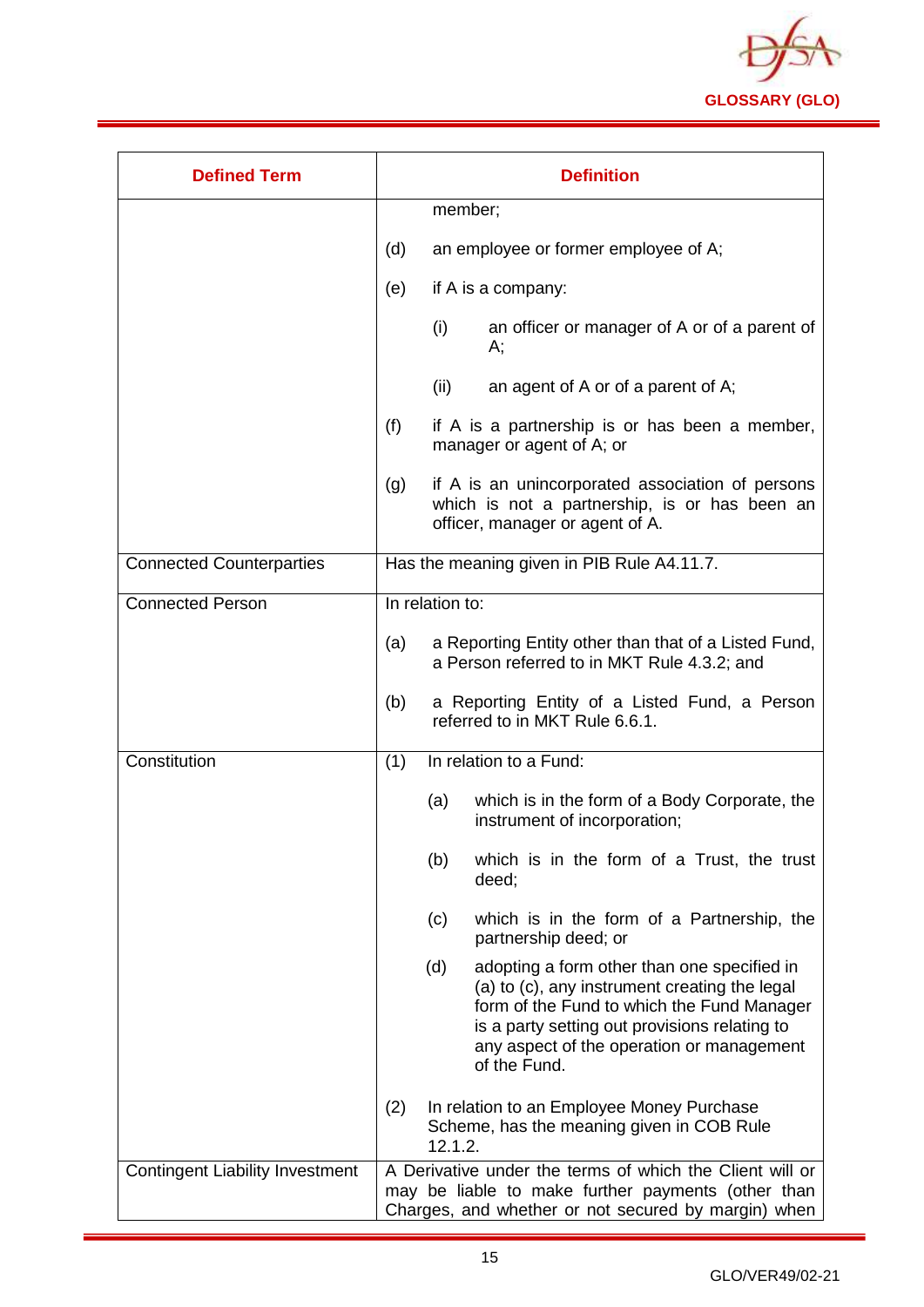

| <b>Defined Term</b>                       | <b>Definition</b>                                                                                                                                                                                                                                                                           |
|-------------------------------------------|---------------------------------------------------------------------------------------------------------------------------------------------------------------------------------------------------------------------------------------------------------------------------------------------|
|                                           | the transaction falls to be completed or upon the earlier<br>closing out of his position.                                                                                                                                                                                                   |
| Contract of Insurance                     | Has the meaning given in GEN Rule A4.1.1.                                                                                                                                                                                                                                                   |
| Controller                                | (1)<br>In relation to an Authorised Firm, a Person who,<br>either alone or with any Associate fulfils the<br>criteria specified in GEN Rule 11.8.2; or                                                                                                                                      |
|                                           | in relation to an Authorised Market Institution a<br>(2)<br>Person who, either alone or with any Associate<br>fulfils the criteria specified in AMI Rule 8.1.2.                                                                                                                             |
| Convertible                               | An Investment that gives an investor the right to convert<br>the Security into another form of Security at an agreed<br>price or on an agreed basis.                                                                                                                                        |
| <b>Corporate Director</b>                 | In relation to an Investment Company that elects to have<br>its sole Corporate Director act as its Fund Manager, the<br>body corporate that acts or intends to act as the Fund<br>Manager.                                                                                                  |
| <b>Corporate Governance</b><br>Principles | Principles prescribed in MKT Rules $3.2.3 - 3.2.9$ .                                                                                                                                                                                                                                        |
| <b>Correspondent Account</b>              | An account opened on behalf of a Correspondent<br>Banking Client to receive deposits from, to make<br>payments on behalf of or to otherwise handle financial<br>Transactions for or on behalf of the Correspondent<br>Banking Client.                                                       |
| <b>Correspondent Bank</b>                 | A bank in a jurisdiction other than the DIFC where an<br>Authorised Firm opens a Correspondent Account.                                                                                                                                                                                     |
| <b>Correspondent Banking Client</b>       | A Client of an Authorised Firm which uses the firm's<br>banking services account to<br>correspondent<br>clear<br>Transactions for its own customer base.                                                                                                                                    |
| Counterparty                              | Means any person with or for whom an Authorised Firm<br>carries on, or intends to carry on, any regulated business<br>or associated business. In this context, a counterparty<br>includes an individual, unincorporated body, company,<br>government, local authority or other public body. |
| <b>Counterparty Risk</b>                  | The risk that an Authorised Firm's Counterparty does not<br>perform its obligations under the terms of a contract.                                                                                                                                                                          |
| Court                                     | The DIFC Court.                                                                                                                                                                                                                                                                             |
| <b>Credit Default Product</b>             | A swap or Option, which has a payout linked to changes<br>in an underlying Reference Asset's creditworthiness and<br>protects the Protection Buyer against the risk of credit<br>loss over a specified time period with the payout being                                                    |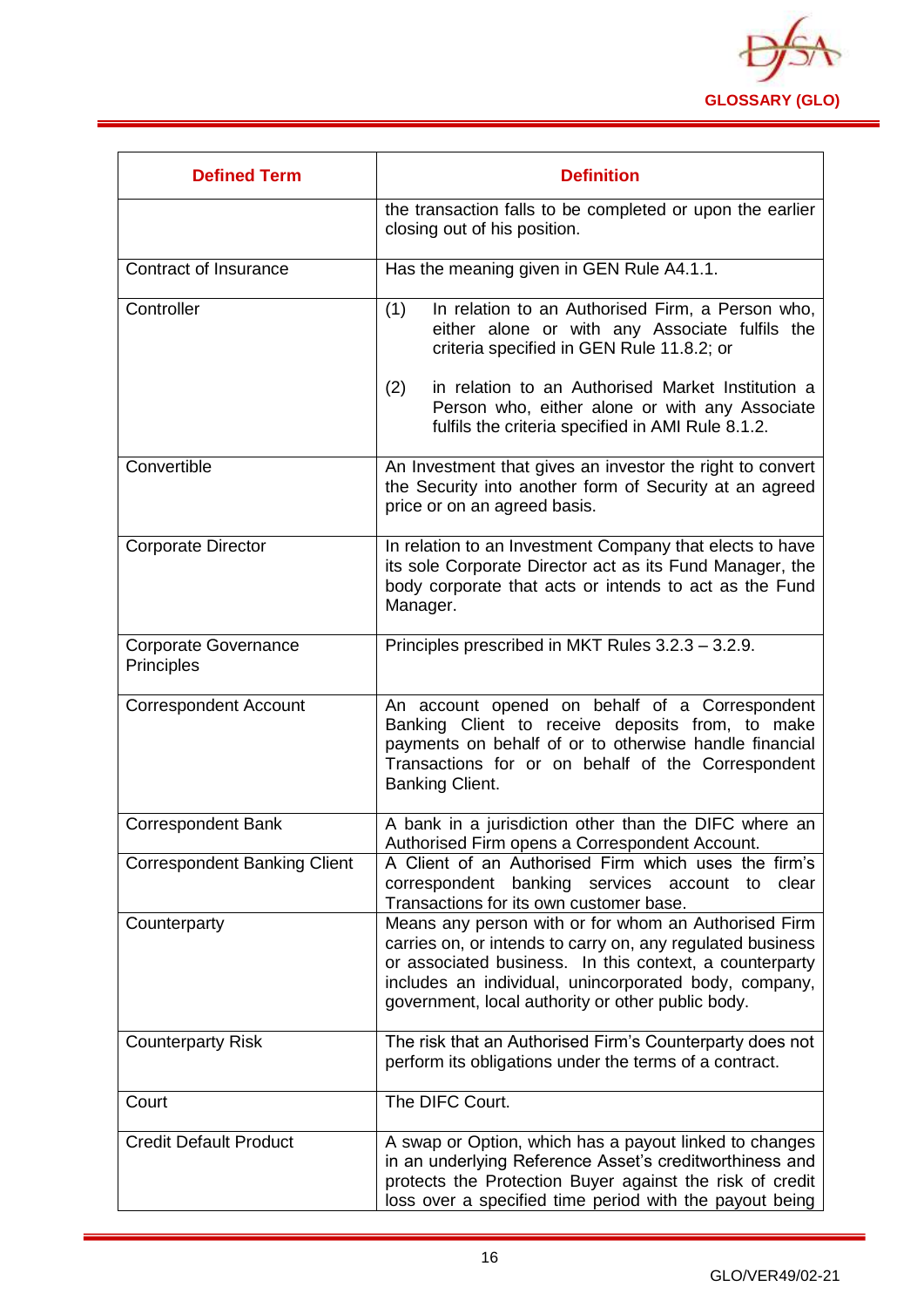

| <b>Defined Term</b>                       | <b>Definition</b>                                                                                                                                                                                                                                                                                                                                                                                                     |
|-------------------------------------------|-----------------------------------------------------------------------------------------------------------------------------------------------------------------------------------------------------------------------------------------------------------------------------------------------------------------------------------------------------------------------------------------------------------------------|
|                                           | conditional on some form of Credit Event.                                                                                                                                                                                                                                                                                                                                                                             |
| <b>Credit Derivatives</b>                 | An over the counter financial Derivative instrument,<br>which enables the isolation and separate transfer of<br>Credit Risk and whose payout is linked to changes in the<br>Reference Assets' creditworthiness.                                                                                                                                                                                                       |
| <b>Credit Event</b>                       | An event related to the creditworthiness of Reference<br>Assets or Reference Entities in a Credit Derivatives<br>contract, which triggers the termination or a payout<br>under the contract.                                                                                                                                                                                                                          |
| <b>Credit Event Payment</b>               | The consideration, which the Protection Seller pays to<br>the Protection Buyer under a Credit Derivatives contract<br>upon occurrence of a Credit Event.                                                                                                                                                                                                                                                              |
| <b>Credit Facility</b>                    | Any facility which includes any arrangement or<br>agreement which extends monetary credit whether<br>funded or unfunded to a Person including but not limited<br>to any loan or syndicated loan, mortgage, overdraft,<br>financial lease, letter of credit, financial guarantee, trade<br>finance, transaction finance, project finance, asset<br>finance, or the financing, discounting or factoring of<br>invoices. |
|                                           | For the purposes of this definition, "monetary credit"<br>means any credit denominated in a national currency,<br>supranational currency or unit of precious metal having a<br>currency designation under the ISO 4217 (being the<br>International Organization of Standardization (ISO)<br>standard for the delineation of currency designation).                                                                    |
| <b>Credit Rating</b>                      | Has the meaning given to it in GEN Rule 2.27.1(2)(b).                                                                                                                                                                                                                                                                                                                                                                 |
| <b>Credit Rating Activities</b>           | Has the meaning given to it in GEN Rule 2.27.1(2)(a).                                                                                                                                                                                                                                                                                                                                                                 |
| <b>Credit Rating Agency</b>               | A Person carrying on in or from the DIFC the Financial<br>Service of Operating a Credit Rating Agency for which it<br>has an authorisation under its Licence.                                                                                                                                                                                                                                                         |
| <b>Credit Risk</b>                        | In relation to an Authorised Firm, the risk of loss if<br>another party fails to perform on its financial obligation to<br>the Authorised Firm.                                                                                                                                                                                                                                                                       |
| <b>Credit Risk Capital</b><br>Requirement | The requirement calculated in accordance with PIB<br>section 4.6.                                                                                                                                                                                                                                                                                                                                                     |
| <b>Credit Spread Option</b>               | A type of contract where one Counterparty sells an<br>Option to another Counterparty on a nominal amount of<br>an asset swap on a specified Security, exercisable<br>during a set period of time, in exchange for a payment of<br>a premium where the Option gives the buyer the right to                                                                                                                             |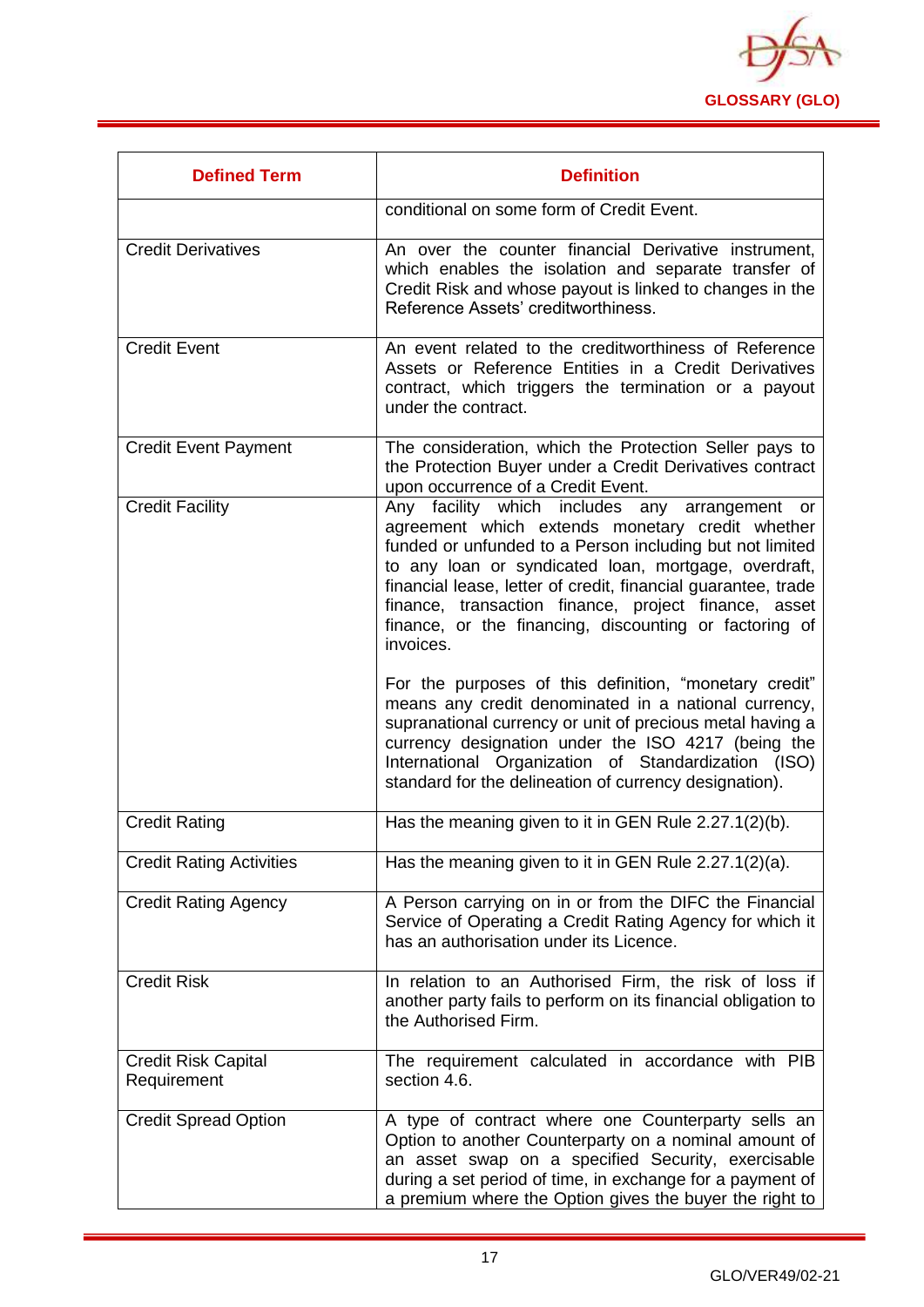

<span id="page-18-0"></span>

| <b>Defined Term</b>          | <b>Definition</b>                                                                                                                                              |
|------------------------------|----------------------------------------------------------------------------------------------------------------------------------------------------------------|
|                              | put the asset swap back to the seller at a strike spread<br>over a pre-determined benchmark rate.                                                              |
| <b>Credit-linked Note</b>    | A Security whose coupon payments are linked to the<br>return on, and repayment of principal and is linked to the<br>creditworthiness of, the Reference Assets. |
| Crowdfunding Loan Agreement  | $\mathsf{A}$<br>agreement entered into<br>using<br>loan<br>Loan<br>a<br>Crowdfunding Platform operated by a Crowdfunding<br>Operator.                          |
| <b>Crowdfunding Operator</b> | A Person who is authorised under a Licence to Operate<br>a Crowdfunding Platform.                                                                              |
| <b>Crowdfunding Platform</b> | Investment Crowdfunding Platform,<br>An<br>Loan<br>a<br>Crowdfunding Platform, or a Property<br>Investment<br>Crowdfunding Platform.                           |
| <b>CSD</b>                   | In relation to:                                                                                                                                                |
|                              | an Authorised Firm, a Person who carries on the<br>(a)<br>activity specified in GEN Rule 2.13.1(3);                                                            |
|                              | an Authorised Market Institution, a Person who<br>(b)<br>carries on the activity specified in GEN Rule<br>$2.18.1(5)$ .                                        |
| <b>CTF</b>                   | Means counter-terrorist financing.                                                                                                                             |
| Customer Due Diligence (CDD) | Has the meaning in AML Rule 7.3.1.                                                                                                                             |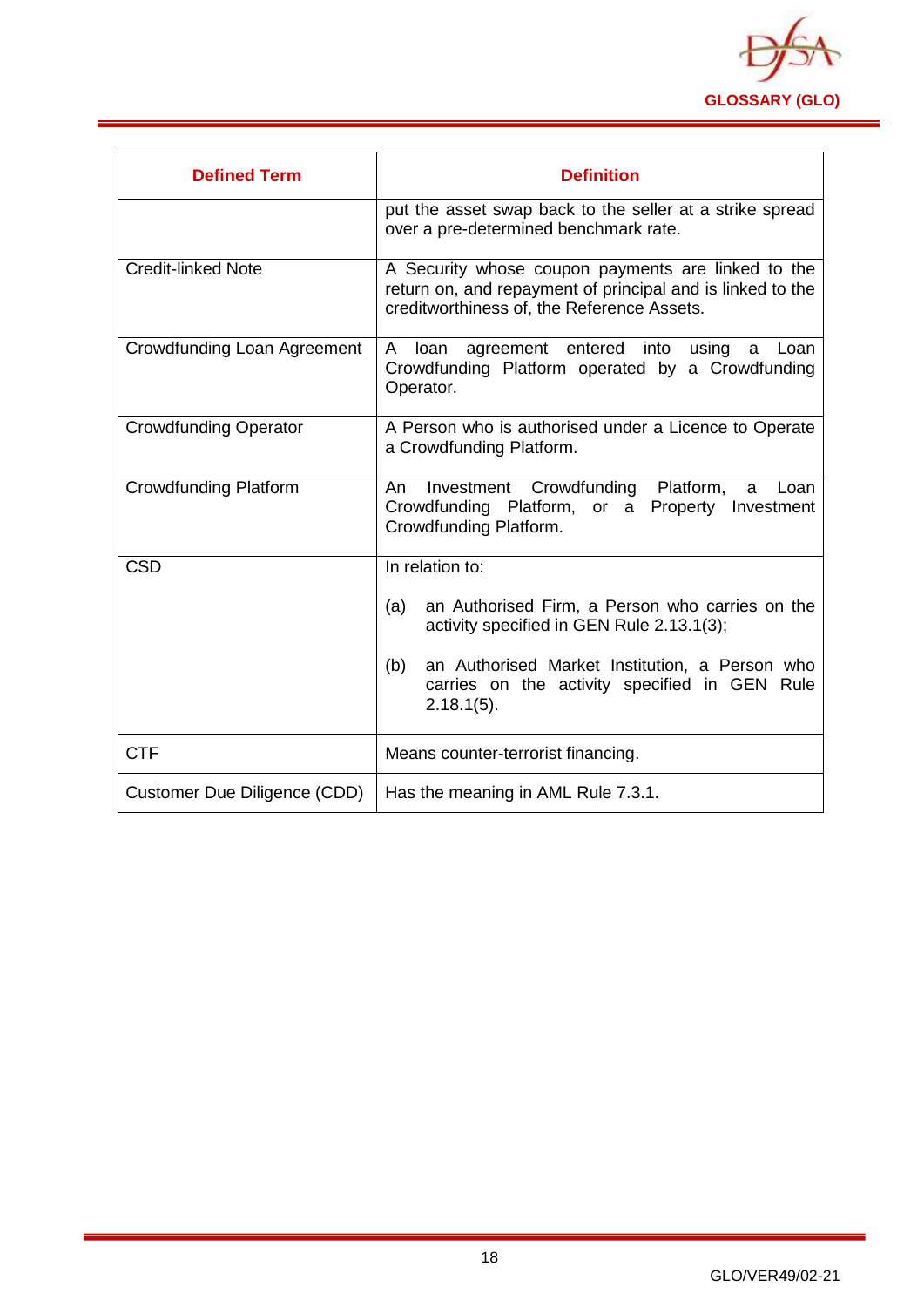

## **D**

| <b>Back to top</b> |  |  |
|--------------------|--|--|
|                    |  |  |

| <b>Defined Term</b>                           | <b>Definition</b>                                                                                                                                                                                                                  |
|-----------------------------------------------|------------------------------------------------------------------------------------------------------------------------------------------------------------------------------------------------------------------------------------|
| Dealing in Investments as<br>Agent            | Has the meaning given in GEN section 2.8.                                                                                                                                                                                          |
| Dealing in Investments as<br>Principal        | Has the meaning given in GEN section 2.7.                                                                                                                                                                                          |
| Debenture                                     | Has the meaning given in GEN Rule A2.2.1(b).                                                                                                                                                                                       |
| <b>Decision Notice</b>                        | a written notice given by the DFSA to a Person pursuant<br>to paragraph 5 of Schedule 3 to the Regulatory Law<br>2004.                                                                                                             |
| <b>Default Rules</b>                          | Rules of an Authorised Market Institution that set out<br>procedures dealing with circumstances where a<br>Member or other participant on its facilities is unable to<br>meet its obligations in respect of one or more contracts. |
| <b>Delegation Agreement</b>                   | An agreement in writing entered into by an Fund<br>Manager or Trustee with a Service Provider in relation<br>to delegated activities, which fulfils the criteria in CIR<br>App 1.                                                  |
| <b>Delivery Versus Payment</b><br>Transaction | A transaction in which the transfer of Investments and<br>the payment of Money between the buyer and seller are<br>intended to occur around the same time.                                                                         |
| Deposit                                       | Has the meaning given in GEN section A1.1.                                                                                                                                                                                         |
| Derivative                                    | Has the meaning given in GEN Rule A2.1.3.                                                                                                                                                                                          |
| <b>Designated Fund</b>                        | A Foreign Fund which has been designated by the<br>DFSA under Article 55 of the Collective Investment Law<br>2010 or, pursuant to Article 1(b) of that law, under<br>Article 20 of the Collective Investment Law 2006.             |
| <b>Designated Non-Financial</b>               | Means:                                                                                                                                                                                                                             |
| <b>Business or Profession</b><br>(DNFBP)      | (1)<br>The following class of Persons whose business<br>or profession is carried on in or from the DIFC:                                                                                                                           |
|                                               | a real estate developer or agency which<br>(a)<br>carries out transactions with a customer<br>involving the buying or selling of real<br>property;                                                                                 |
|                                               | a dealer in precious metals or precious<br>(b)<br>stones;                                                                                                                                                                          |
|                                               | deleted<br>(c)                                                                                                                                                                                                                     |
|                                               | (d)<br>law firm, notary firm, or<br>other<br>a                                                                                                                                                                                     |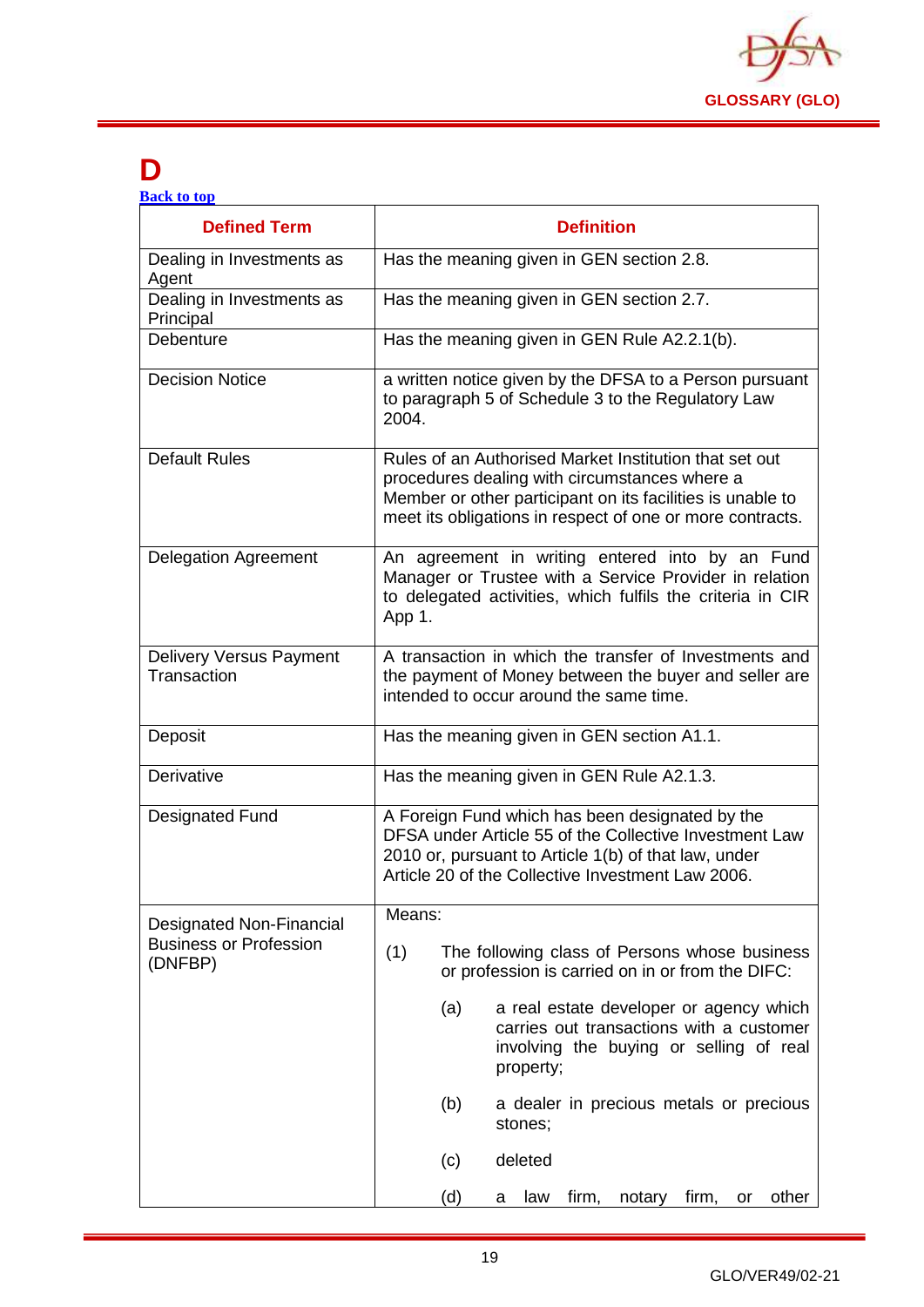

| <b>Defined Term</b>                                         | <b>Definition</b>                                                                                                                                                                                                                                                      |
|-------------------------------------------------------------|------------------------------------------------------------------------------------------------------------------------------------------------------------------------------------------------------------------------------------------------------------------------|
|                                                             | independent legal business;                                                                                                                                                                                                                                            |
|                                                             | (e)<br>accounting<br>firm, audit firm<br>an<br>or<br>insolvency firm;                                                                                                                                                                                                  |
|                                                             | (f)<br>a company service provider; or                                                                                                                                                                                                                                  |
|                                                             | a Single Family Office.<br>(g)                                                                                                                                                                                                                                         |
|                                                             | (2)<br>A Person who is an Authorised Person or an<br>Auditor is not a DNFBP.                                                                                                                                                                                           |
| <b>DFSA</b>                                                 | The Dubai Financial Services Authority.                                                                                                                                                                                                                                |
| <b>DIFC</b>                                                 | The Dubai International Financial Centre.                                                                                                                                                                                                                              |
| <b>DIFC Business Return</b>                                 | The return described in PIN Rule A10.2.6.                                                                                                                                                                                                                              |
| <b>DIFC Business Risk Capital</b><br>Requirement            | The capital requirement calculated in accordance with<br>PIN section A9.2.                                                                                                                                                                                             |
| <b>DIFC Incorporated Insurer</b>                            | An Insurer that is a Body Corporate incorporated under<br>the Companies Law.                                                                                                                                                                                           |
| <b>DIFC Registrar of</b><br>Companies                       | The registrar of companies appointed pursuant to the<br>Companies Law.                                                                                                                                                                                                 |
| <b>Direct Electronic Access</b>                             | Has the meaning given in AMI Rule 5.7.3(3).                                                                                                                                                                                                                            |
| Direct Long-Term Insurance                                  | Long-Term Insurance that is not reinsurance                                                                                                                                                                                                                            |
| Direct Long-Term Insurance<br><b>Business</b>               | The business of Effecting Contracts of Insurance or<br>Carrying Out Contracts of Insurance, where<br>the<br>Contracts of Insurance are contracts of Direct Long-<br>Term Insurance                                                                                     |
| <b>Director</b>                                             | In relation to an undertaking established under<br>(1)<br>the DIFC Companies Law, a Person who appears<br>on the Register of Directors maintained by the<br>DIFC Registrar of Companies; and                                                                           |
|                                                             | (2)<br>In relation to all other undertakings, a Person who<br>has been admitted to a register which has a<br>meaning to the Register<br>corresponding<br>of<br>Directors or performs the function of acting in the<br>capacity of a Director, by whatever name called. |
| <b>Discretionary Portfolio</b><br><b>Management Account</b> | An account used by an Authorised Firm to manage the<br>investment portfolio of a Client on a discretionary basis<br>under<br>the<br>Discretionary<br>terms<br>of<br>a<br>Portfolio<br>Management Agreement.                                                            |
| <b>Discretionary Portfolio</b>                              | An agreement under which an Authorised Firm agrees                                                                                                                                                                                                                     |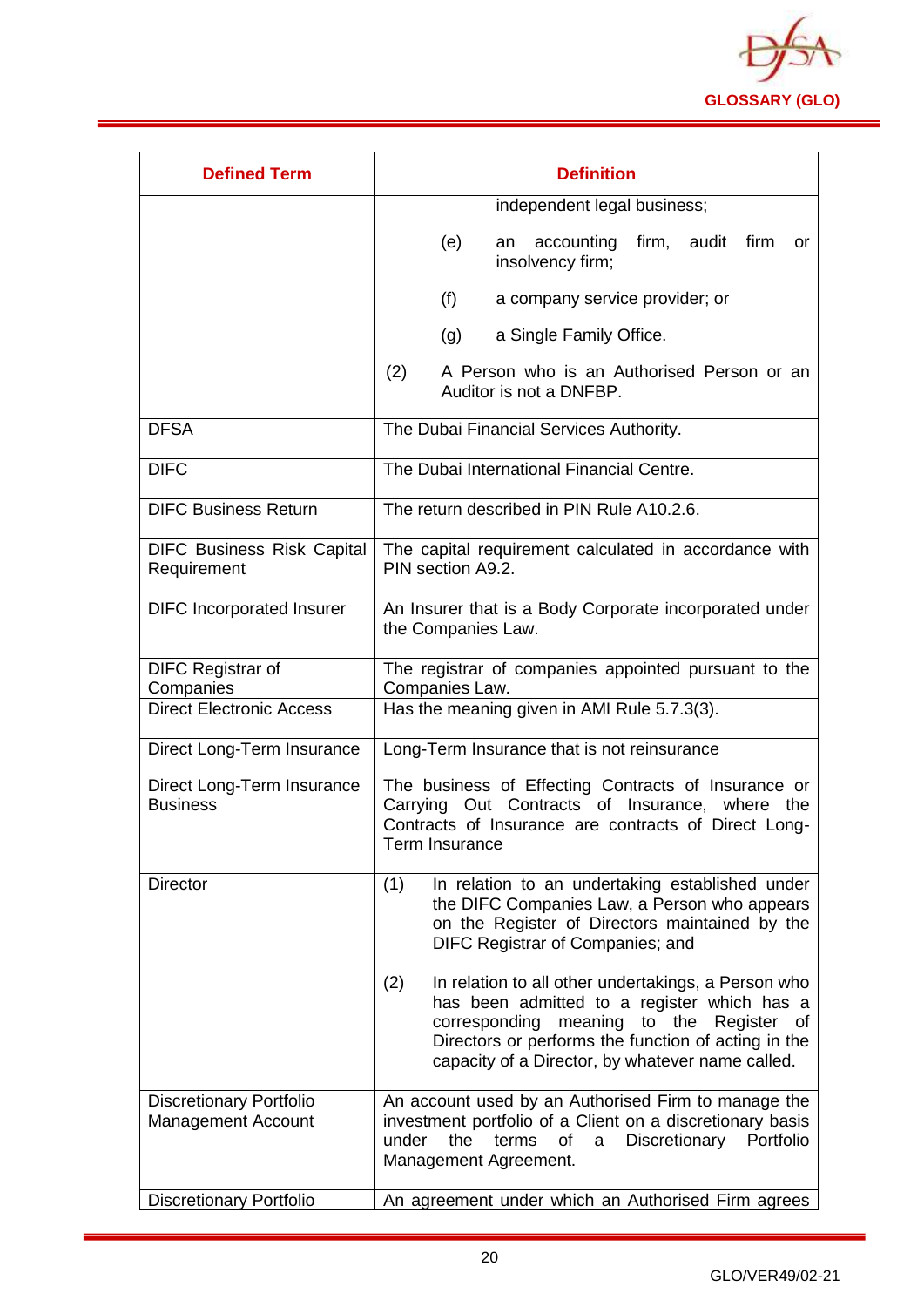

| <b>Defined Term</b>                                                         | <b>Definition</b>                                                                                                                                                                                                                                                                                              |
|-----------------------------------------------------------------------------|----------------------------------------------------------------------------------------------------------------------------------------------------------------------------------------------------------------------------------------------------------------------------------------------------------------|
| Management Agreement                                                        | with a Client to manage an investment portfolio for that<br>Client in accordance<br>with<br>particular<br>pre-agreed<br>investment parameters in that agreement and where:                                                                                                                                     |
|                                                                             | the Client's approval of any specific Transaction<br>(a)<br>undertaking<br>required<br>before<br>not<br>the<br>is<br>Transaction; and                                                                                                                                                                          |
|                                                                             | (b)<br>the assets of the Client are discretely held for that<br>Client and no pooling of those assets occurs with<br>the assets of any other Person, except purely for<br>transactional purposes.                                                                                                              |
| <b>Displaced Commercial Risk</b><br><b>Capital Requirement</b><br>(PSIACOM) | The requirement calculated in accordance with chapter<br>5 of the IFR Module.                                                                                                                                                                                                                                  |
| <b>Distribution Event</b>                                                   | A distribution event is:                                                                                                                                                                                                                                                                                       |
|                                                                             | the appointment of a liquidator, receiver or<br>(a)<br>administrator, or trustee in bankruptcy, over the<br>Authorised Firm or its Nominee Company;                                                                                                                                                            |
|                                                                             | the appointment of a liquidator, receiver or<br>(b)<br>administrator, or trustee in bankruptcy, over a<br>Third Party Agent of the Authorised Firm or its<br>Nominee Company; or<br>the coming into force of a direction by the DFSA<br>(c)<br>in respect of all Client Assets held by the<br>Authorised Firm. |
| <b>Domestic Firm</b>                                                        | An Authorised Person or DNFBP which:                                                                                                                                                                                                                                                                           |
|                                                                             | has its registered and head office in the DIFC; or<br>(a)                                                                                                                                                                                                                                                      |
|                                                                             | if it is a subsidiary of an Undertaking whose<br>(b)<br>principal place of business and head office is in a<br>jurisdiction other than the DIFC, has its registered<br>office in the DIFC.                                                                                                                     |
| Domestic Fund                                                               | (1) A Fund established or domiciled in the DIFC.                                                                                                                                                                                                                                                               |
|                                                                             | (2) In FPR, has the meaning given in section 1.3 of<br>those Rules.                                                                                                                                                                                                                                            |
| Dubai Law                                                                   | Law made by the Ruler, as applicable in the Emirate of<br>Dubai.                                                                                                                                                                                                                                               |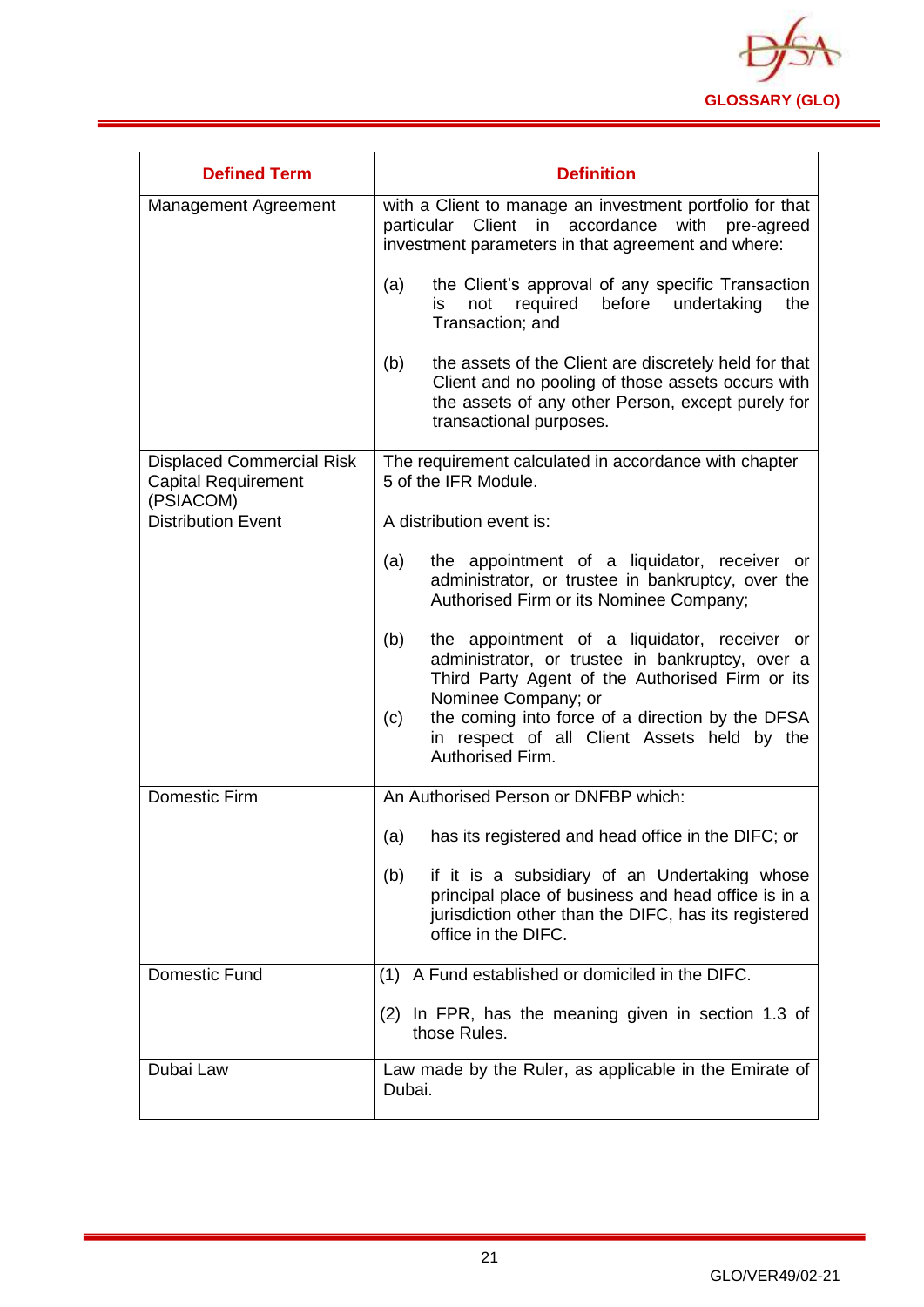

### <span id="page-22-0"></span>**E**

| <b>Back to top</b>                         |                                                                                                                                                                                                 |
|--------------------------------------------|-------------------------------------------------------------------------------------------------------------------------------------------------------------------------------------------------|
| <b>Defined Term</b>                        | <b>Definition</b>                                                                                                                                                                               |
| <b>Effecting Contracts of</b><br>Insurance | Has the meaning given in GEN section 2.15.                                                                                                                                                      |
| Eligible Bank                              | Means:                                                                                                                                                                                          |
|                                            | $(a)$ a Bank;                                                                                                                                                                                   |
|                                            | (b) a legal entity that is authorised to accept deposits<br>and supervised by the Central Bank of the State; or                                                                                 |
|                                            | (c) a legal entity that is:                                                                                                                                                                     |
|                                            | (i)<br>authorised to accept deposits and supervised<br>by a Financial Services Regulator in a<br>jurisdiction outside the State; and                                                            |
|                                            | (ii)<br>Rated at least A- by Standard & Poor's, or<br>the equivalent by another Rating Agency.                                                                                                  |
| Eligible Custodian                         | Has the meaning given in CIR Rule 8.2.4                                                                                                                                                         |
| <b>Eligible Security</b>                   | A Share, Debenture, Certificate over a Share or<br>Debenture, Warrant over a Share or Debenture or a Unit<br>that is a share representing the rights or interests of a<br>Unitholder in a Fund. |
| Employee                                   | An individual:                                                                                                                                                                                  |
|                                            | who is employed or appointed by a Person in<br>(a)<br>connection with that Person's business, whether<br>under a contract of service or for services or<br>otherwise; or                        |
|                                            | whose services, under an arrangement between<br>(b)<br>that Person and a third party, are placed at the<br>disposal and under the control of that Person.                                       |
| <b>Employee Money Purchase</b><br>Scheme   | Has the meaning given in Schedule 1 to the Regulatory<br>Law.                                                                                                                                   |
| <b>Employee Share Scheme</b>               | A scheme or arrangement for encouraging or facilitating<br>the holding of Securities of a Body Corporate by or for the<br>benefit of:                                                           |
|                                            | (a) existing or former Employees of the Body Corporate<br>or an entity in its Group; or<br>(b) Close Relatives of the Employees referred to in (a).                                             |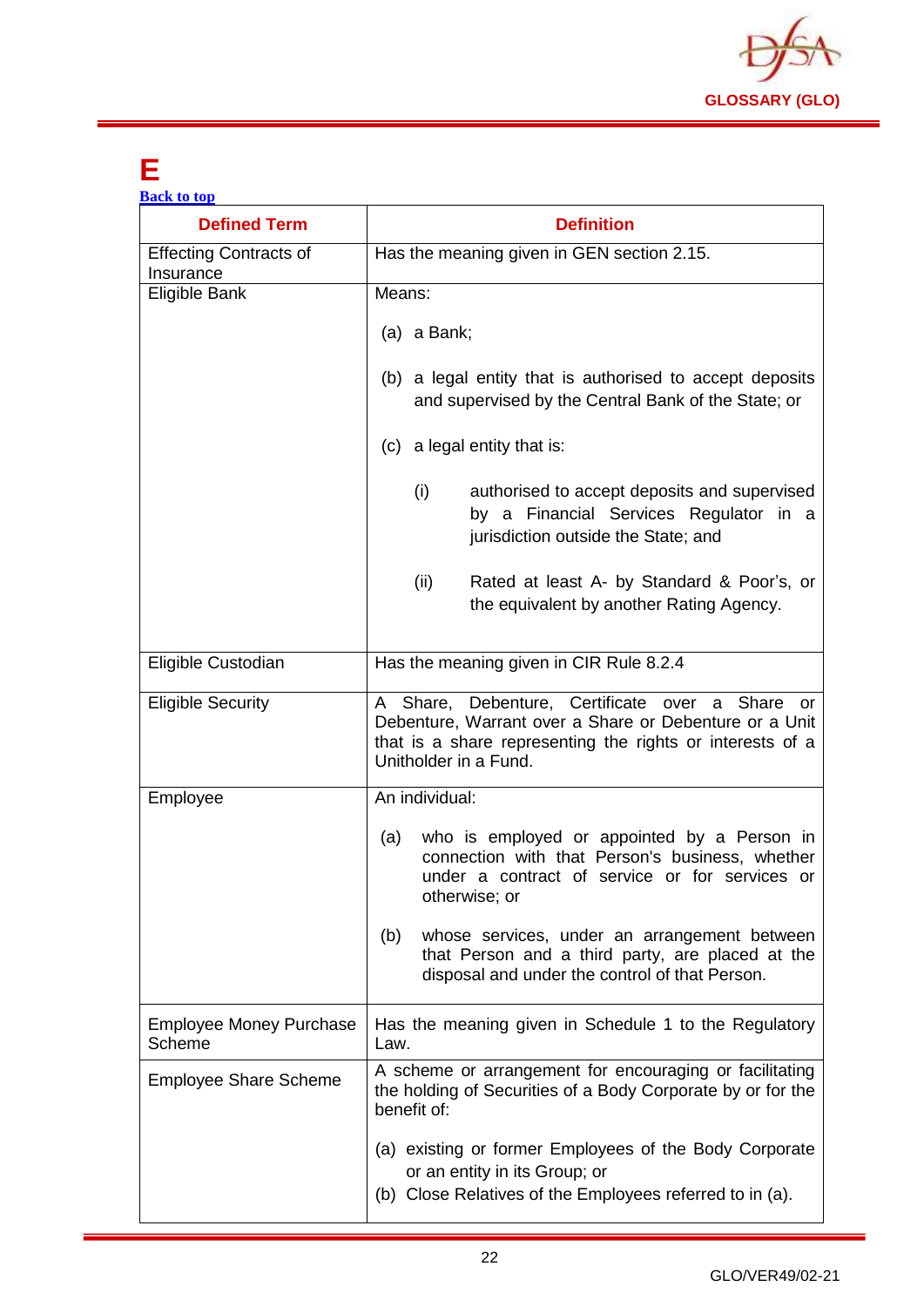

| <b>Defined Term</b>                         | <b>Definition</b>                                                                                                                                                                                                                                                                                                                                  |
|---------------------------------------------|----------------------------------------------------------------------------------------------------------------------------------------------------------------------------------------------------------------------------------------------------------------------------------------------------------------------------------------------------|
| <b>Employment Law</b>                       | The DIFC Employment Law 2018.                                                                                                                                                                                                                                                                                                                      |
| <b>Employment Regulations</b>               | The Regulations made under the DIFC Employment Law<br>as amended from time to time.                                                                                                                                                                                                                                                                |
| <b>Error Trade</b>                          | In relation to an:                                                                                                                                                                                                                                                                                                                                 |
|                                             | Authorised Market Institution, has the meaning given<br>(a)<br>in AMI Rule 6.6.1; and                                                                                                                                                                                                                                                              |
|                                             | Authorised Firm, has the meaning given in COB<br>(b)<br>Rule 9.6.5(3)                                                                                                                                                                                                                                                                              |
| <b>ETF</b>                                  | An Exchange Traded Fund.                                                                                                                                                                                                                                                                                                                           |
| <b>ETF Fund Manager</b>                     | The Fund Manager of an ETF.                                                                                                                                                                                                                                                                                                                        |
| Exchange                                    | An Authorised Market Institution which is authorised under<br>its Licence to carry on the Financial Service of Operating<br>an Exchange.                                                                                                                                                                                                           |
| <b>Exchange Traded Fund</b>                 | Has the meaning given in CIR Rule 3.1.12.                                                                                                                                                                                                                                                                                                          |
| Execute                                     | (In relation to a transaction) carry into effect or perform<br>the transaction, whether as principal or as agent, including<br>instructing another Person to execute the transaction.                                                                                                                                                              |
| Execution - Only<br>Transaction             | A Transaction executed by an Authorised Firm upon the<br>specific instructions of a Client where the Authorised Firm<br>does not give advice of the kind prescribed under GEN<br>Rule 2.11.1 in relation to the Transaction and where, in the<br>case only of Units, the Authorised Firm has not Offered<br>those particular Units to that Person. |
| <b>Exempt Communications</b>                | Communications referred to in MKT Rule 2.2.1.                                                                                                                                                                                                                                                                                                      |
| <b>Exempt Fund</b>                          | Has the meaning given in Article 16(4) of the Collective<br>Investment Law 2010.                                                                                                                                                                                                                                                                   |
| <b>Exempt Offers</b>                        | Offers prescribed in MKT Rule 2.3.1.                                                                                                                                                                                                                                                                                                               |
| <b>Exempt Property Fund</b>                 | A Property Fund that is also an Exempt Fund.                                                                                                                                                                                                                                                                                                       |
| <b>Exempt Securities</b>                    | In the case of Securities other than Units, Securities<br>prescribed in MKT Rule 2.4.1.                                                                                                                                                                                                                                                            |
|                                             | In the case of Units, those prescribed in Rule 6.3.3.                                                                                                                                                                                                                                                                                              |
| <b>Expenditure Based Capital</b><br>Minimum | A capital requirement calculated in accordance with PIB<br>section 3.7.                                                                                                                                                                                                                                                                            |
| Exposure                                    | The maximum loss that an Authorised Firm (and, where                                                                                                                                                                                                                                                                                               |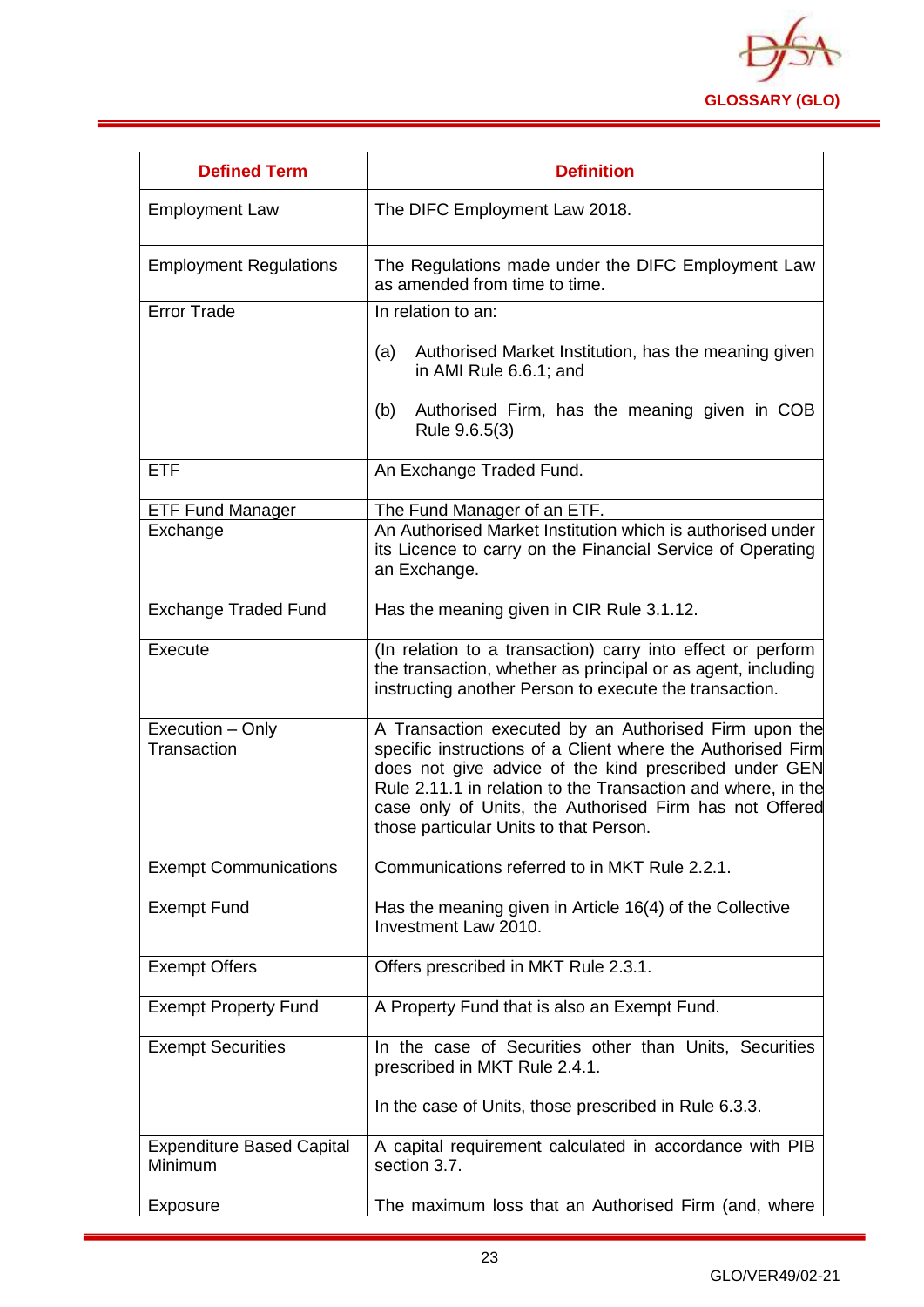

<span id="page-24-0"></span>

| <b>Defined Term</b>          | <b>Definition</b>                                                                                                                                                                                           |
|------------------------------|-------------------------------------------------------------------------------------------------------------------------------------------------------------------------------------------------------------|
|                              | applicable, its PSIA holders) might suffer as a result of the<br>default or failure of a Counterparty, or a group of Closely<br>Related Counterparties or an issuer or group of Closely<br>Related issuers. |
| <b>External Fund</b>         | Has the meaning given in Article 14 of the Collective<br>Investment Law 2010.                                                                                                                               |
| <b>External Fund Manager</b> | Has the meaning given in Article 20(5) of the Collective<br>Investment Law 2010.                                                                                                                            |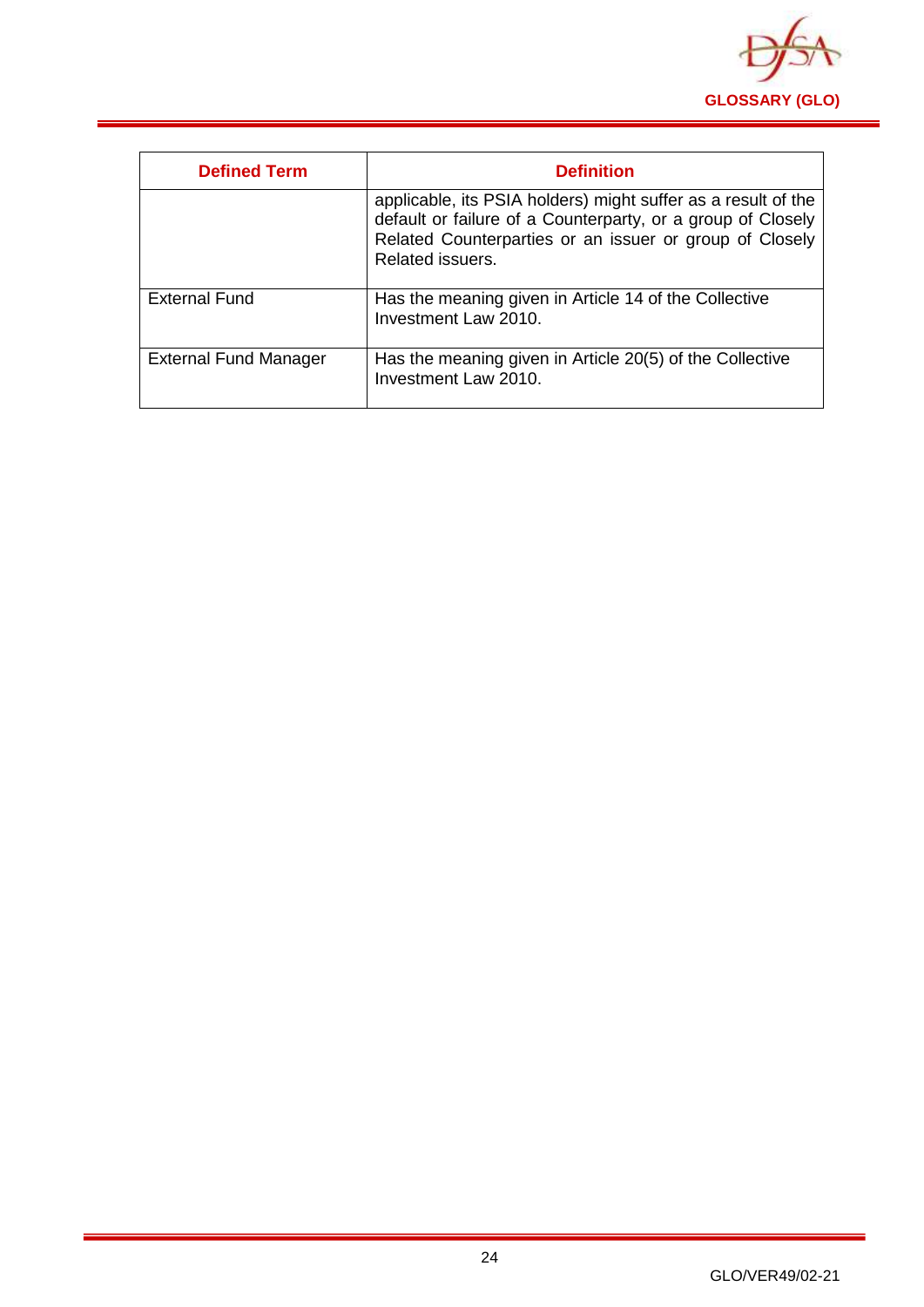

### **F**

| <b>Back to top</b> |  |  |
|--------------------|--|--|
|                    |  |  |
|                    |  |  |

| <b>Defined Term</b>                          | <b>Definition</b>                                                                                                                                                                                                                        |  |
|----------------------------------------------|------------------------------------------------------------------------------------------------------------------------------------------------------------------------------------------------------------------------------------------|--|
| <b>Family Entity</b>                         | Has the meaning given to that term in the DIFC Single<br>Family Office Regulations.                                                                                                                                                      |  |
| <b>Family Fiduciary Structure</b>            | Has the meaning given to that term in the DIFC Single<br>Family Office Regulations.                                                                                                                                                      |  |
| <b>Family Member</b>                         | Has the meaning given to that term in the DIFC Single<br>Family Office Regulations.                                                                                                                                                      |  |
| Fee                                          | Any payment offered or made by a Client to an<br>Authorised Firm in connection with Investment Business<br>or with any other business of the Authorised Firm,<br>including (where applicable) any Mark-up or Mark-down.                  |  |
| <b>Feeder Fund</b>                           | Has the meaning given in CIR Rule 3.1.4                                                                                                                                                                                                  |  |
| <b>Finance Officer</b>                       | In relation to:                                                                                                                                                                                                                          |  |
|                                              | Function<br>an Authorised Firm, the Licensed<br>(a)<br>described in GEN Rule 7.4.5; and                                                                                                                                                  |  |
|                                              | an Authorised Market Institution, the Key Individual<br>(b)<br>function described in AMI Rule 5.3.5.                                                                                                                                     |  |
| <b>Financial Action Task Force</b><br>(FATF) | An intergovernmental body responsible for developing<br>and promoting policies to combat money laundering and<br>terrorist financing.                                                                                                    |  |
| <b>Financial Free Zone</b>                   | a Financial Free Zone established under Federal Law<br>No. 8 of 2004 on Financial Free Zones.                                                                                                                                            |  |
| <b>Financial Group</b>                       | A group of entities which includes an Authorised Firm<br>and:                                                                                                                                                                            |  |
|                                              | (a) any Parent incorporated in the DIFC;                                                                                                                                                                                                 |  |
|                                              | (b) any Financial Institution subsidiaries (whether direct<br>or indirect) of the Parent or Parents in (a) or of the<br>Authorised Firm;                                                                                                 |  |
|                                              | (c) any Financial Institution in which the Parent or<br>Parents in (a), the Financial Institution subsidiaries<br>in (b) or the Authorised Firm (whether direct or<br>indirect) hold 20% or more of the voting rights or<br>capital; and |  |
|                                              | (d) any entity which the DFSA directs the Authorised<br>Firm to include in accordance with PIB Rule 8.1.2 or<br>PIN Rule 8.1.2.                                                                                                          |  |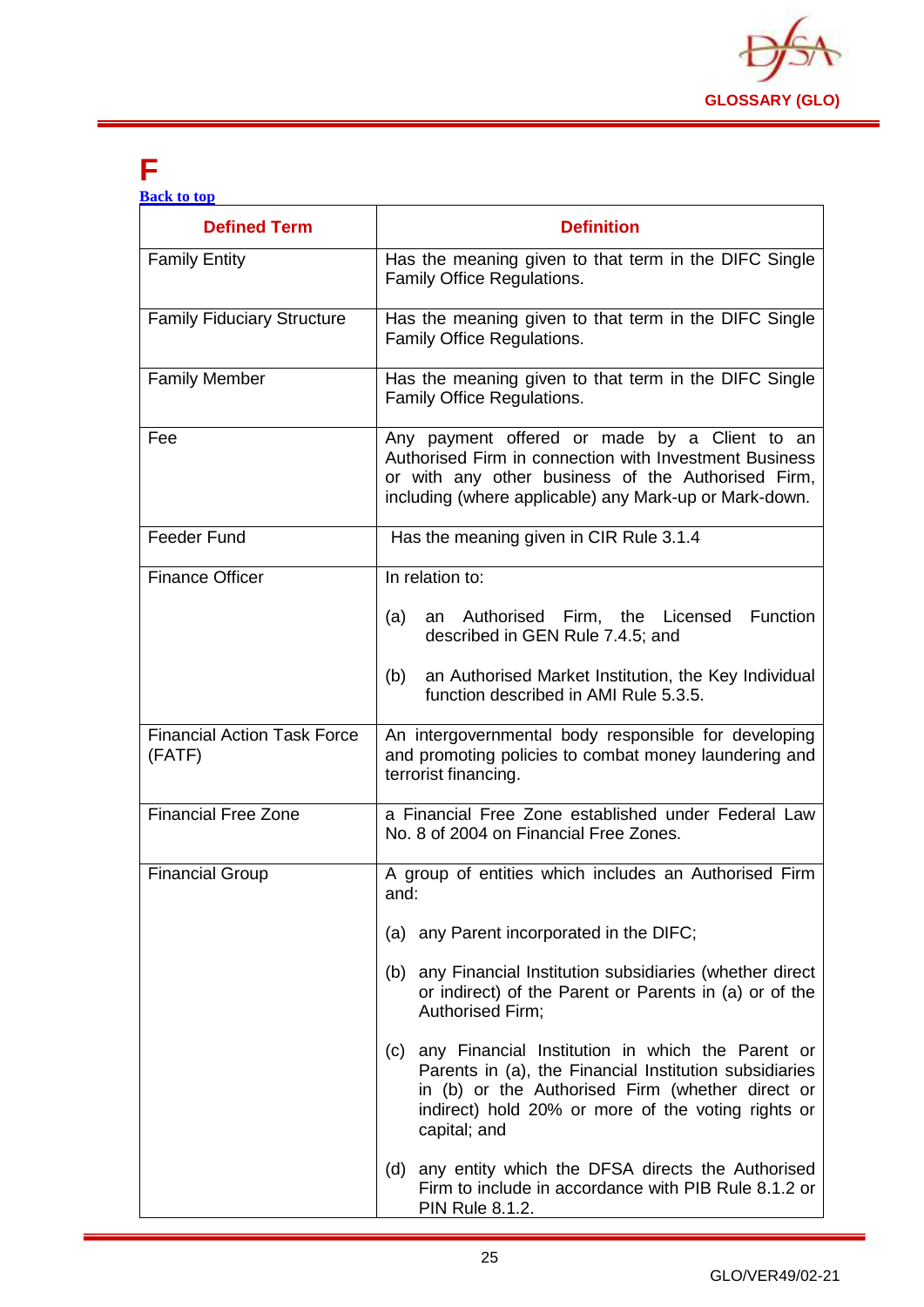

| <b>Defined Term</b>                                      | <b>Definition</b>                                                                                                                                                                                    |
|----------------------------------------------------------|------------------------------------------------------------------------------------------------------------------------------------------------------------------------------------------------------|
|                                                          |                                                                                                                                                                                                      |
| <b>Financial Group Capital</b><br><b>Adequacy Report</b> | The Report referred to in PIN Rule 6.6.1.                                                                                                                                                            |
| <b>Financial Group Capital</b><br>Requirement            | The Capital Requirement of a Financial Group calculated<br>in accordance with PIB Rule 8.3.3 or PIN Rule 8.3.3.                                                                                      |
| <b>Financial Group Capital</b><br><b>Resources</b>       | The Capital Resources of a Financial Group calculated<br>in accordance with PIB Rule 8.3.4 or PIN 8.3.4.                                                                                             |
| <b>Financial Institution</b>                             | A regulated or unregulated entity, whose activities are<br>primarily financial in nature.                                                                                                            |
| Financial Instrument                                     | Any contract that gives rise to both a financial asset of<br>one entity and a financial liability or equity instrument of<br>another entity.                                                         |
| <b>Financial Markets Tribunal</b>                        | the tribunal referred to in Article 26 of the Regulatory<br>Law 2004.                                                                                                                                |
| <b>Financial Promotion</b>                               | Has the meaning given in Article 41A(3) of the<br>Regulatory Law 2004.                                                                                                                               |
| <b>Financial Promotions</b><br>Prohibition               | Has the meaning given in Article 41A(1) of the<br>Regulatory Law 2004.                                                                                                                               |
| <b>Financial Service</b>                                 | Has the meaning given in GEN Rule 2.2.1.                                                                                                                                                             |
| <b>Financial Services Regulator</b>                      | A regulator of financial service activities established in a<br>jurisdiction other than the DIFC.                                                                                                    |
| <b>Financial Statement</b><br><b>Auditor's Report</b>    | A report referred to in GEN Rule 8.6.1(a).                                                                                                                                                           |
| <b>First to Default</b>                                  | In relation to 'First to Default' baskets, the situation when<br>the entire Credit Derivative contract terminates following<br>the first Credit Event on any of the Reference Assets or<br>entities. |
| <b>FMT</b>                                               | Financial Markets Tribunal.                                                                                                                                                                          |
| <b>Foreign Currency</b>                                  | The currency of any country or territory other than the<br>currency in which the Authorised Firm, to whom the<br>expression relates, reports.                                                        |
| Foreign Exchange Risk<br><b>Capital Requirement</b>      | A component of the Market Risk Capital Requirement<br>and as calculated in accordance with PIB section 5.6.                                                                                          |
| Foreign Fund                                             | A Fund established or domiciled in a jurisdiction other<br>than the DIFC.                                                                                                                            |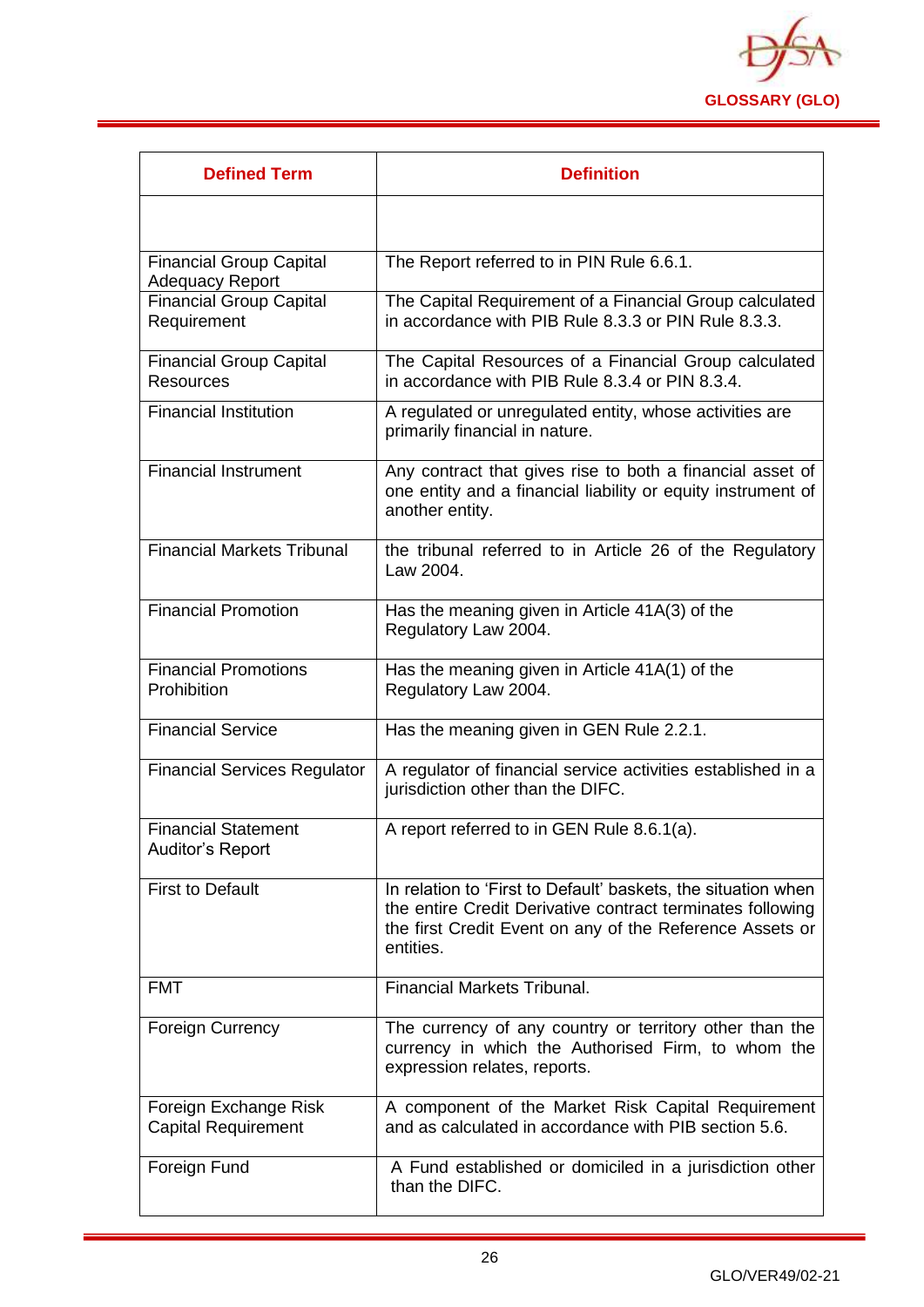

<span id="page-27-0"></span>

| <b>Defined Term</b>          | <b>Definition</b>                                                                                                                                                                                                                                                                                                                                                                                                                                                            |
|------------------------------|------------------------------------------------------------------------------------------------------------------------------------------------------------------------------------------------------------------------------------------------------------------------------------------------------------------------------------------------------------------------------------------------------------------------------------------------------------------------------|
| <b>Forward Price</b>         | A price calculated by reference to the valuation point<br>next following the fund manager's agreement to sell or,<br>as the case may be, to redeem the units in question.                                                                                                                                                                                                                                                                                                    |
| <b>FSRA</b>                  | The Financial Services Regulatory Authority of the Abu<br>Dhabi Global Market.                                                                                                                                                                                                                                                                                                                                                                                               |
| Fund                         | A Collective Investment Fund.<br>(1)                                                                                                                                                                                                                                                                                                                                                                                                                                         |
|                              | (2)<br>In relation to a Passported Fund, has the meaning<br>given in FPR section 1.3.                                                                                                                                                                                                                                                                                                                                                                                        |
| <b>Fund Administrator</b>    | An Authorised Firm which is authorised under its<br>Licence to Provide Fund Administration or a Person<br>who is authorised or licensed by a Financial Service<br>Regulator to provide such administration.                                                                                                                                                                                                                                                                  |
| <b>Fund Auditor's Report</b> | A report referred to in CIR Rule 9.3.8(b).                                                                                                                                                                                                                                                                                                                                                                                                                                   |
| <b>Fund Manager</b>          | (1) The Person, described under Article 20(4) of the<br>Law<br>Collective<br>Investment<br>2010.<br>who<br>is.<br>responsible for the management of the property<br>held for or within a Fund and who otherwise<br>operates the Fund and, in relation to a Domestic<br>Fund, is authorised under a Licence granted by the<br>DFSA to operate the Fund.<br>(2) In relation to a Passported Fund, the Person<br>licensed by a Home Regulator to manage or<br>operate the Fund. |
| Fund of Funds                | Has the meaning given in CIR Rule 3.1.3                                                                                                                                                                                                                                                                                                                                                                                                                                      |
| Fund on a Fund Platform      | A Fund that is an Incorporated Cell of an Incorporated<br>Cell Company.                                                                                                                                                                                                                                                                                                                                                                                                      |
| <b>Fund Property</b>         | The property held for or within a Fund.                                                                                                                                                                                                                                                                                                                                                                                                                                      |
| <b>Fund Prospectus</b>       | Has the meaning given in MKT Rule 6.3.1(b).                                                                                                                                                                                                                                                                                                                                                                                                                                  |
| <b>Fund Protocol Rules</b>   | The Fund Protocol Rules module of the Rulebook.                                                                                                                                                                                                                                                                                                                                                                                                                              |
| <b>FPR</b>                   | The Fund Protocol Rules module of the Rulebook.                                                                                                                                                                                                                                                                                                                                                                                                                              |
| <b>Fund Return</b>           | The return described in PIN Rule A10.2.5.                                                                                                                                                                                                                                                                                                                                                                                                                                    |
| <b>Future</b>                | Has the meaning given in GEN Rule A2.3.1(b).                                                                                                                                                                                                                                                                                                                                                                                                                                 |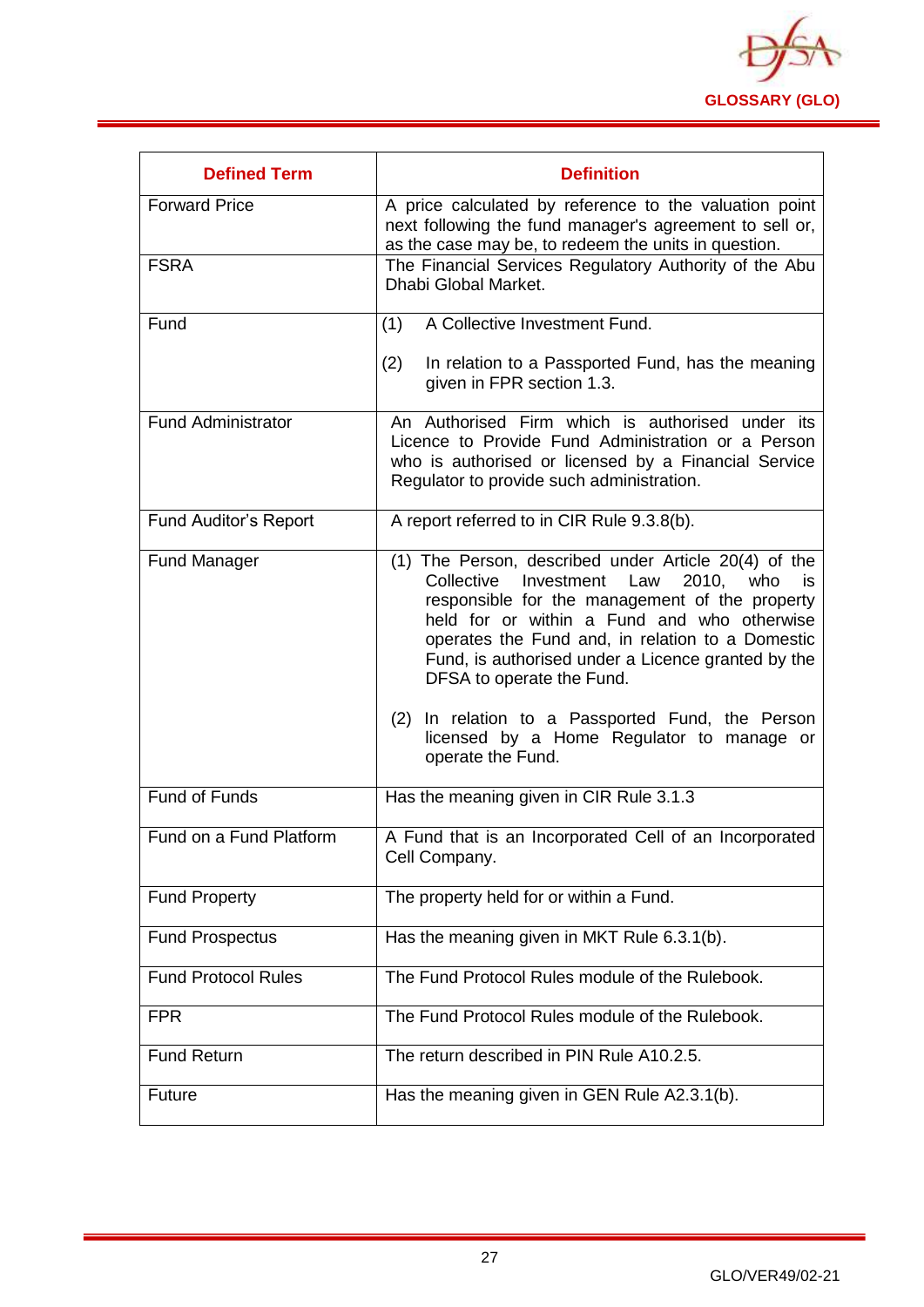

#### **G [Back to top](#page-1-0)**

| <b>Defined Term</b>                  | <b>Definition</b>                                                                                                                                                                                                                                                    |
|--------------------------------------|----------------------------------------------------------------------------------------------------------------------------------------------------------------------------------------------------------------------------------------------------------------------|
| <b>GEN</b>                           | The General module of the Rulebook.                                                                                                                                                                                                                                  |
| <b>General Insurance</b>             | Insurance other than Long-Term Insurance.                                                                                                                                                                                                                            |
| <b>General Insurance Business</b>    | The business of Effecting Contracts of Insurance or<br>Carrying Out Contracts of Insurance, where the<br>Contracts<br>of Insurance<br>contracts of General<br>are<br>Insurance.                                                                                      |
| <b>General Insurance Liabilities</b> | Liabilities of an Insurer arising under or associated with<br>contracts of General Insurance entered into by it, as<br>insurer or cedant, including liabilities in respect of claims<br>(whether or not incurred), acquisition costs and claims<br>settlement costs. |
| <b>GLO</b>                           | The Glossary module of the Rulebook.                                                                                                                                                                                                                                 |
| <b>Global Return</b>                 | The return described in PIN Rule A10.2.3.                                                                                                                                                                                                                            |
| Governing Body                       | (1)<br>The board of directors, partners, committee of<br>management or other governing body of an<br>Undertaking.                                                                                                                                                    |
|                                      | In CIR, in relation to a Fund, a Person or a body<br>(2)<br>of Persons who together form the directing mind<br>of the Fund including but not limited to:                                                                                                             |
|                                      | its Fund Manager, a member of its main or<br>(a)<br>supervisory board, a General Partner; or                                                                                                                                                                         |
|                                      | any other Person or body of Persons<br>(b)<br>exercising equivalent powers and functions<br>in relation to directing the operation of the<br>Fund.                                                                                                                   |
|                                      | (3)<br>In AML, has the meaning in Rule 3.2.1.                                                                                                                                                                                                                        |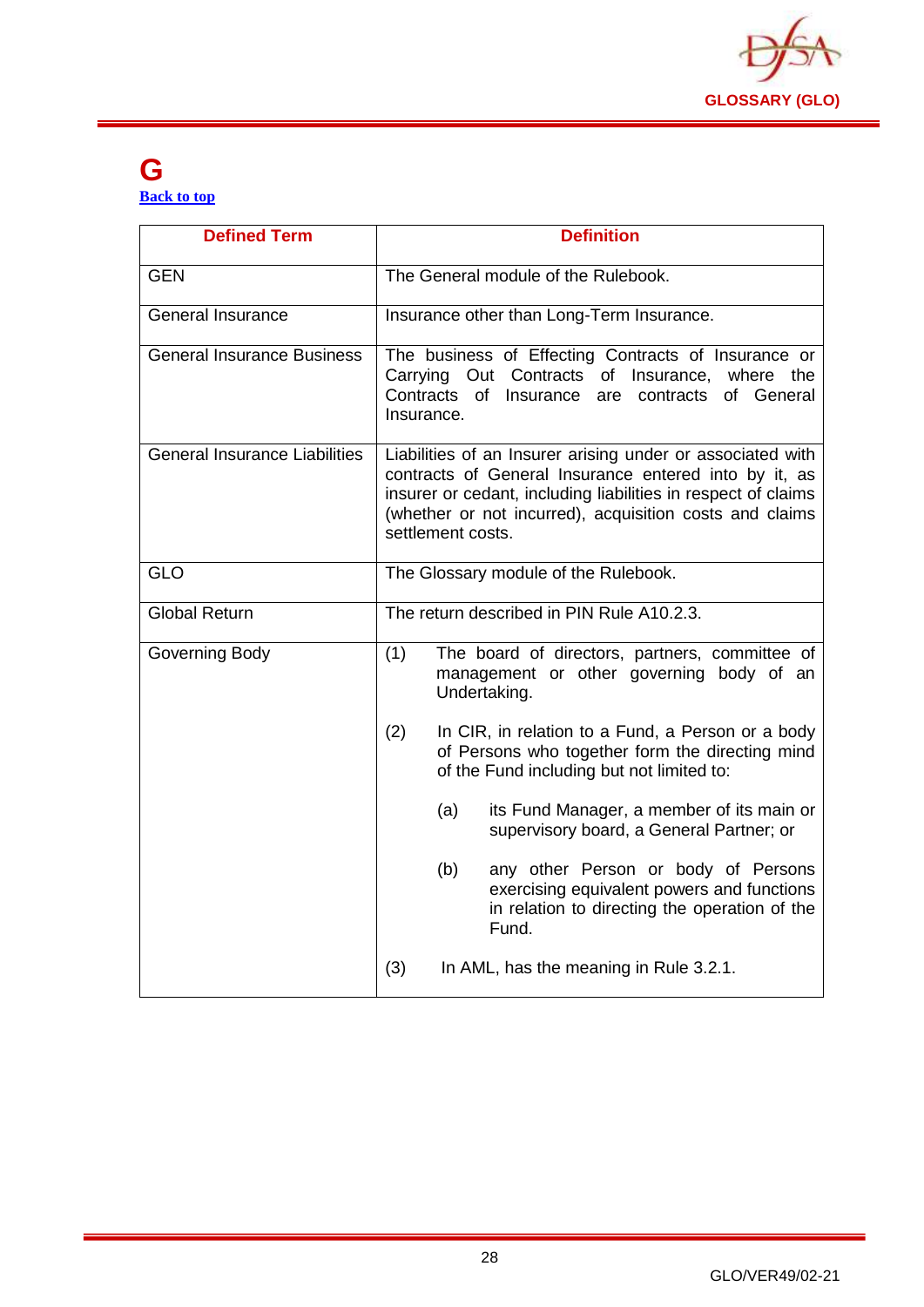

| <b>Defined Term</b>                               |     | <b>Definition</b>                                                                                                                                                                                                                                                                                                                            |
|---------------------------------------------------|-----|----------------------------------------------------------------------------------------------------------------------------------------------------------------------------------------------------------------------------------------------------------------------------------------------------------------------------------------------|
| <b>Government and Public</b><br><b>Securities</b> | (1) | Securities that are loan stock, bonds or other<br>creating<br>acknowledging<br>instruments<br>or<br>indebtedness, issued by or on behalf of an<br>Exempt Offeror or a subdivision thereof or a<br>local or other public authority of any country or<br>jurisdiction which is an Exempt Offeror.                                              |
|                                                   | (2) | There are excluded from the Securities specified<br>in (1) so far as applicable:                                                                                                                                                                                                                                                             |
|                                                   |     | an instrument creating or acknowledging<br>(a)<br>indebtedness for, or for money borrowed to<br>defray, the consideration payable under a<br>contract for the supply of goods or<br>services;                                                                                                                                                |
|                                                   |     | (b)<br>a cheque or other bill of exchange, a<br>banker's draft or a letter of credit (but not a<br>bill of exchange accepted by a banker);                                                                                                                                                                                                   |
|                                                   |     | (c)<br>a banknote, a statement showing<br>а<br>balance on a bank account, or a lease or<br>other disposition of property; and                                                                                                                                                                                                                |
|                                                   |     | a Contract of Insurance.<br>(d)                                                                                                                                                                                                                                                                                                              |
| <b>Gross Outstanding Claims</b>                   |     | In relation to an Insurer as at a date, the amount of the<br>Insurer's provision for claims incurred but not yet paid as<br>at that date, including claims incurred but not yet<br>reported and provision for direct and indirect claims<br>settlement expenses in respect of those claims.                                                  |
| <b>Gross Written Premium</b>                      | (1) | In relation to a Contract of Insurance, the amount<br>of premium payable by the insured in respect of<br>that contract, excluding any excise taxes levied on<br>premiums and receivable by the Insurer but<br>without any deduction for commissions or other<br>acquisition expenses; and                                                    |
|                                                   | (2) | in relation to an Insurer during a period:                                                                                                                                                                                                                                                                                                   |
|                                                   |     | (a)<br>in respect of General Insurance, the<br>amount of<br>Gross Written<br>aggregate<br>Premium in respect of insurance and<br>reinsurance contracts entered into by the<br>Insurer as insurer during that period,<br>together with any adjustments arising in<br>that period in respect of contracts effected<br>in previous periods; and |
|                                                   |     | (b)<br>in respect of Long-Term Insurance, the<br>Gross<br>Written<br>aggregate amount of                                                                                                                                                                                                                                                     |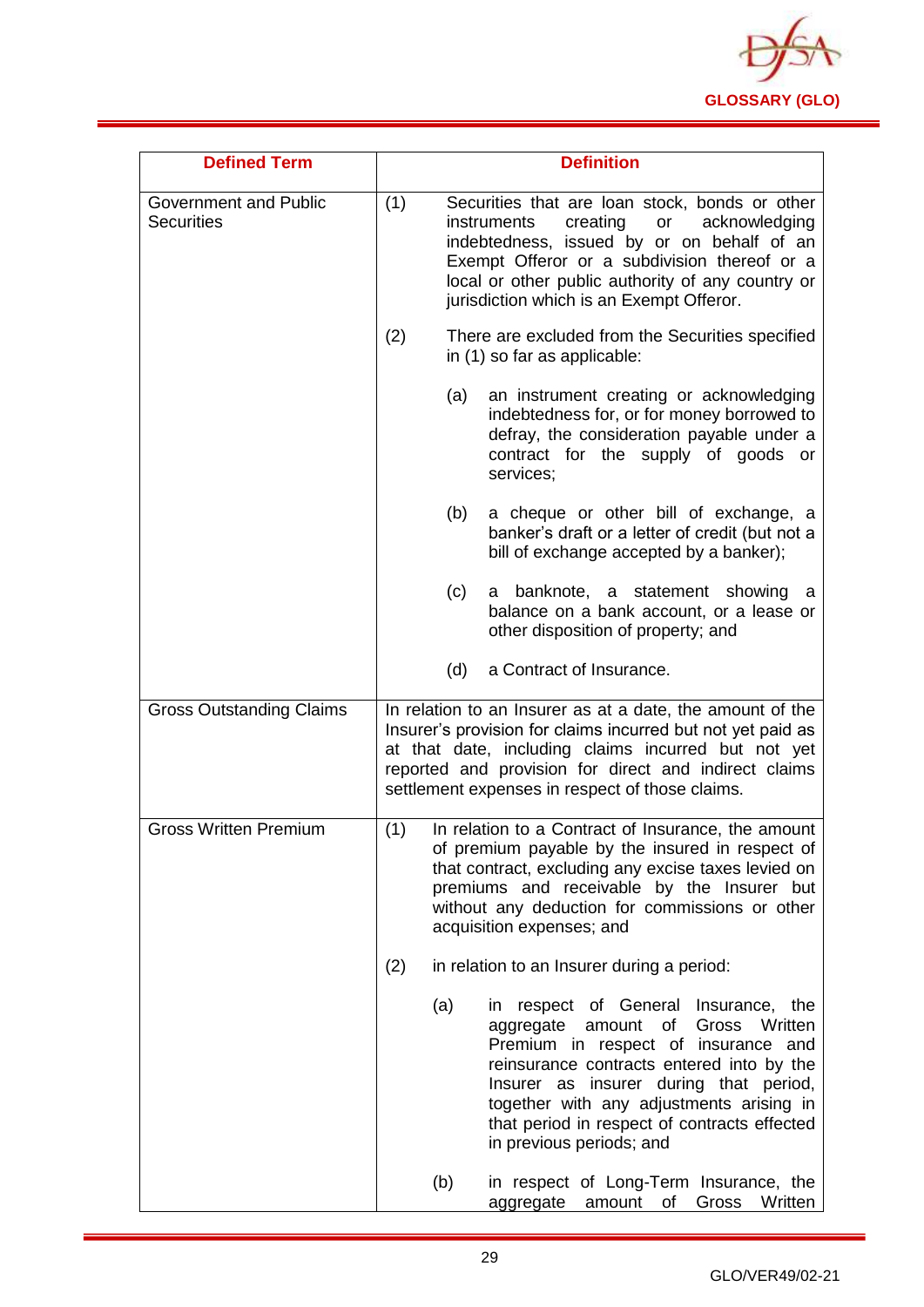

| <b>Defined Term</b> | <b>Definition</b>                                                                                        |
|---------------------|----------------------------------------------------------------------------------------------------------|
|                     | Premium becoming due for payment in that<br>period.                                                      |
| Group               | (1)<br>Means a group of entities which includes an entity<br>(the 'first entity') and:                   |
|                     | any Parent of the first entity; and<br>(a)                                                               |
|                     | any Subsidiary of the first entity or of any<br>(b)<br>Parent of the first entity.                       |
|                     | (2)<br>In AML, has the meaning in Rule 3.2.1.                                                            |
| Group Risk          | The risk of loss to the Authorised Firm as a result of its<br>membership of, or linkages within a Group. |
| Guidance            | Has the meaning given in Article 2 of Schedule 1 to the<br>Regulatory Law 2004.                          |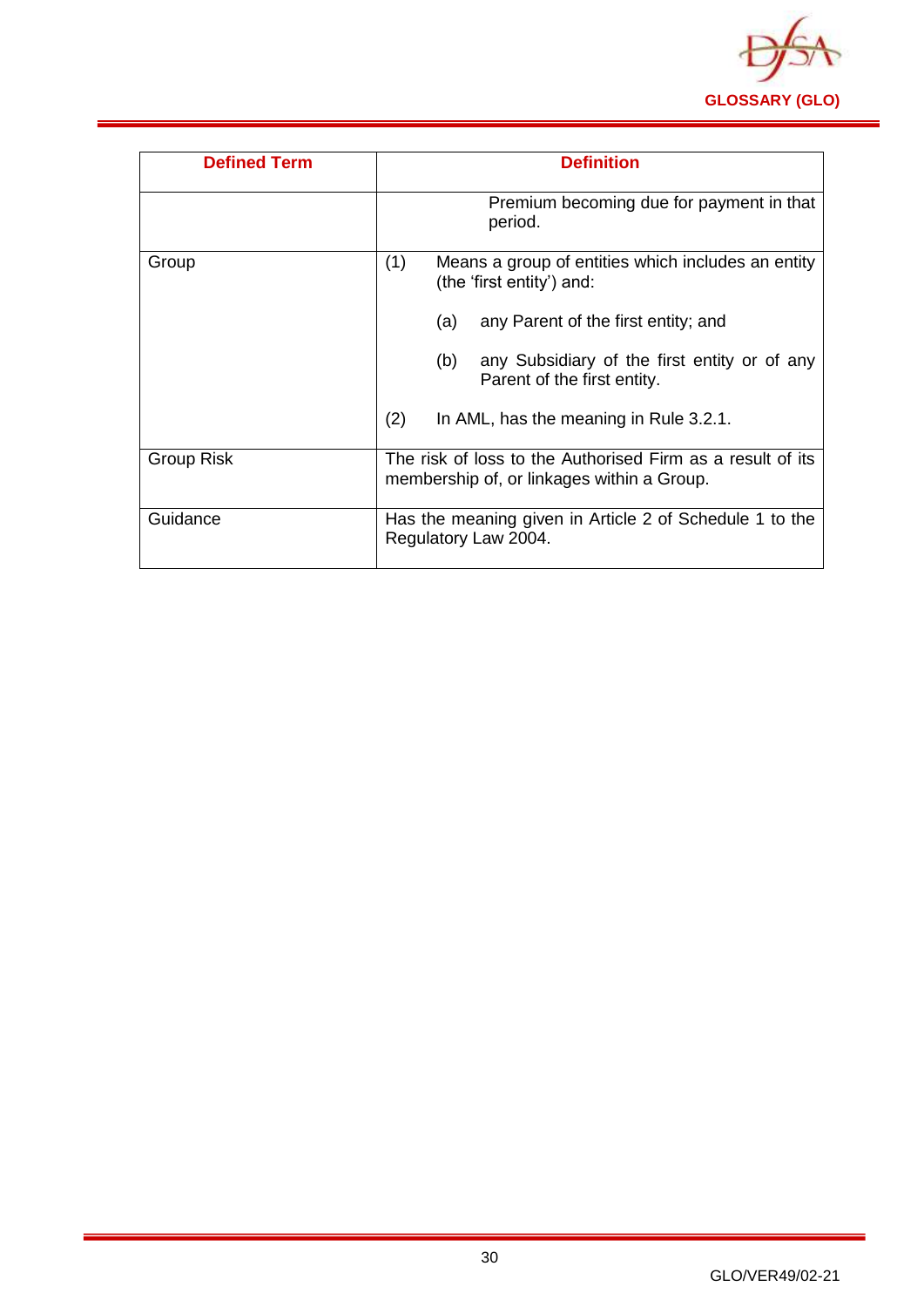

#### <span id="page-31-0"></span>**H [Back to top](#page-1-0)**

| <b>Defined Term</b>    | <b>Definition</b>                                                                                                                                                                                                                                                                                                                                           |
|------------------------|-------------------------------------------------------------------------------------------------------------------------------------------------------------------------------------------------------------------------------------------------------------------------------------------------------------------------------------------------------------|
| Hedge Fund             | Has the meaning given in CIR Rule 3.1.9                                                                                                                                                                                                                                                                                                                     |
| <b>Historic Price</b>  | A price calculated by reference to the valuation point<br>immediately preceding the fund manager's agreement to<br>sell or, as the case may be, to redeem the units in<br>question.                                                                                                                                                                         |
| <b>Holding Company</b> | Has the meaning given in Schedule 1 to the Companies<br>Law and, without limiting the generality of that definition,<br>is taken to include, in relation to a relevant Body<br>Corporate (the Subsidiary), the Subsidiary's ultimate<br>Holding Company and any Holding Company between<br>the Subsidiary and the Subsidiary's ultimate Holding<br>Company. |
| Home Jurisdiction      | Has the meaning given in FPR section 1.3.                                                                                                                                                                                                                                                                                                                   |
| Home Regulator         | Has the meaning given in FPR section 1.3.                                                                                                                                                                                                                                                                                                                   |
| Host Jurisdiction      | Has the meaning given in FPR section 1.3.                                                                                                                                                                                                                                                                                                                   |
| <b>Host Regulator</b>  | Has the meaning given in FPR section 1.3.                                                                                                                                                                                                                                                                                                                   |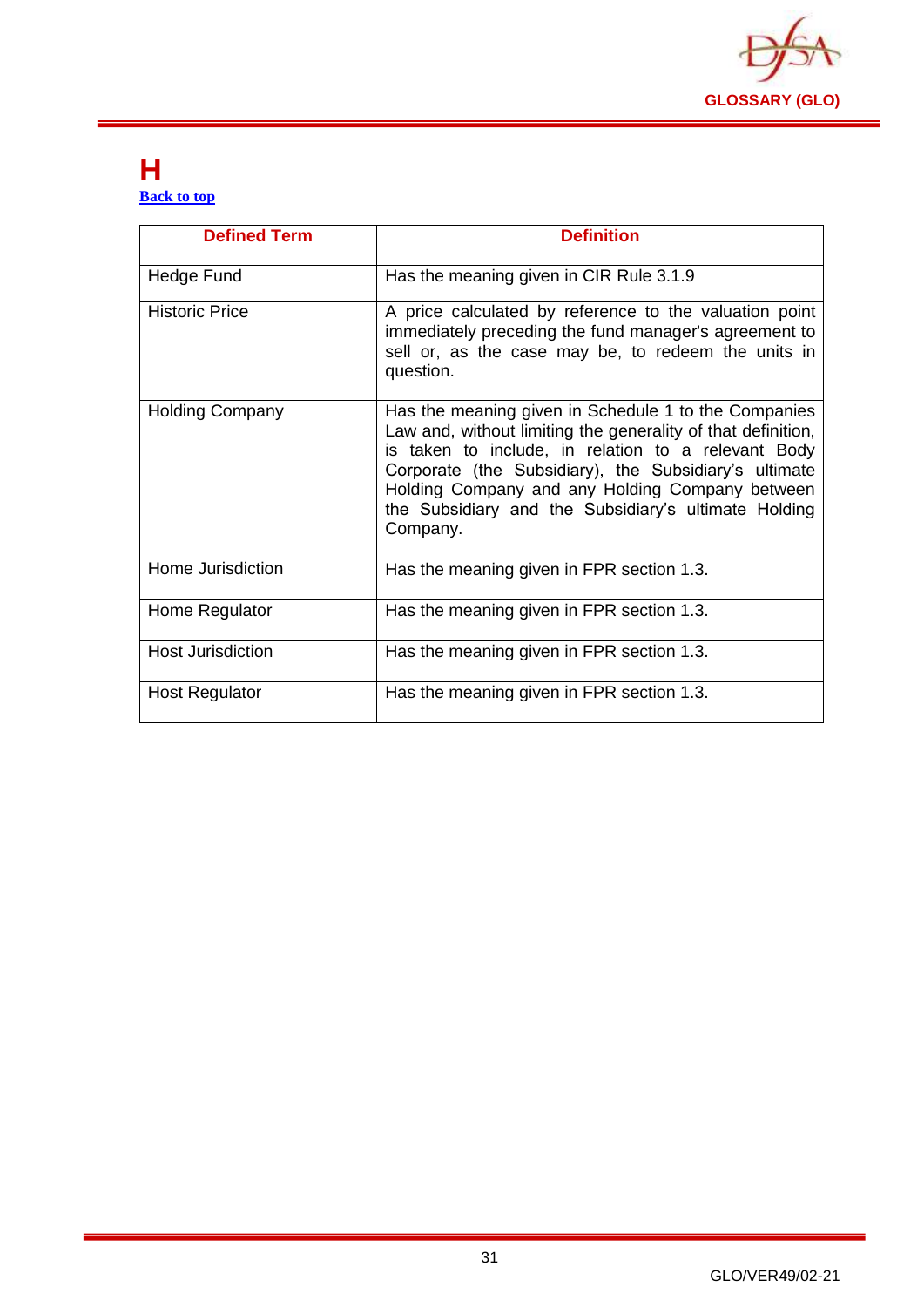

#### <span id="page-32-0"></span>**I [Back to top](#page-1-0)**

| <b>Defined Term</b>                                   | <b>Definition</b>                                                                                                                                                                        |
|-------------------------------------------------------|------------------------------------------------------------------------------------------------------------------------------------------------------------------------------------------|
| <b>IFAC</b>                                           | The International Federation of Accountants.                                                                                                                                             |
| IFRS for Small and Medium<br><b>Sized Enterprises</b> | The International Financial Reporting Standards for<br>small and medium sized enterprises as issued and<br>amended from time to time by the International<br>Accounting Standards Board. |
| <b>iNAV</b>                                           | Indicative Net Asset Value of an ETF.                                                                                                                                                    |
| <b>Incorporated Cell</b>                              | An Incorporated Cell of an Incorporated Cell Company,<br>created in accordance with the ICC Regulations.                                                                                 |
| Incorporated Cell Company<br>(ICC)                    | A company incorporated as an Incorporated Cell<br>Company under the ICC Regulations.                                                                                                     |
| <b>ICC Regulations</b>                                | The Incorporated Cell Company (ICC) Regulations made<br>under the DIFC Companies Law.                                                                                                    |
| Independent Valuer                                    | A Person who carries on the business or profession of<br>valuing Real Property and who meets the criteria set out<br>under CIR Rule 13.4.19.                                             |
| Inside Information                                    | Information specified in Article 63(1)(a) of the Markets<br>Law 2012.                                                                                                                    |
| Insider                                               | A Person specified in Article 63(1)(b) of the Markets Law<br>2012.                                                                                                                       |
| Instrument                                            | Means, in relation to a Derivative, any Investment, asset<br>or thing on which the value of the Derivative may be<br>based.                                                              |
| Insurance Agent                                       | A Person who acts as an agent of one or more insurers.                                                                                                                                   |
| Insurance Aggregation Site                            | A website or other form of electronic media that provides<br>a facility by means of which a Person can:                                                                                  |
|                                                       | search for a Contract of Insurance according to<br>(a)<br>selected criteria;                                                                                                             |
|                                                       | identify, obtain a quote for, compare, or obtain a<br>(b)<br>list ranking one or more Contracts of Insurance in<br>response to the search; and                                           |
|                                                       | conclude, directly or indirectly, a Contract of<br>(c)<br>Insurance.                                                                                                                     |
| <b>Insurance Bank Account</b>                         | A bank account with an Eligible Bank which has been<br>opened by an Insurance Intermediary or Insurance                                                                                  |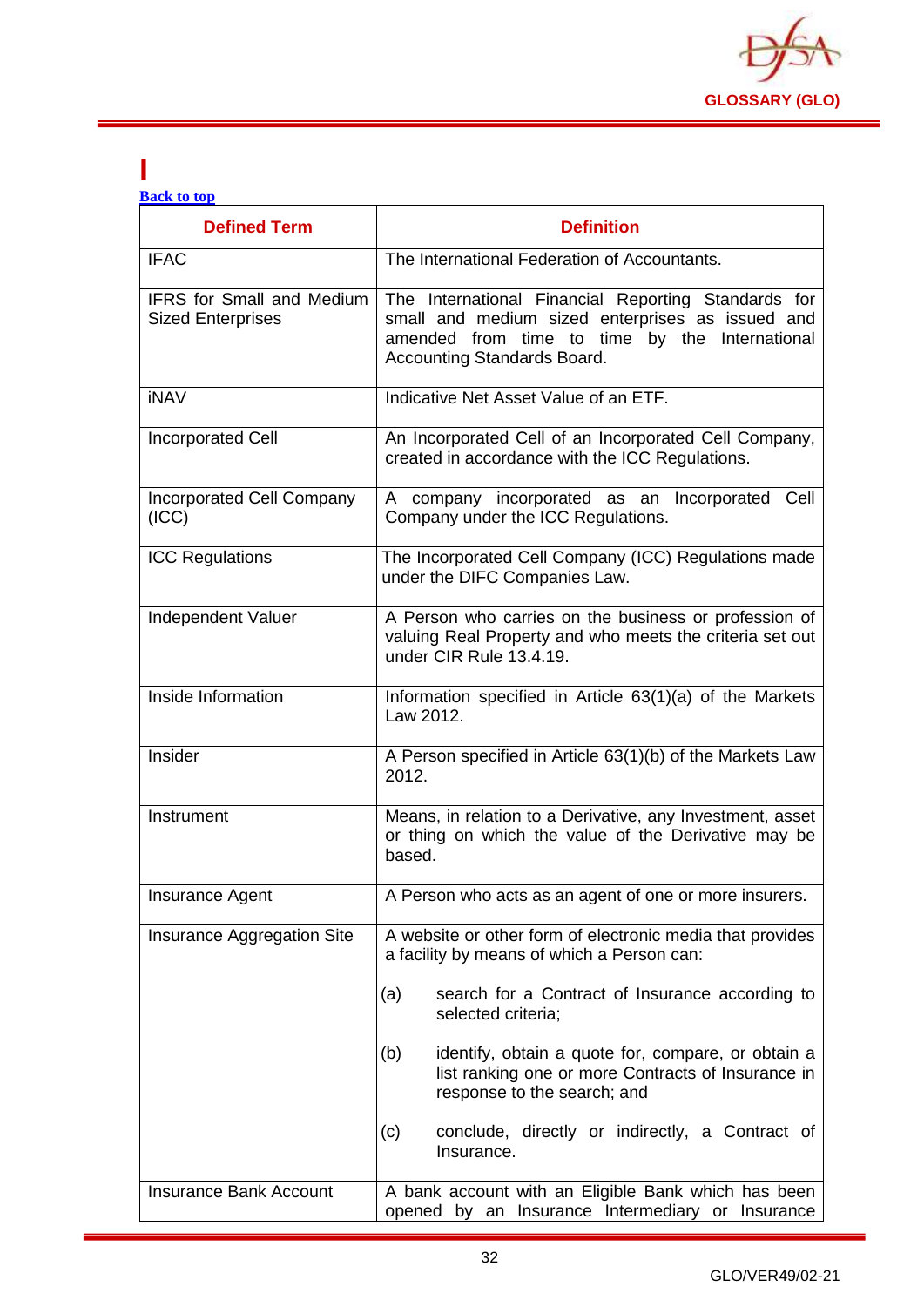

| <b>Defined Term</b>                  | <b>Definition</b>                                                                                                                                                                                                                                                                                                                                                                                                                                 |  |
|--------------------------------------|---------------------------------------------------------------------------------------------------------------------------------------------------------------------------------------------------------------------------------------------------------------------------------------------------------------------------------------------------------------------------------------------------------------------------------------------------|--|
|                                      | Manager in accordance with COB Rule 7.12.5.                                                                                                                                                                                                                                                                                                                                                                                                       |  |
| <b>Insurance Broker</b>              | A Person who acts as an agent of a Policyholder in<br>relation to a Contract of Insurance.                                                                                                                                                                                                                                                                                                                                                        |  |
| <b>Insurance Business</b>            | The business of Effecting Contracts of Insurance or<br>Carrying Out Contracts of Insurance, including effecting<br>or carrying out contracts of reinsurance (as reinsurer).                                                                                                                                                                                                                                                                       |  |
| Insurance Fund                       | In relation to a Takaful Insurer, the aggregate of the<br>assets and liabilities of the Insurer that are attributed to<br>the Takaful transactions of the Insurer and the amount of<br>any assets designated by the Insurer as a capital<br>transfer to the insurance fund; and includes the amount<br>of any profit, surplus or return (however called or<br>described), less attributable expenses, arising on the<br>investment of such funds. |  |
| Insurance Intermediary               | An Authorised Firm whose Licence authorises it to carry<br>on the Financial Service of Insurance Intermediation.                                                                                                                                                                                                                                                                                                                                  |  |
| Insurance Intermediation             | Has the meaning given in GEN section 2.19.                                                                                                                                                                                                                                                                                                                                                                                                        |  |
| Insurance Liabilities                | General Insurance liabilities and Long-Term Insurance<br>liabilities.                                                                                                                                                                                                                                                                                                                                                                             |  |
| Insurance Management                 | Has the meaning given in GEN section 2.20.                                                                                                                                                                                                                                                                                                                                                                                                        |  |
| <b>Insurance Manager</b>             | An Authorised Firm whose Licence authorises it to carry<br>on the Financial Service of Insurance Management.                                                                                                                                                                                                                                                                                                                                      |  |
| <b>Insurance Monies</b>              | Has the meaning given in COB Rule 7.12.2.                                                                                                                                                                                                                                                                                                                                                                                                         |  |
| Report                               | Insurance Monies Auditor's   A report referred to in GEN Rule 8.6.1(d).                                                                                                                                                                                                                                                                                                                                                                           |  |
| Insurance Special Purpose<br>Vehicle | An insurer which:                                                                                                                                                                                                                                                                                                                                                                                                                                 |  |
|                                      | assumes risks by way of reinsurance; and<br>(a)                                                                                                                                                                                                                                                                                                                                                                                                   |  |
|                                      | (b)<br>is required to fully fund its exposures to those risks<br>through the proceeds of a debt issuance or some<br>other financing arrangement where the repayment<br>obligations<br>those<br>under<br>arrangements<br>are<br>subordinated<br>the<br>insurer's<br>reinsurance<br>to<br>obligations.                                                                                                                                              |  |
| <b>Insurer</b>                       | A Person carrying on in the DIFC either or both of the<br>Financial Services<br>following<br>for<br>which<br>it<br>has<br>authorisation under its Licence:                                                                                                                                                                                                                                                                                        |  |
|                                      | Effecting Contracts of Insurance; or<br>(a)                                                                                                                                                                                                                                                                                                                                                                                                       |  |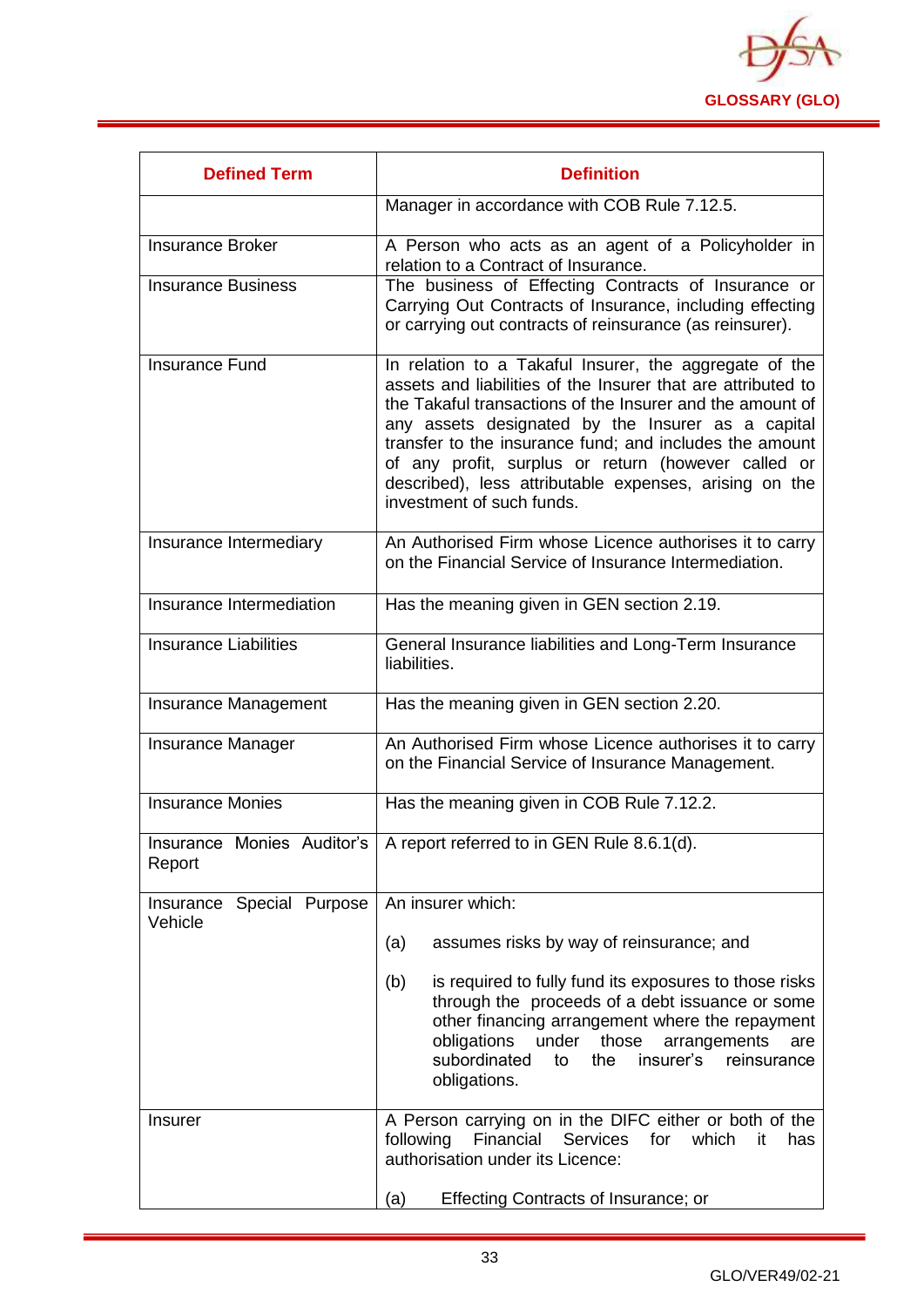

| <b>Defined Term</b>                                                 | <b>Definition</b>                                                                                                                                                                                                 |  |
|---------------------------------------------------------------------|-------------------------------------------------------------------------------------------------------------------------------------------------------------------------------------------------------------------|--|
|                                                                     | (b)<br>Carrying Out Contracts of Insurance.                                                                                                                                                                       |  |
| <b>Internal Auditor</b>                                             | The Key Individual function described in AMI Rule 5.3.9.                                                                                                                                                          |  |
| <b>International Financial</b><br><b>Reporting Standards (IFRS)</b> | The International Financial Reporting Standards as<br>issued and amended from time to time by<br>the<br>International Accounting Standards Board.                                                                 |  |
| International Standards on<br>Assurance Engagement                  | The international standards on assurance engagement<br>as issued and amended from time to time by the<br>International Auditing and Assurance Standards Board<br>(IAASB) of IFAC.                                 |  |
| International Standards on<br>Auditing                              | The international standards on auditing as issued and<br>amended from time to time by the International Auditing<br>and Assurance Standards Board (IAASB) of IFAC.                                                |  |
| International Standards on<br><b>Quality Control</b>                | The international standards on quality control as issued<br>and amended from time to time by the International<br>Auditing and Assurance Standards Board (IAASB) of<br>IFAC.                                      |  |
| International Standards on<br><b>Related Services</b>               | The international standards on related services as<br>issued and amended from time to time by the<br>International Auditing and Assurance Standards Board<br>(IAASB) of IFAC.                                     |  |
| <b>Invested Assets</b>                                              | Any asset, right or interest of an Insurer that is held by<br>the Insurer for the primary purpose of generating<br>revenues or for directly providing funds to meet the<br>Insurer's cash outflows in the future. |  |
| Investment                                                          | Has the meaning given in GEN section A2.1.                                                                                                                                                                        |  |
| <b>Investment Analyst</b>                                           | An Employee of an Authorised Firm who prepares<br><b>Investment Research.</b>                                                                                                                                     |  |
| <b>Investment Business</b>                                          | The business of:                                                                                                                                                                                                  |  |
|                                                                     | Dealing in Investments as Principal;<br>(a)                                                                                                                                                                       |  |
|                                                                     | (b)<br>Dealing in Investments as Agent;                                                                                                                                                                           |  |
|                                                                     | Arranging Deals in Investments;<br>(c)                                                                                                                                                                            |  |
|                                                                     | <b>Managing Assets;</b><br>(d)                                                                                                                                                                                    |  |
|                                                                     | Advising on Financial Products;<br>(e)                                                                                                                                                                            |  |
|                                                                     | (f)<br>Managing a Collective Investment Fund;                                                                                                                                                                     |  |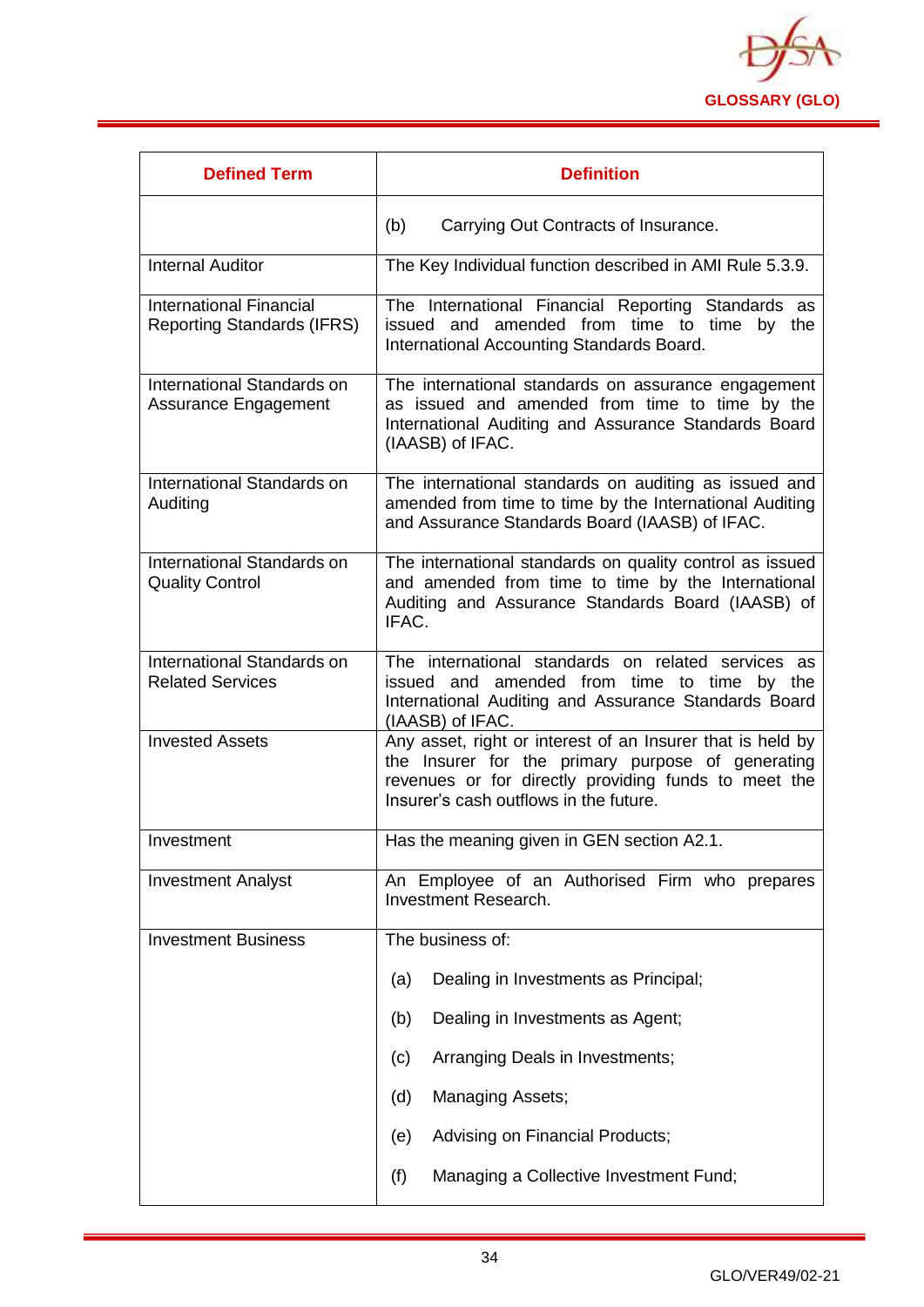

| <b>Defined Term</b>                        | <b>Definition</b>                                                                                                                                                                                                  |  |  |
|--------------------------------------------|--------------------------------------------------------------------------------------------------------------------------------------------------------------------------------------------------------------------|--|--|
|                                            | Providing Custody;<br>(g)                                                                                                                                                                                          |  |  |
|                                            | (h)<br>Arranging Custody;                                                                                                                                                                                          |  |  |
|                                            | Managing a Profit Sharing Investment Account;<br>(i)                                                                                                                                                               |  |  |
|                                            | (j)<br>Operating an Alternative Trading System;                                                                                                                                                                    |  |  |
|                                            | Acting as the Trustee of a Fund; or<br>(k)                                                                                                                                                                         |  |  |
|                                            | (1)<br>Arranging Credit and Advising on Credit.                                                                                                                                                                    |  |  |
| <b>Investment Company</b>                  | An open or closed ended company established for the<br>purpose of collective investment which<br>main<br>is.<br>incorporated under of the Companies Law in accordance<br>with the Regulations made under that Law. |  |  |
| <b>Investment Crowdfunding</b>             | Has the meaning given in GEN Rules 2.29.1(4) and (6).                                                                                                                                                              |  |  |
| <b>Investment Crowdfunding</b><br>Operator | A Person who is authorised under a Licence to Operate<br>an Investment Crowdfunding Platform.                                                                                                                      |  |  |
| <b>Investment Crowdfunding</b><br>Platform | An electronic platform or a facility referred to in GEN<br>Rule 2.29.1(4) or (6).                                                                                                                                  |  |  |
| <b>Investment Manager</b>                  | A Person who, acting only on behalf of a Client:                                                                                                                                                                   |  |  |
|                                            | manages Investments in an account or portfolio on<br>(a)<br>discretionary basis under the terms of a<br>discretionary management agreement; or                                                                     |  |  |
|                                            | (b)<br>manages Investments in an account or portfolio on<br>a non-discretionary basis under the terms of a<br>non-discretionary management agreement.                                                              |  |  |
| Investment Partnership                     | A limited partnership established for the main purpose of<br>collective investment which is formed and registered<br>under the Limited Partnership Law in accordance with<br>the Regulations made under that Law.  |  |  |
| <b>Investment Platform</b>                 | Has the meaning given in GEN Rule 2.31.1                                                                                                                                                                           |  |  |
| <b>Investment Research</b>                 | A publication which contains:                                                                                                                                                                                      |  |  |
|                                            | the results of research into Investments;<br>(a)                                                                                                                                                                   |  |  |
|                                            | analysis of factors likely to influence the future<br>(b)<br>performance of Investments; or                                                                                                                        |  |  |
|                                            | advice or recommendations based on<br>those<br>(c)<br>results or analysis.                                                                                                                                         |  |  |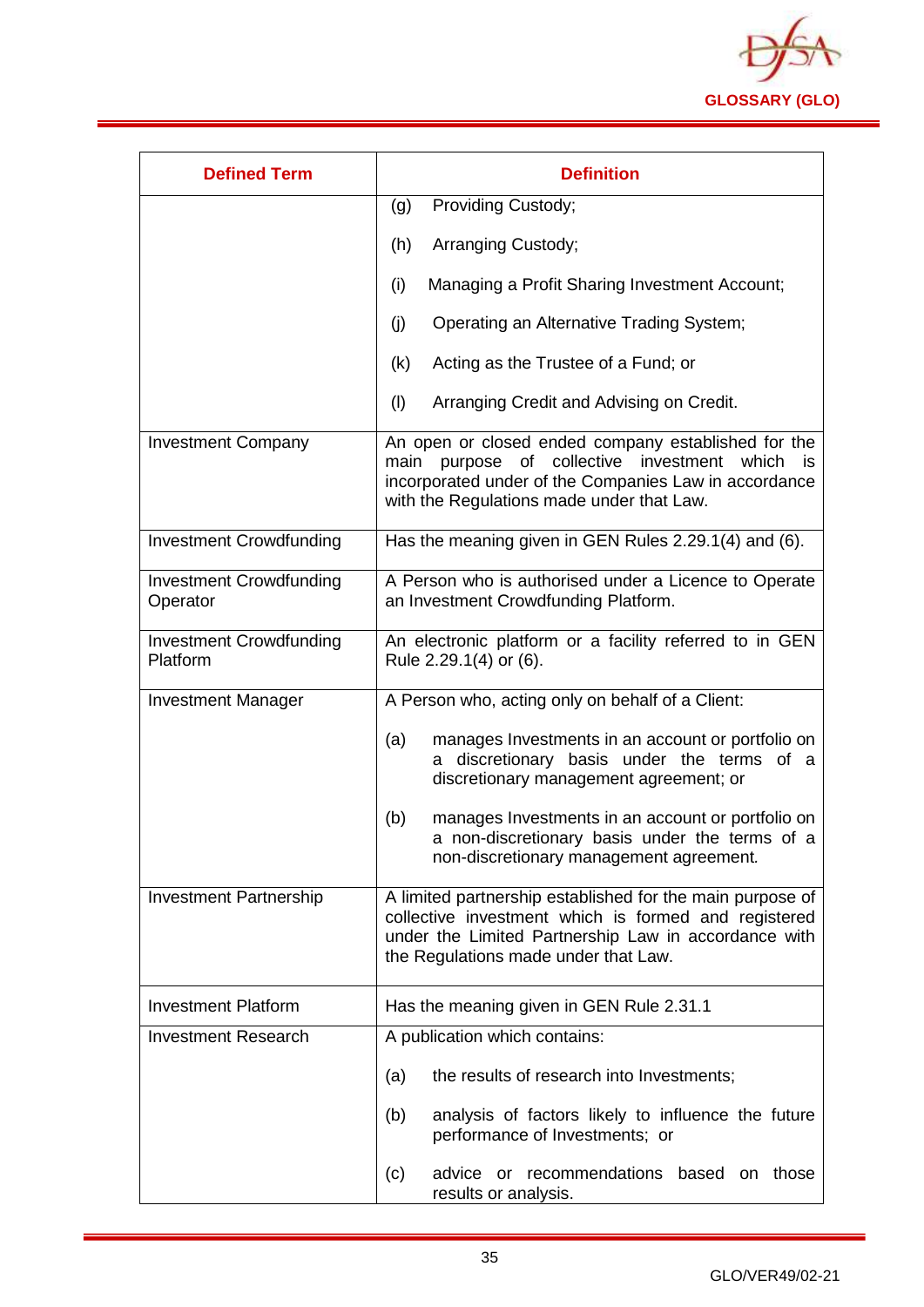

| <b>Defined Term</b>                                          | <b>Definition</b>                                                                                                                                                                                                                                                                                                                                       |
|--------------------------------------------------------------|---------------------------------------------------------------------------------------------------------------------------------------------------------------------------------------------------------------------------------------------------------------------------------------------------------------------------------------------------------|
| <b>Investment Risk Reserve</b>                               | Represents the amount that is appropriated out of the<br>income of investment account holders, after allocating<br>the Mudarib's share, in order to meet future losses<br>attributable to investment account holders.                                                                                                                                   |
| <b>Investment Trust</b>                                      | An express trust created mainly for collective investment<br>purposes under the Investment Trust Law.                                                                                                                                                                                                                                                   |
| <b>Investment Undertaking</b>                                | An Investment Company, Investment Partnership, or<br>Investment Trust which is used as the investment<br>vehicle for a Fund.                                                                                                                                                                                                                            |
| Investment-Linked Insurance                                  | Contracts of Insurance where the benefits are wholly or<br>partly to be determined by reference to the value of, or<br>the income from, property of any description (whether or<br>not specified in the contracts) or by reference to<br>fluctuations in, or in an index of, the value of property of<br>any description (whether or not so specified). |
| <b>IOSCO</b>                                                 | The International Organisation of Securities<br>Commissions.                                                                                                                                                                                                                                                                                            |
| <b>IFR</b>                                                   | The Islamic Finance Rules module of the Rulebook.                                                                                                                                                                                                                                                                                                       |
| <b>Islamic Accounting and</b><br><b>Auditing Standards</b>   | The auditing and accounting standards issued by the<br>Accounting and<br>Auditing<br>Organisation<br>Islamic<br>of<br>Financial Institutions (AAOIFI).                                                                                                                                                                                                  |
| <b>Islamic Contract</b>                                      | Any contract designed to comply with Shari'a.                                                                                                                                                                                                                                                                                                           |
| <b>Islamic Exchange Traded</b><br><b>Fund or Islamic ETF</b> | Has the meaning given in IFR Rule 6.13.1.                                                                                                                                                                                                                                                                                                               |
| <b>Islamic Financial Business</b>                            | Any part of the financial business of an Authorised<br>Person which is carried out in accordance with Shari'a.                                                                                                                                                                                                                                          |
| <b>Islamic Financial Institution</b>                         | An Authorised Person which has, on its Licence, an<br>endorsement authorising it to conduct its entire financial<br>business in accordance with Sharia'a.                                                                                                                                                                                               |
| <b>Islamic Fund</b>                                          | Has the meaning given in CIR Rule 3.1.2                                                                                                                                                                                                                                                                                                                 |
| <b>Islamic Securities</b>                                    | Any Security Offered, or held out expressly or implicitly,<br>as Islamic or Shari'a compliant.                                                                                                                                                                                                                                                          |
| <b>Islamic Window</b>                                        | That part of an Authorised Person, other than an Islamic<br>Financial Institution, which conducts Islamic Financial<br>Business.                                                                                                                                                                                                                        |
| <b>ISPV</b>                                                  | Insurance Special Purpose Vehicle                                                                                                                                                                                                                                                                                                                       |
| <b>Issuer</b>                                                | (1)<br>(in relation to any Security) (other than a Unit in a<br>Collective Investment Fund) the Person by whom<br>it is or is to be issued;                                                                                                                                                                                                             |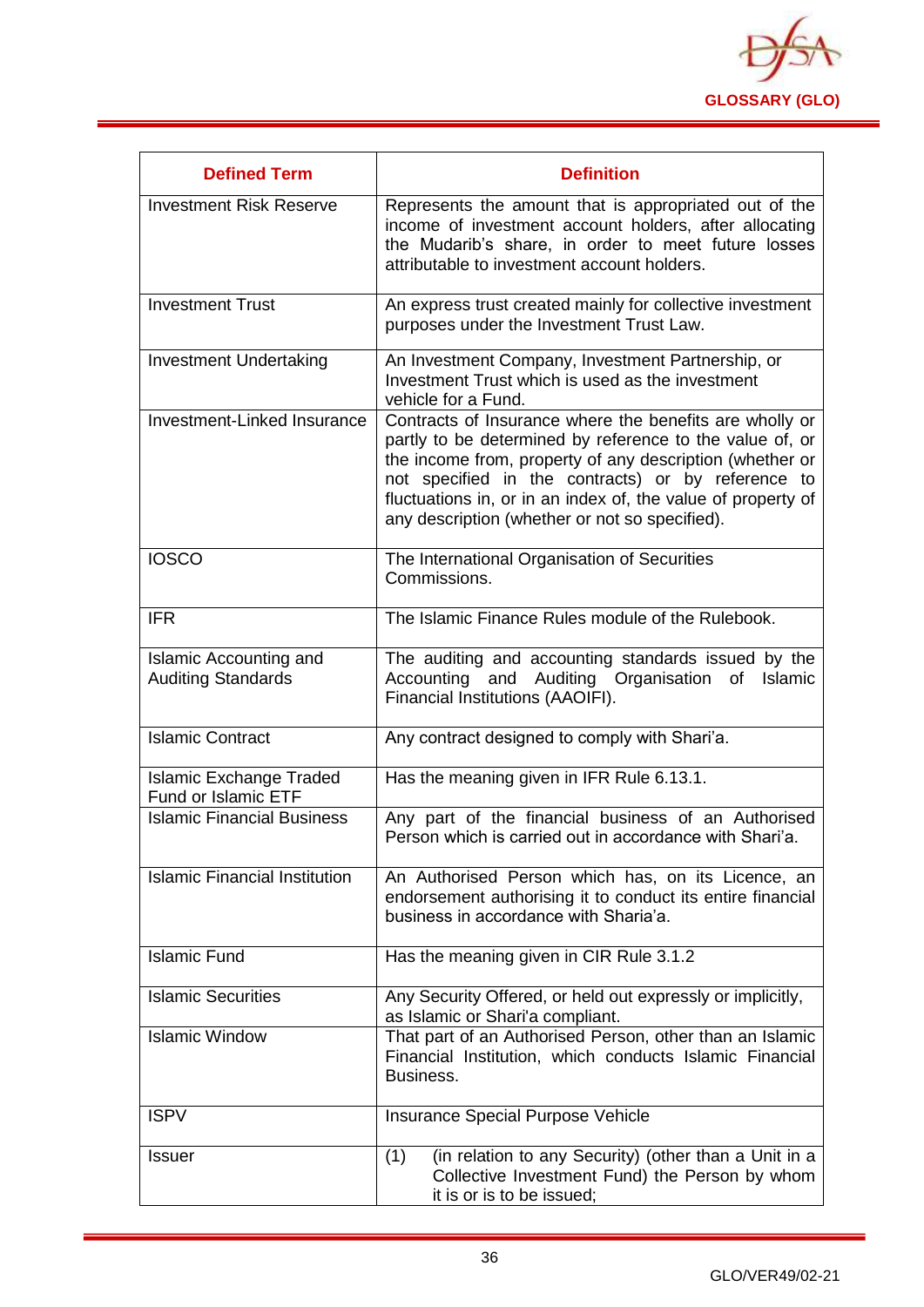

| <b>Defined Term</b> |     | <b>Definition</b>                                                                                                                           |
|---------------------|-----|---------------------------------------------------------------------------------------------------------------------------------------------|
|                     | (2) | (in relation to a Unit in a Collective Investment<br>Fund) the Fund Manager;                                                                |
|                     | (3) | (in relation to an interest in a limited Partnership)<br>the Partnership; and                                                               |
|                     | (4) | (in relation to Certificates) the Person who issued<br>or is to issue the Security to which the Certificate<br>or other instrument relates. |

#### **J [Back to top](#page-1-0)**

| <b>Defined Term</b> | <b>Definition</b>                                                                                                                                                                               |
|---------------------|-------------------------------------------------------------------------------------------------------------------------------------------------------------------------------------------------|
| Joint Forum         | The Basel Committee on Banking Supervision (BCBS),<br>the International Organization of Securities Commissions<br>(IOSCO) and the International Association of Insurance<br>Supervisors (IAIS). |

# **K**

**[Back to top](#page-1-0)**

| <b>Defined Term</b> | <b>Definition</b>                                                                                                                       |
|---------------------|-----------------------------------------------------------------------------------------------------------------------------------------|
| Key Individual      | An individual who has been authorised by the DFSA to<br>perform one or more Licensed Functions for an<br>Authorised Market Institution. |
| Key Information     | Information prescribed in MKT Rule in 2.5.2(1)(b).                                                                                      |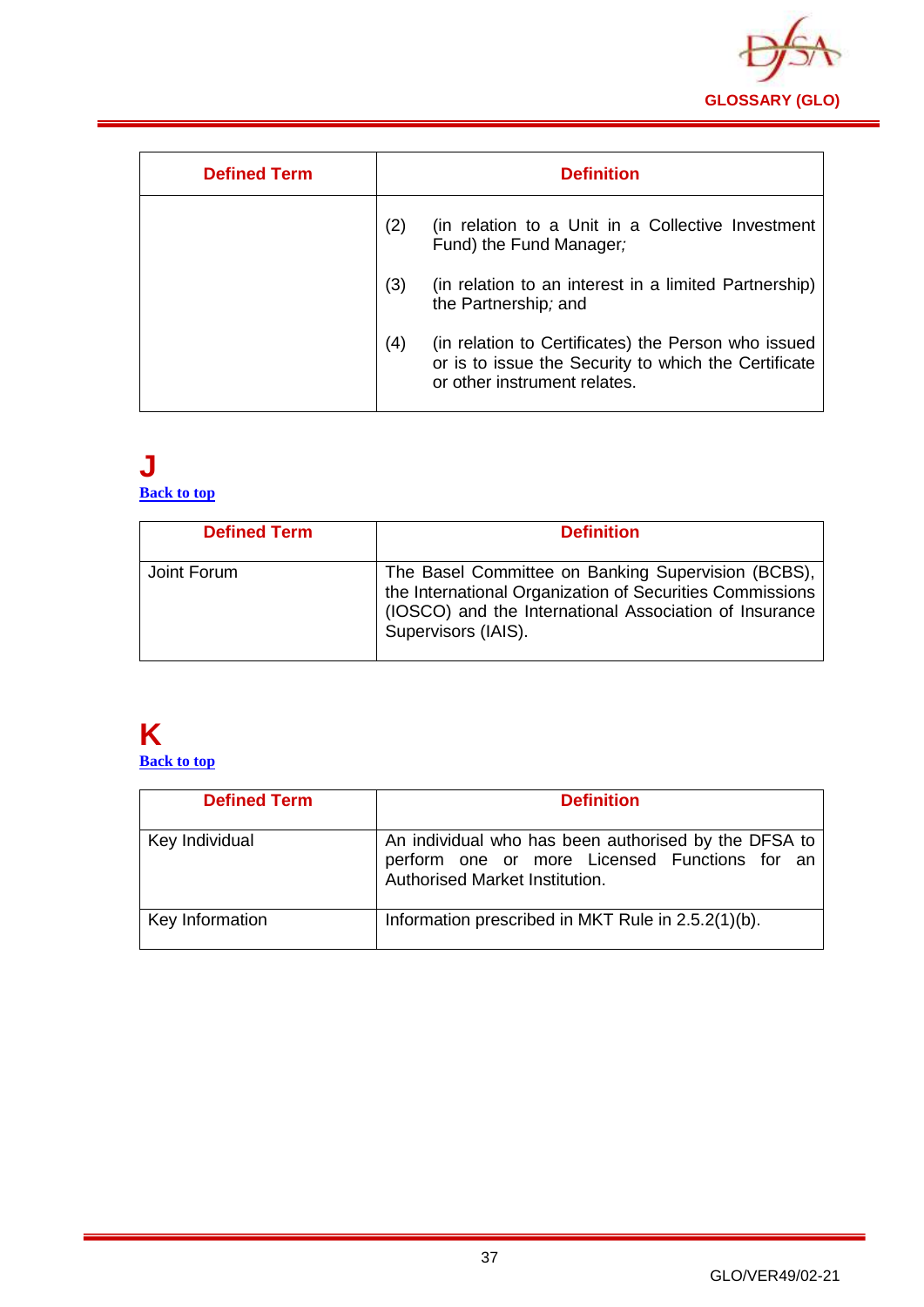

#### **L [Back to top](#page-1-0)**

| <b>Defined Term</b>                  | <b>Definition</b>                                                                                                                                                                                                                                                                                                                            |
|--------------------------------------|----------------------------------------------------------------------------------------------------------------------------------------------------------------------------------------------------------------------------------------------------------------------------------------------------------------------------------------------|
| Large Exposure                       | An Exposure, whether in an Authorised Firm's Non-<br>Trading Book or Trading Book, or both, to a<br>Group of<br>Counterparty<br>Closely<br>Related<br>or<br>Counterparties or a Group of Counterparties connected<br>to the Authorised Firm which in aggregate equals or<br>exceeds 10% of the Authorised<br>Firm's<br>Capital<br>Resources. |
| Licence                              | A Licence granted by the DFSA under Chapter 2 of Part<br>3 of the Regulatory Law 2004.                                                                                                                                                                                                                                                       |
| <b>Licensed Director</b>             | The Licensed Function described in GEN Rule 7.4.3.                                                                                                                                                                                                                                                                                           |
| <b>Licence Endorsement</b>           | an endorsement made by the DFSA on a Licence that<br>permits an Authorised Person to carry on an activity<br>prescribed under Article 44 of the Regulatory Law 2004.                                                                                                                                                                         |
| <b>Licensed Function</b>             | (1)<br>in relation to an Authorised Firm, a function<br>described in GEN section 7.4; and<br>(2)<br>in relation to an Authorised Market Institution, a<br>function described in AMI section 5.3.                                                                                                                                             |
| <b>Licensed Partner</b>              | The Licensed Function described in GEN Rule 7.4.4.                                                                                                                                                                                                                                                                                           |
| <b>Licensed Person</b>               | In relation to a Passported Fund, a Person who is<br>licensed or otherwise authorised by the Home Regulator<br>to Promote Funds.                                                                                                                                                                                                             |
| <b>Licensing Requirements</b>        | The requirements set out in AMI section 7.2 in relation to<br>the granting of a Licence to an Authorised Market<br>Institution.                                                                                                                                                                                                              |
| <b>Limited Liability Partnership</b> | A partnership incorporated under the Limited Liability<br>Partnership Law 2004 or under the law of a country or<br>territory outside the DIFC.                                                                                                                                                                                               |
| <b>Liquidity Risk</b>                | The risk of loss to an Authorised Firm as a result of<br>inability to meet its obligations as they fall due.                                                                                                                                                                                                                                 |
| List                                 | The Official List of Securities.                                                                                                                                                                                                                                                                                                             |
| <b>Listed Entity</b>                 | Has the meaning given in MKT Rule 9.1.1(2).                                                                                                                                                                                                                                                                                                  |
| <b>Listed Fund</b>                   | A Collective Investment Fund which has been admitted<br>to the Official List of Securities.                                                                                                                                                                                                                                                  |
| <b>Listed Securities</b>             | Any Securities which have been admitted to the Official                                                                                                                                                                                                                                                                                      |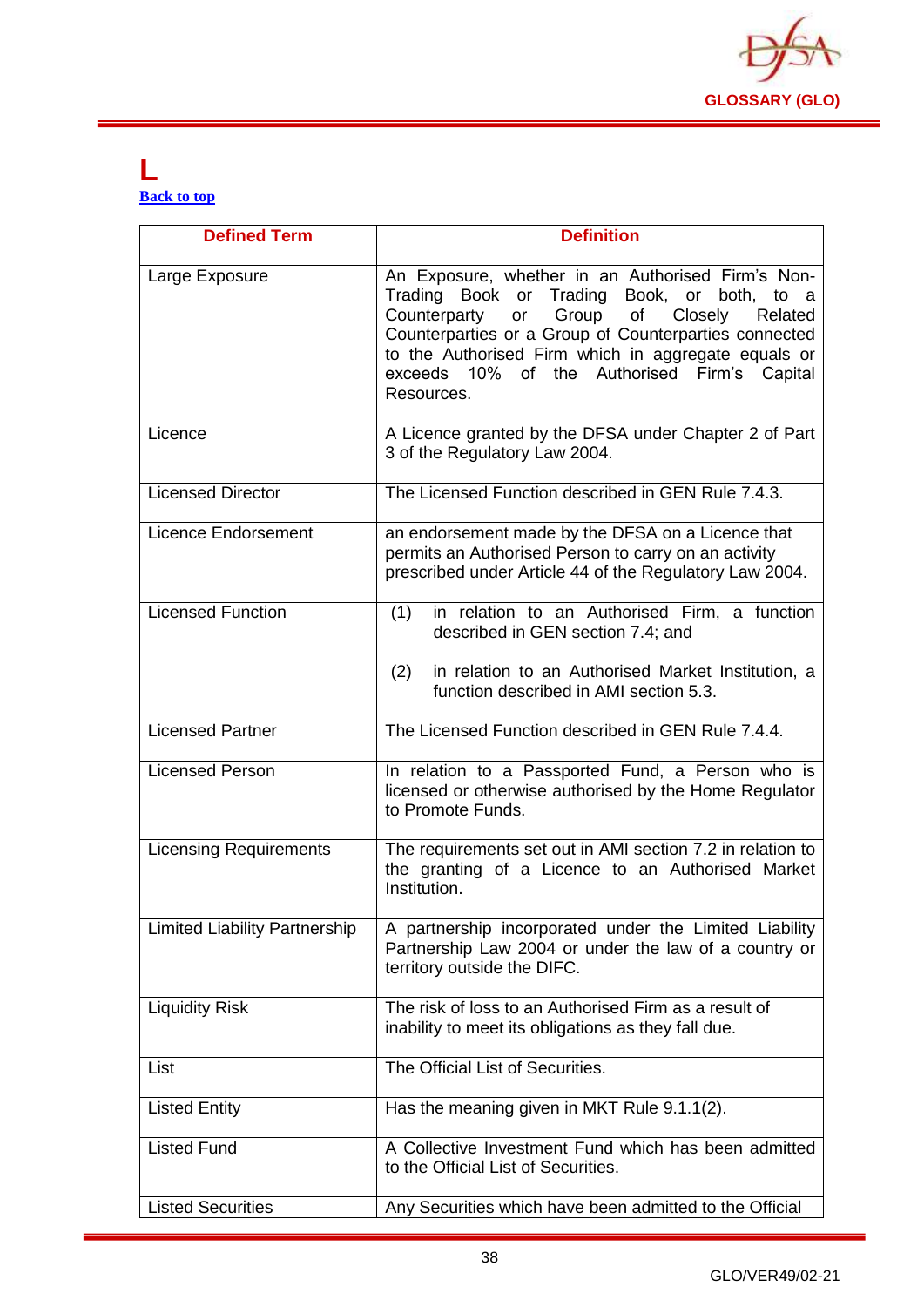

| <b>Defined Term</b>                    | <b>Definition</b>                                                                                                                                                                                       |
|----------------------------------------|---------------------------------------------------------------------------------------------------------------------------------------------------------------------------------------------------------|
|                                        | List of Securities.                                                                                                                                                                                     |
| <b>Listing Principles</b>              | Means the Rules in MKT section 9.2.                                                                                                                                                                     |
| <b>Listing Rules</b>                   | The Rules in chapter 9 of MKT.                                                                                                                                                                          |
| Lloyd's                                | The society established in the United Kingdom and<br>known as Lloyd's.                                                                                                                                  |
| Lloyd's Underwriter                    | An underwriting member of Lloyds.                                                                                                                                                                       |
| Loan Crowdfunding                      | Has the meaning given in GEN Rules 2.29.1(2) and (3).                                                                                                                                                   |
| Loan Crowdfunding Operator             | A Person who is authorised under a Licence to Operate<br>a Loan Crowdfunding Platform.                                                                                                                  |
| Loan Crowdfunding Platform             | An electronic platform or a facility referred to in GEN<br>Rule 2.29.1(2) or (3).                                                                                                                       |
| <b>Local Authorities</b>               | Government or municipal authorities, which do not<br>operate at a national level.                                                                                                                       |
| Long-Term Insurance                    | A Contract of Insurance of a type specified in GEN Rule<br>A4.1.2, expressed to be in force for more than one year,<br>where under the terms of the contract any of the<br>following conditions exists: |
|                                        | the payment of the whole or part of the benefits is<br>(1)<br>dependent upon the termination or continuation or<br>human life;                                                                          |
|                                        | the payment of any part of the premiums is<br>(2)<br>dependent upon the termination or continuation of<br>human life;                                                                                   |
|                                        | (3)<br>the benefits under the contract include payment of<br>a sum on marriage or on the birth of a child; or                                                                                           |
|                                        | the contract is a permanent health insurance<br>(4)<br>contract.                                                                                                                                        |
| Long-Term Insurance<br><b>Business</b> | The business of Effecting Contracts of Insurance or<br>Out Contracts of Insurance, where the<br>Carrying<br>Contracts of Insurance are contracts of Long-Term<br>Insurance.                             |
| Long-Term Insurance Fund               | A fund in respect of Long-Term Insurance Business<br>established and maintained in accordance with PIN<br>chapter 3.                                                                                    |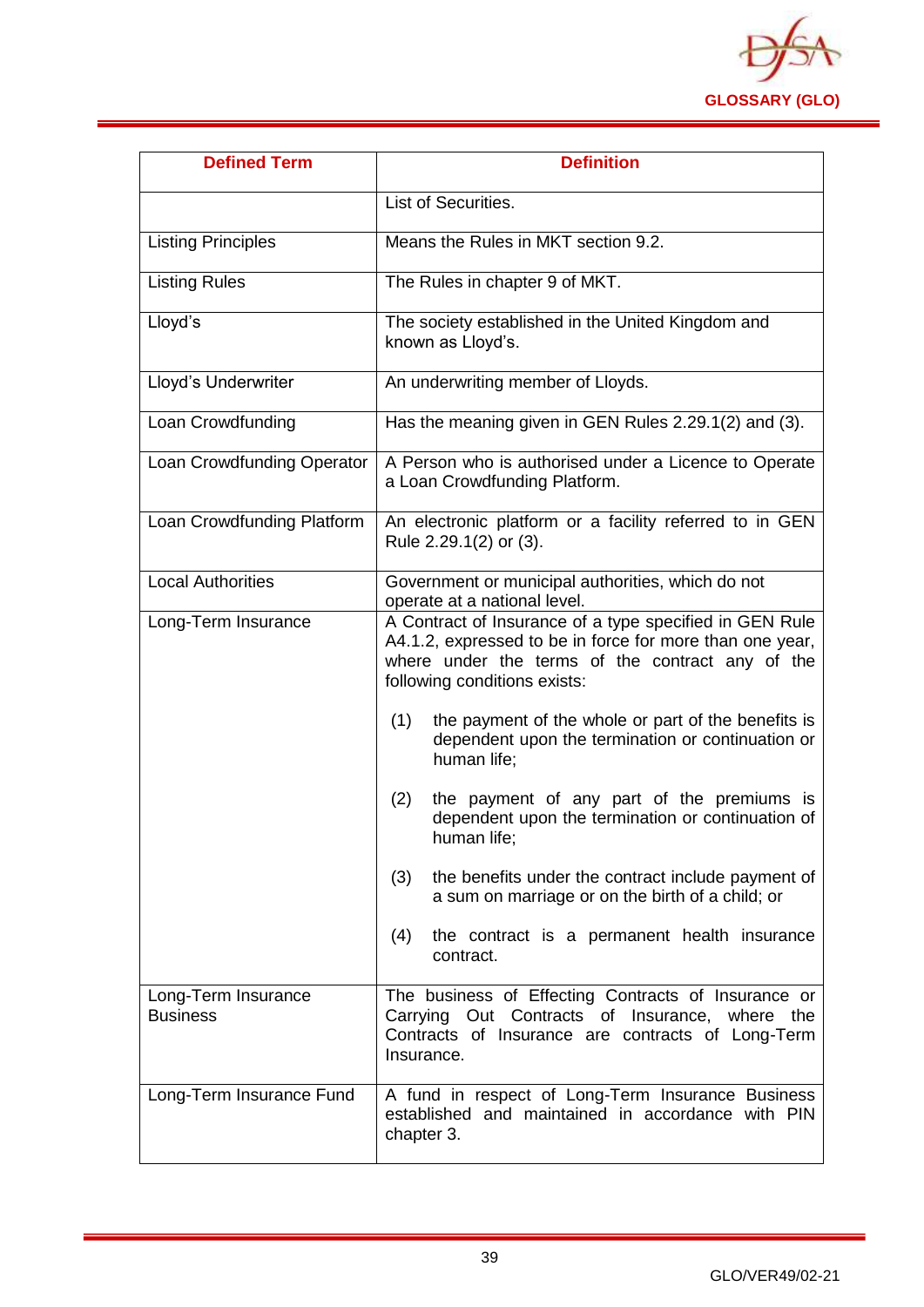

| <b>Defined Term</b>                | <b>Definition</b>                                                                                                                                                                                                           |
|------------------------------------|-----------------------------------------------------------------------------------------------------------------------------------------------------------------------------------------------------------------------------|
| Long-Term Insurance<br>Liabilities | Liabilities of an Insurer arising under or associated with<br>contracts of Long-Term Insurance, entered into by it as<br>insurer or cedant, including liabilities of the kinds<br>referred to in PIN Rules 5.6.6 and 5.6.7. |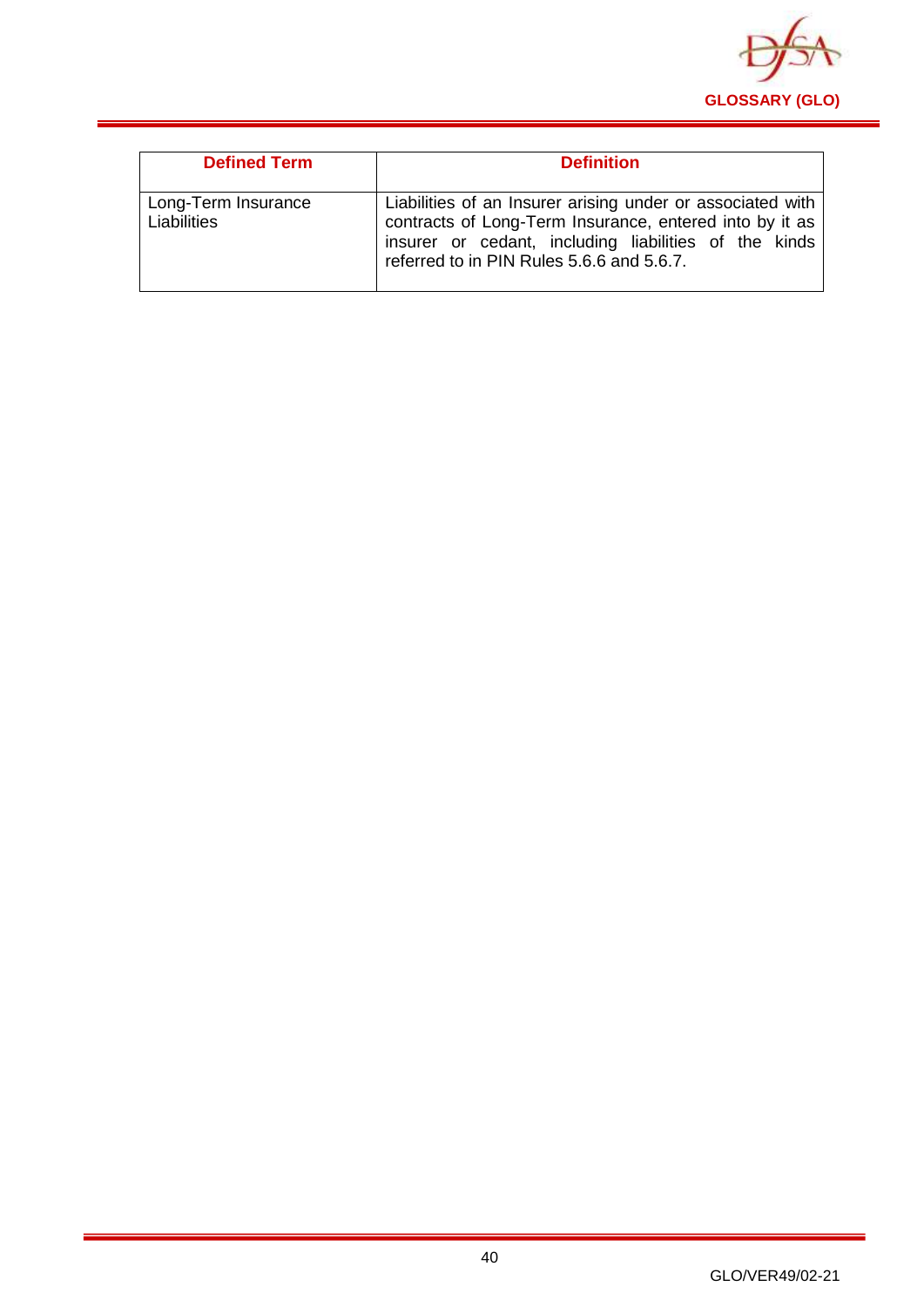

#### **M [Back to top](#page-1-0)**

| <b>Defined Term</b>                                    | <b>Definition</b>                                                                                                                                                                                                                                                                                                                                                                               |
|--------------------------------------------------------|-------------------------------------------------------------------------------------------------------------------------------------------------------------------------------------------------------------------------------------------------------------------------------------------------------------------------------------------------------------------------------------------------|
| <b>Major Acquisition</b>                               | Has the meaning given in GEN Rule 11.10.8(3).                                                                                                                                                                                                                                                                                                                                                   |
| <b>Managing Assets</b>                                 | Has the meaning given in GEN section 2.10.                                                                                                                                                                                                                                                                                                                                                      |
| Managing a Collective<br><b>Investment Fund</b>        | Has the meaning given in GEN section 2.12.                                                                                                                                                                                                                                                                                                                                                      |
| Managing a Profit Sharing<br><b>Investment Account</b> | Has the meaning given in GEN section 2.21.                                                                                                                                                                                                                                                                                                                                                      |
| Managing a PSIA                                        | Managing a Profit Sharing Investment Account.                                                                                                                                                                                                                                                                                                                                                   |
| Managing a Venture Capital<br>Fund                     | Acting as the Fund Manager of a Venture Capital Fund.                                                                                                                                                                                                                                                                                                                                           |
| <b>Market Abuse</b>                                    | Conduct which contravenes a provision contained in<br>chapter 1 of Part 6 of the Markets Law 2012.                                                                                                                                                                                                                                                                                              |
| <b>Market Counterparty</b>                             | A Client specified under COB Rule 2.3.9.                                                                                                                                                                                                                                                                                                                                                        |
| <b>Market Maker</b>                                    | In relation to an Investment, a Person who holds himself<br>out as able and willing to enter into transactions of sale<br>and purchase in Investments of that description at prices<br>determined by him generally and continuously rather<br>than in respect of each particular transaction.                                                                                                   |
| <b>Market Price</b>                                    | The price at which the Shares are being traded on an<br>Authorised Market Institution.                                                                                                                                                                                                                                                                                                          |
| <b>Market Risk</b>                                     | The risk of loss that arises from fluctuations in the values<br>of, or income from, assets or in interest or exchange<br>rates.                                                                                                                                                                                                                                                                 |
| <b>Market Risk Capital</b><br>Requirement              | The requirement calculated in accordance with PIB Rule<br>5.3.1.                                                                                                                                                                                                                                                                                                                                |
| <b>Markets Law</b>                                     | The Markets Law 2012                                                                                                                                                                                                                                                                                                                                                                            |
| <b>Markets Rules</b>                                   | Rules prescribed in the Market Rules Module of the<br><b>DFSA Rulebook.</b>                                                                                                                                                                                                                                                                                                                     |
| Mark-up or Mark-down                                   | When an Authorised Firm receives instructions<br>(1)<br>from a Client and takes a principal position in the<br>relevant Investment in order to complete a<br>transaction, that is, when the Authorised Firm<br>principal position in the<br>takes<br>a<br>relevant<br>Investment which it would not otherwise take,<br>except to complete that transaction, the difference,<br>if any, between: |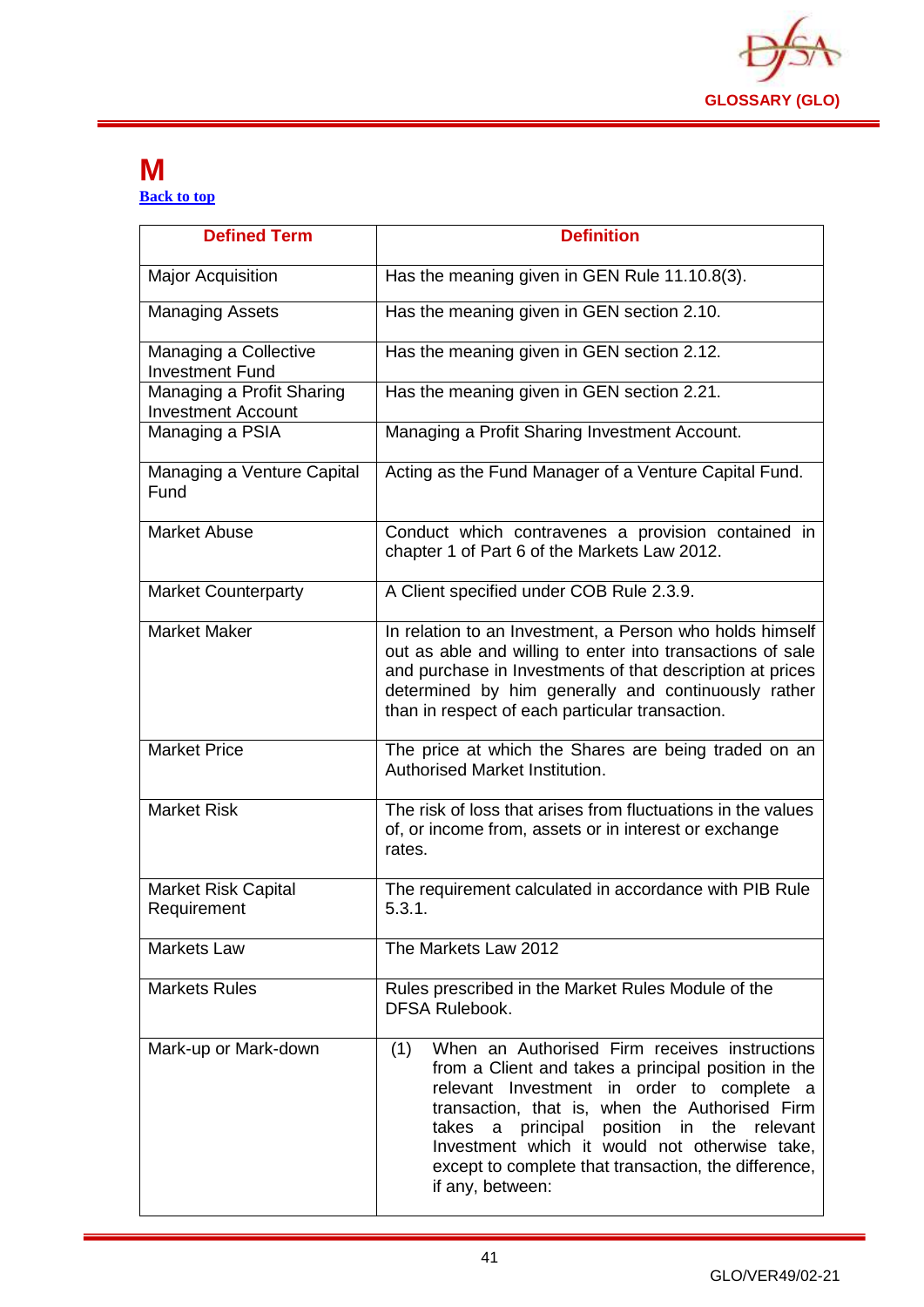

| <b>Defined Term</b>                                | <b>Definition</b>                                                                                                                                                       |
|----------------------------------------------------|-------------------------------------------------------------------------------------------------------------------------------------------------------------------------|
|                                                    | the price at which the Authorised Firm takes<br>(a)<br>principal<br>position<br>in<br>the<br>relevant<br>а<br>Investment; and                                           |
|                                                    | the price at which the Authorised Firm<br>(b)<br>Executes the transaction with its Client; or                                                                           |
|                                                    | When an Authorised Firm Executes a transaction<br>(2)<br>with its Client against its own book and owes a<br>duty of best execution, the difference between:             |
|                                                    | the price at which best execution would be<br>(a)<br>achieved; and                                                                                                      |
|                                                    | the price at which the Authorised Firm<br>(b)<br>Executes the transaction with its Client.                                                                              |
| <b>Master Fund</b>                                 | Has the meaning given in CIR Rule 3.1.5                                                                                                                                 |
| <b>Maturity Mismatch</b>                           | A difference between the maturity of an asset and the<br>corresponding liability.                                                                                       |
| Member                                             | (1) In relation to an Authorised Market Institution, a<br>person admitted as a member of the Authorised<br>Market Institution in accordance with its Business<br>Rules. |
|                                                    | (2) In relation to an Employee Money Purchase<br>Scheme, has the meaning given in GEN Rule 2.30.1                                                                       |
| Minimum Capital<br>Requirement                     | The requirement calculated in accordance with PIN Rule<br>A4.2.1.                                                                                                       |
| Minimum Cellular Capital<br>Requirement            | The Minimum Segmental Capital Requirement in respect<br>of a cell.                                                                                                      |
| Minimum Fund Capital<br>Requirement                | The requirement calculated in accordance with PIN Rule<br>A8.2.1.                                                                                                       |
| Minimum Non-Cellular<br><b>Capital Requirement</b> | The Minimum Segmental Capital Requirement in respect<br>of that part of a protected cell company that is not a cell.                                                    |
| Minimum Segmental Capital<br>Requirement           | The requirement calculated in accordance with PIN<br>section A6.2.                                                                                                      |
| <b>MKT</b>                                         | The Markets module of the Rulebook.                                                                                                                                     |
| Money                                              | Any form of money, including cheques and other<br>payable orders.                                                                                                       |
| Money Laundering Reporting<br>Officer (MLRO)       | For the purposes of AMI, the Key Individual<br>(1)<br>function described in AMI Rule 5.3.8.                                                                             |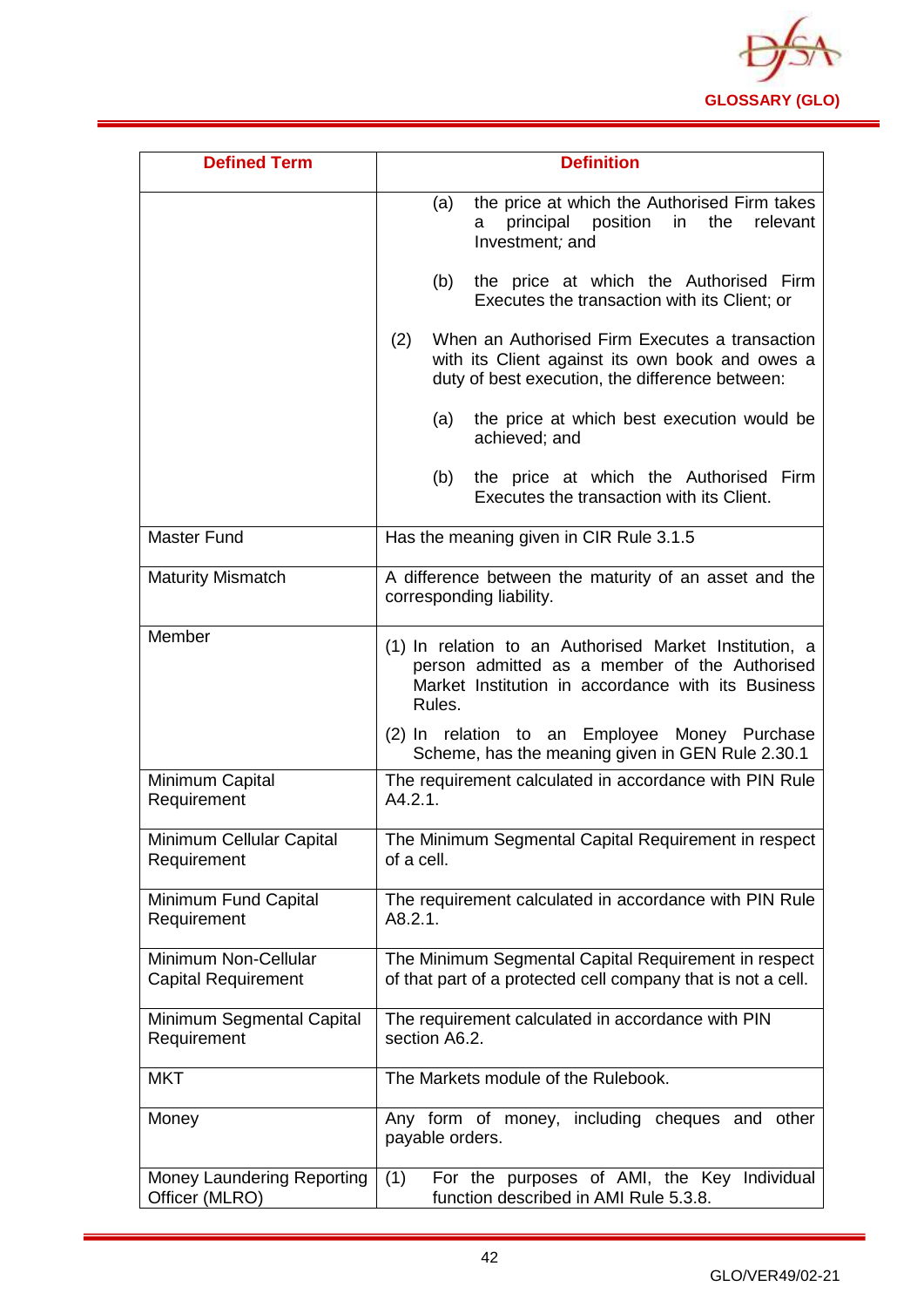

| <b>Defined Term</b>                      | <b>Definition</b>                                                                                                                                                                                                 |
|------------------------------------------|-------------------------------------------------------------------------------------------------------------------------------------------------------------------------------------------------------------------|
|                                          | For the purposes of an Authorised Firm other than<br>(2)<br>a Credit Rating Agency, the Licensed Function<br>described in GEN Rule 7.4.8.<br>For all other purposes, has the meaning in AML<br>(3)<br>Rule 3.2.1. |
|                                          |                                                                                                                                                                                                                   |
| Money Market Fund                        | Has the meaning given in CIR Rule 3.1.11.                                                                                                                                                                         |
| <b>Money Services</b>                    | The services referred to in GEN Rule 2.6.1                                                                                                                                                                        |
| Auditor's<br>Services<br>Money<br>Report | A report referred to in GEN Rule 8.6.1(f).                                                                                                                                                                        |
| <b>Money Services Provider</b>           | A Person that Provides Money Services.                                                                                                                                                                            |
| <b>Money Transmission</b>                | Has the meaning given in GEN Rule 2.6.1(2).                                                                                                                                                                       |
| <b>MTF</b>                               | A Multilateral Trading Facility.                                                                                                                                                                                  |
| <b>Multilateral Development</b>          | Any one of the following banks:                                                                                                                                                                                   |
| <b>Bank</b>                              | African Development Bank (AfDB);<br>(a)                                                                                                                                                                           |
|                                          | (b)<br>Asian Development Bank (ASB);                                                                                                                                                                              |
|                                          | Caribbean Development Bank (CDB);<br>(c)                                                                                                                                                                          |
|                                          | Council of Europe Development Bank;<br>(d)                                                                                                                                                                        |
|                                          | European Bank for Reconstruction and<br>(e)<br>Development (EBRD);                                                                                                                                                |
|                                          | (f)<br>European Investment Bank (EIB);                                                                                                                                                                            |
|                                          | European Investment Fund (EIF);<br>(g)                                                                                                                                                                            |
|                                          | Inter-American Development Bank (IADB);<br>(h)                                                                                                                                                                    |
|                                          | (i)<br>Inter-American Investment Corporation (IAIC);                                                                                                                                                              |
|                                          | (j)<br>International Bank for Reconstruction and<br>Development (IBRD);                                                                                                                                           |
|                                          | International Finance Corporation (IFC); or<br>(k)                                                                                                                                                                |
|                                          | (1)<br>Nordic Investment Bank (NIB).                                                                                                                                                                              |
| <b>Multilateral Trading Facility</b>     | Pursuant to GEN Rule 2.22.1(a), a system which brings<br>together multiple third party buying and selling interests<br>in Investments, in accordance with its non-discretionary                                   |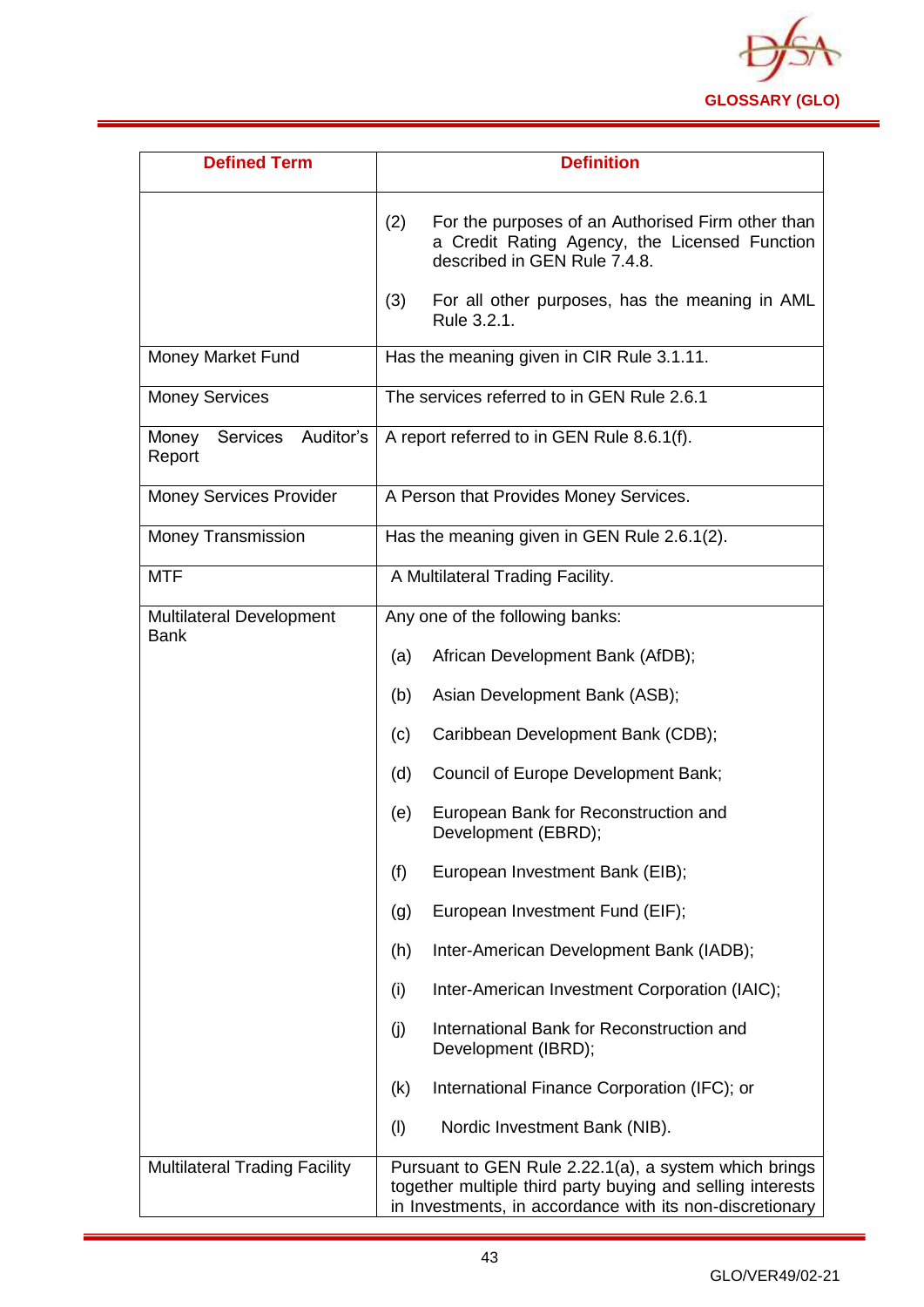

| <b>Defined Term</b> | <b>Definition</b>                                                             |
|---------------------|-------------------------------------------------------------------------------|
|                     | rules, in a way that results in a contract in respect of<br>such Investments. |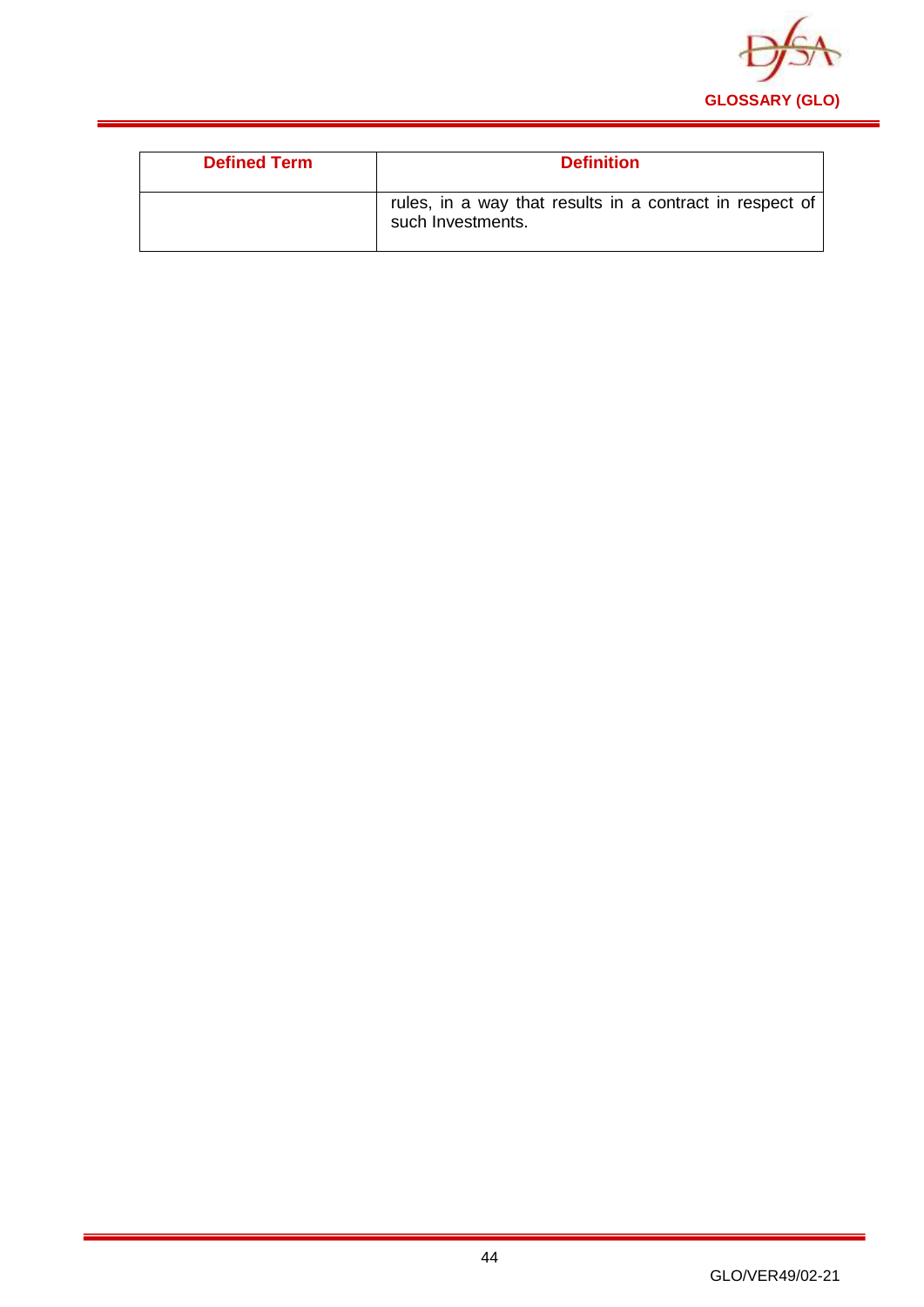

#### **N [Back to top](#page-1-0)**

| <b>Defined Term</b>             | <b>Definition</b>                                                                                                                                                                                                                                                                                                                                                                                                     |
|---------------------------------|-----------------------------------------------------------------------------------------------------------------------------------------------------------------------------------------------------------------------------------------------------------------------------------------------------------------------------------------------------------------------------------------------------------------------|
| <b>Net Outstanding Claims</b>   | In respect of an Insurer as at a date, Gross Outstanding<br>Claims of the Insurer as at that date, less the amount of<br>reinsurance and other recoveries expected to be<br>received in respect of those claims.                                                                                                                                                                                                      |
| <b>Net Written Premium</b>      | In respect of an Insurer during a period, Gross Written<br>Premium of the Insurer during that period less the<br>amount of premium on reinsurance contracts entered<br>into by the Insurer as cedant during the same period.                                                                                                                                                                                          |
| <b>Netting by Novation</b>      | The process of automatically amalgamating some or all<br>claims and obligations between two Counterparties to<br>create a single new claim or obligation replacing the<br>relevant former claims or obligations.                                                                                                                                                                                                      |
| Nominee Company                 | A company incorporated in the DIFC whose business<br>consists solely of acting as a holder of Client Assets<br>where such assets are held by the Nominee Company<br>as agent of an Authorised Firm.                                                                                                                                                                                                                   |
| <b>Non-Cellular Assets</b>      | Assets of a Protected Cell Company which are not<br>Cellular Assets.                                                                                                                                                                                                                                                                                                                                                  |
| <b>Non-Cellular Liabilities</b> | Liabilities that may not be settled by disposition of<br>cellular assets.                                                                                                                                                                                                                                                                                                                                             |
| Non-DIFC insurer                | A Person, other than an Insurer, who is authorised and<br>supervised as an insurer by a Financial Services<br>Regulator.                                                                                                                                                                                                                                                                                              |
| Non-Performing                  | (1) In the case of loans and other financial instruments<br>to which an Authorised Firm is exposed, having<br>either of the following qualities:                                                                                                                                                                                                                                                                      |
|                                 | (a)<br>Contractual payments of interest or principal<br>are 90 days or more past the date on which<br>they were due and payable, and the current<br>value of any security held in respect of the<br>financial<br>instrument<br>loan<br><b>or</b><br>other<br>is<br>insufficient,<br>after<br>making<br>for<br>allowance<br>expenses of realisation, to meet the total<br>amount of principal and accrued interest; or |
|                                 | having an enhanced risk of default, assessed<br>(b)<br>on the basis of reasonable criteria.                                                                                                                                                                                                                                                                                                                           |
|                                 | (2)<br>In regard to $(1)(a)$ , if a loan or other financial<br>instrument has a regular payment schedule, the<br>loan or other instrument is 90 days past due when                                                                                                                                                                                                                                                    |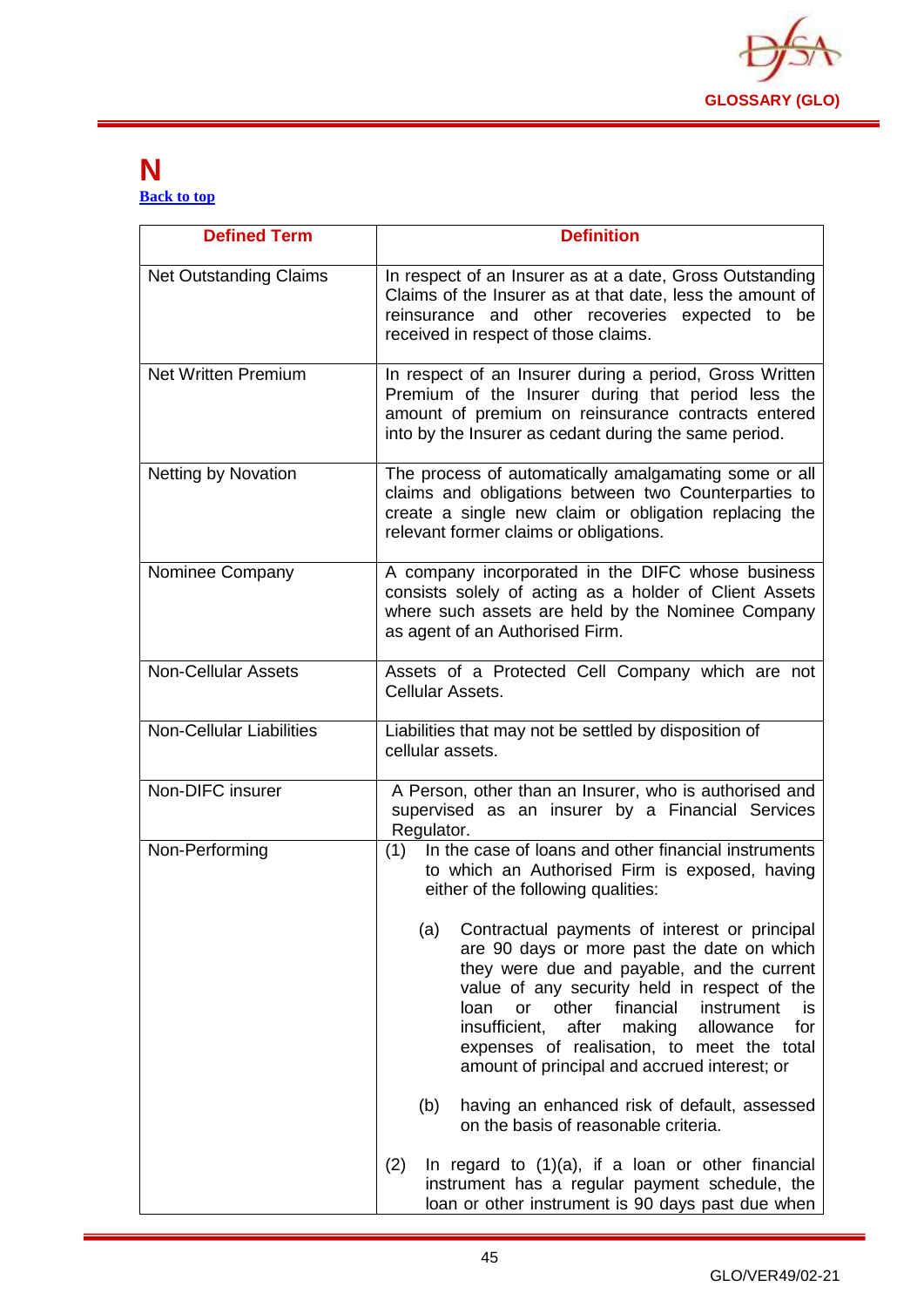

| <b>Defined Term</b> | <b>Definition</b>                                                                                                                                                                                                                                 |
|---------------------|---------------------------------------------------------------------------------------------------------------------------------------------------------------------------------------------------------------------------------------------------|
|                     | 90 calendar days have elapsed since the due date<br>of a contractual payment that has not been met in<br>full; and the total amount that is due but has not yet<br>been paid is equivalent to at least 90 days' worth of<br>contractual payments. |
| Non-Trading Book    | Describes positions, exposures and on-and off-balance<br>sheet items, which are not in the Trading Book.                                                                                                                                          |
| Notice of Objection | A notice filed by a Person who has received a Notice of<br>Administrative Censure or a Notice of Administrative<br>Fine who objects to the imposition of the censure or fine<br>as the case may be.                                               |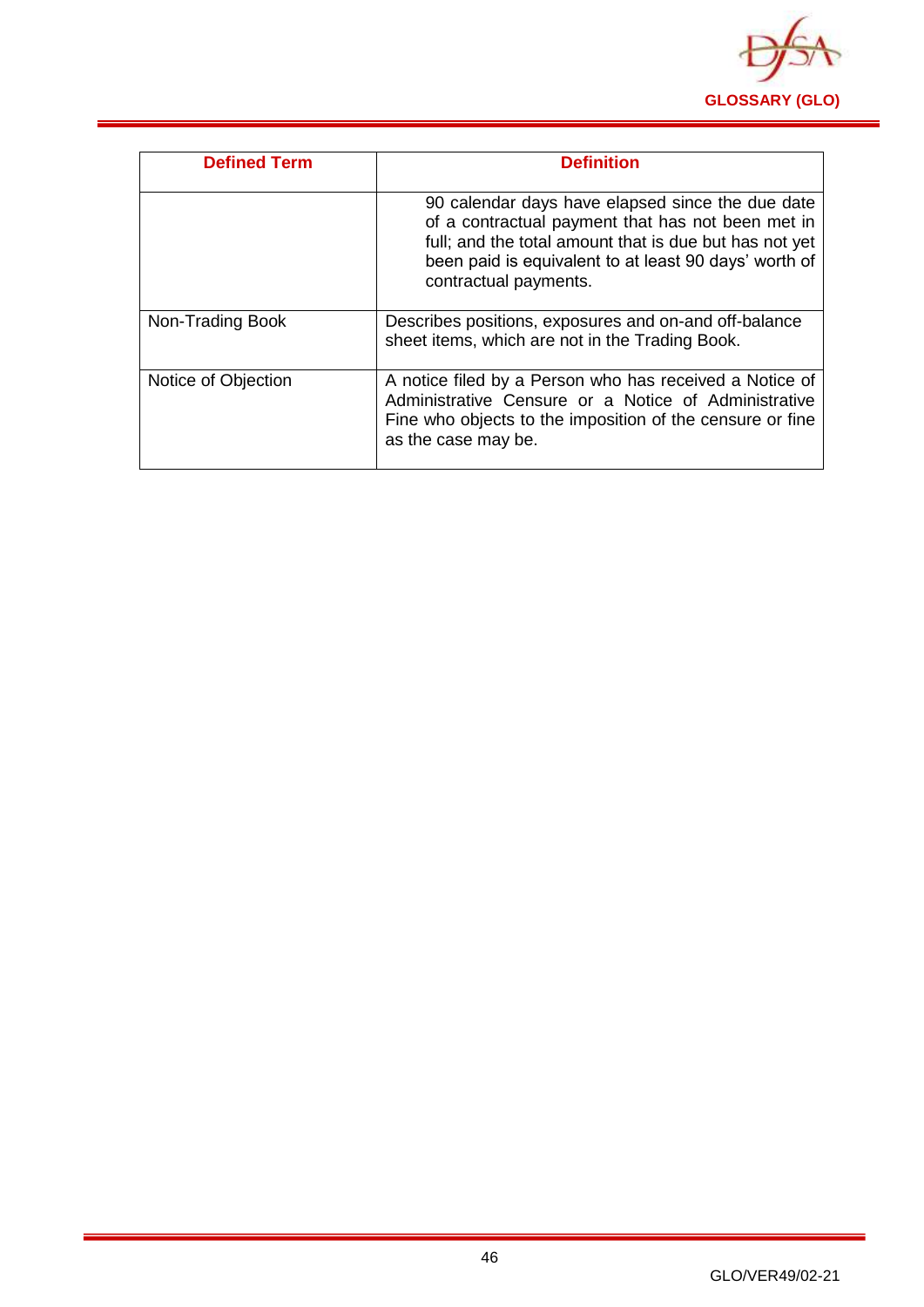

## **O**

| <b>Back to top</b> |  |  |
|--------------------|--|--|
|                    |  |  |

| <b>Defined Term</b>                                                       | <b>Definition</b>                                                                                                                                                                                          |
|---------------------------------------------------------------------------|------------------------------------------------------------------------------------------------------------------------------------------------------------------------------------------------------------|
| Offer                                                                     | (1)<br>In relation to Securities other than Units, an offer<br>of Securities falling within Article 12 of the Markets<br>Law 2012.                                                                         |
|                                                                           | In relation to Units, an offer of Units falling within<br>(2)<br>Article 19 of the Collective Investment Law 2010.                                                                                         |
| Offer of Securities to the<br>Public                                      | Has the meaning given in Article 12 of the Markets Law<br>2012.                                                                                                                                            |
| <b>Offer Period</b>                                                       | The period during which an Offer of Securities to the<br>Public made pursuant to a Prospectus remains open to<br>investors.                                                                                |
| <b>Offer Price</b>                                                        | The price at which the Shares were offered and<br>accepted under the offer document. In the event that an<br>auction process was used to determine the offer price,<br>then that price is the offer price. |
| Offeree                                                                   | A Person to whom an Offer of Securities is made.                                                                                                                                                           |
| Offeror                                                                   | A Person who makes an Offer of Securities.                                                                                                                                                                 |
| <b>Official List of Securities</b>                                        | A list of Securities maintained by the DFSA in<br>accordance with the Markets Law 2012.                                                                                                                    |
| Open-ended Fund                                                           | Has the meaning given in Article 18A(2) of the Collective<br><b>Investment Law.</b>                                                                                                                        |
| <b>Operating a Clearing House</b>                                         | Has the meaning given in GEN section 2.18.                                                                                                                                                                 |
| Operating a Crowdfunding<br>Platform                                      | Has the meaning given in GEN Rule 2.29.1.                                                                                                                                                                  |
| Operating an Employee<br>Money Purchase Scheme                            | Has the meaning given in GEN Rule 2.30.2.                                                                                                                                                                  |
| Operating a Loan<br><b>Crowdfunding Platform</b>                          | Has the meaning given in GEN Rules 2.29.1(2) and (3).                                                                                                                                                      |
| <b>Operating a Property</b><br><b>Investment Crowdfunding</b><br>Platform | Has the meaning given in GEN Rules 2.29.1(5) and (6).                                                                                                                                                      |
| Operating an Alternative<br><b>Trading System</b>                         | Has the meaning given in GEN section 2.22.                                                                                                                                                                 |
| Operating an Exchange                                                     | Has the meaning given in GEN section 2.17.                                                                                                                                                                 |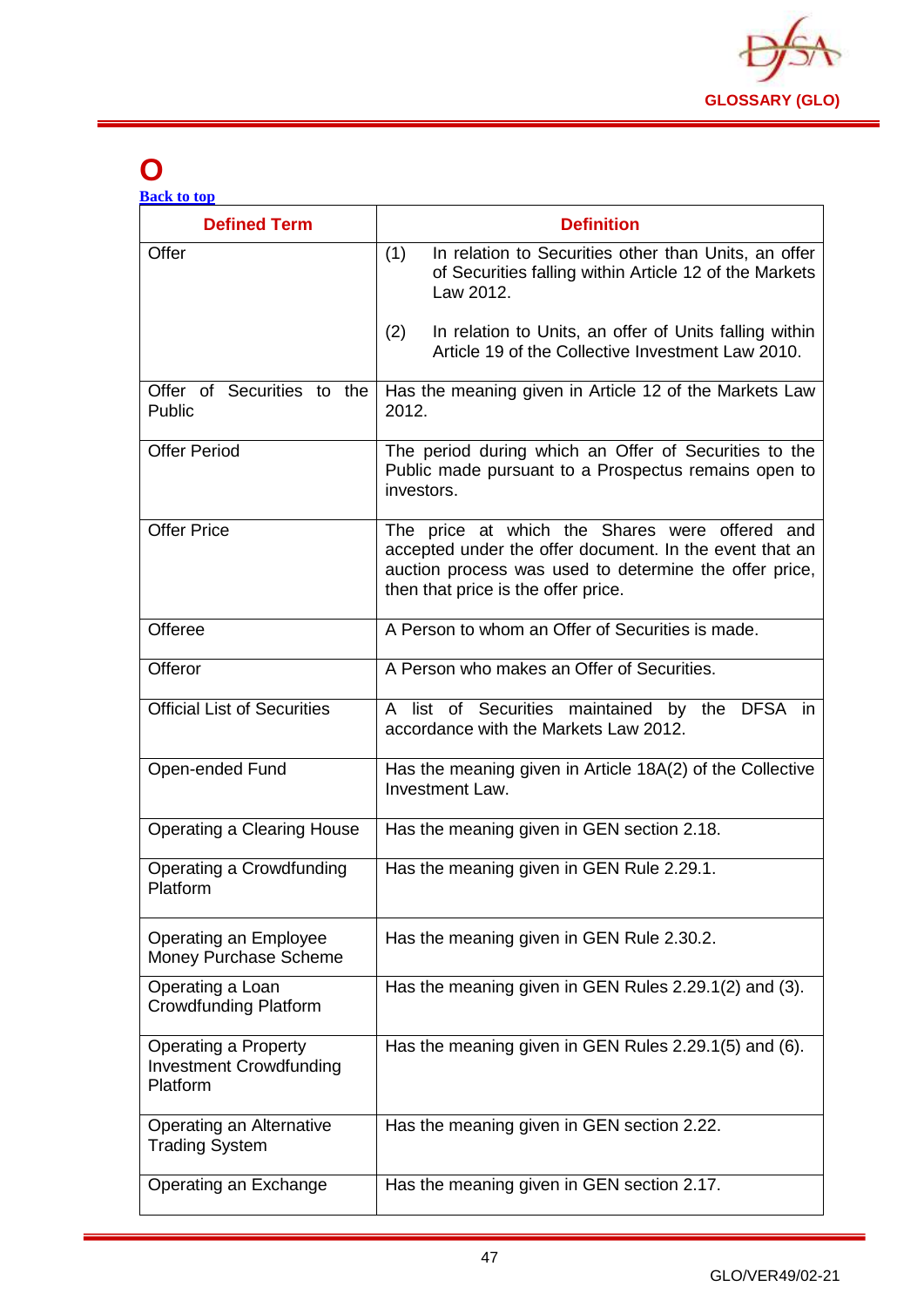

| <b>Defined Term</b>                                     | <b>Definition</b>                                                                                                                                                                                                                                                                                                         |
|---------------------------------------------------------|---------------------------------------------------------------------------------------------------------------------------------------------------------------------------------------------------------------------------------------------------------------------------------------------------------------------------|
| Operating an Investment<br><b>Crowdfunding Platform</b> | Has the meaning given in GEN Rules 2.29.1(4) and (6).                                                                                                                                                                                                                                                                     |
| Operator                                                | Has the meaning given in COB Rule 12.1.2                                                                                                                                                                                                                                                                                  |
| Option                                                  | Has the meaning given in GEN Rule A2.3.1(a).                                                                                                                                                                                                                                                                              |
| <b>Ordinary Resolution</b>                              | In relation to a company, a resolution passed by a<br>simple majority of such shareholders of that company as<br>(being entitled to do so) vote in person or, where proxies<br>are allowed, by proxy, at a general meeting for which<br>notice specifying the intention to propose the resolution<br>has been duly given. |
| <b>Organised Trading Facility</b>                       | Pursuant to GEN Rule 2.22.1(b), a system which brings<br>together multiple third party buying and selling interests<br>in Investments, in accordance with its discretionary<br>rules, in a way that results in a contract in respect of<br>such Investments.                                                              |
| <b>OTF</b>                                              | An Organised Trading Facility.                                                                                                                                                                                                                                                                                            |
| <b>Outsourcing Agreement</b>                            | An agreement in writing entered into by an Fund<br>Manager or Trustee with a Service Provider in relation<br>to outsourced functions, which fulfils the criteria in CIR<br>App 1.                                                                                                                                         |
| Own Account Transaction                                 | A transaction Executed by the Authorised Firm for its<br>own benefit or for the benefit of its Associate.                                                                                                                                                                                                                 |
| <b>Owner's Equity</b>                                   | In relation to a Takaful Insurer, the amount of the assets,<br>less the liabilities, of the Insurer that are not attributed to<br>the insurance fund of the Insurer.                                                                                                                                                      |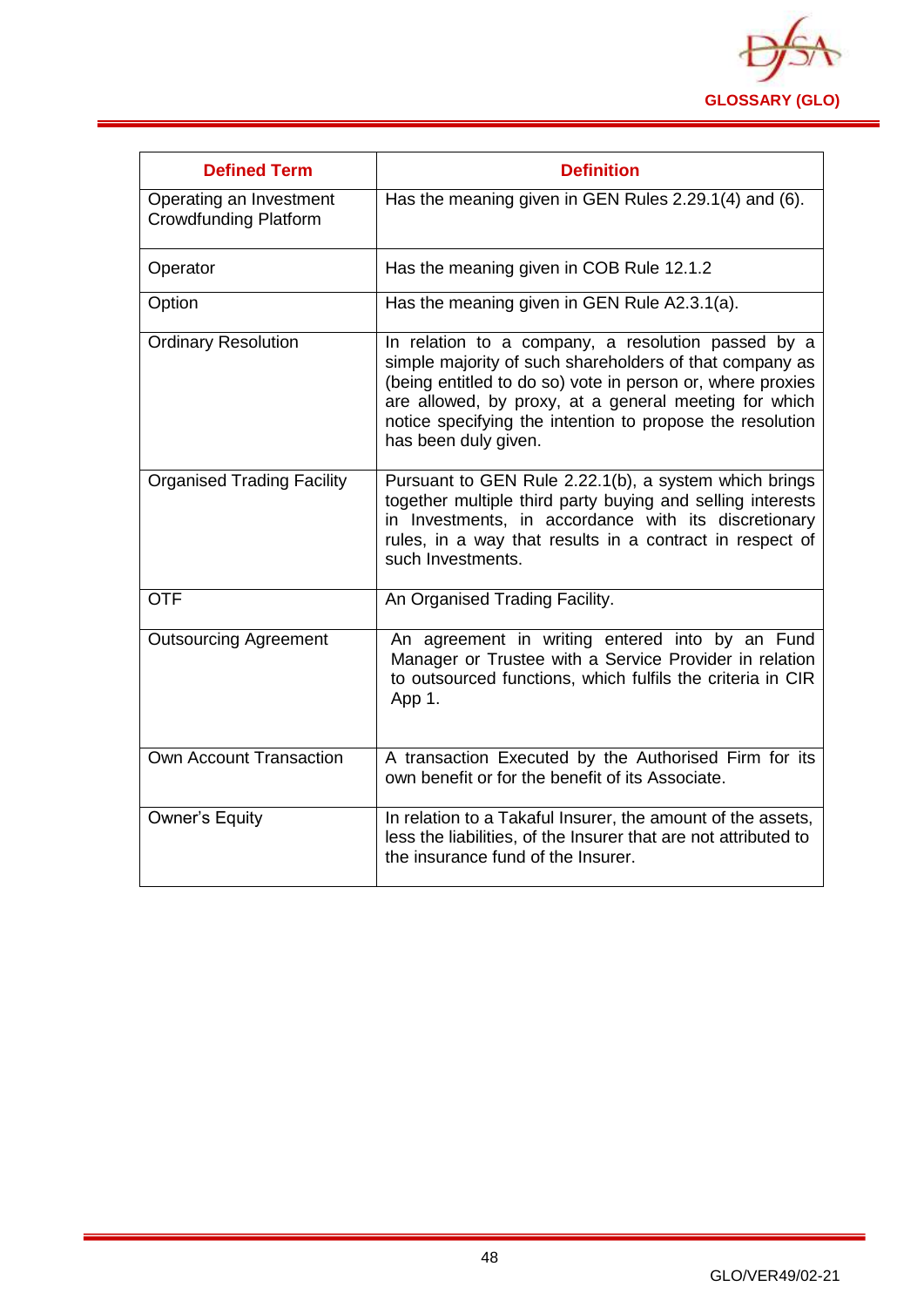

### **P**

| <b>Back to top</b> |  |  |
|--------------------|--|--|
|                    |  |  |
|                    |  |  |

| <b>Defined Term</b>                    | <b>Definition</b>                                                                                                                                                                                  |
|----------------------------------------|----------------------------------------------------------------------------------------------------------------------------------------------------------------------------------------------------|
| Parent                                 | A Holding Company.                                                                                                                                                                                 |
| <b>Participating Employer</b>          | Has the meaning given in GEN Rule 2.30.1.                                                                                                                                                          |
| Partner                                | In relation to an Undertaking which is a Partnership, a<br>Person occupying the position of a partner, by whatever<br>name called.                                                                 |
| Partnership                            | Any partnership, including a partnership constituted<br>under the law of a country or territory outside the DIFC,<br>but not including a Limited Liability Partnership.                            |
| Passported Fund                        | Has the meaning given in FPR section 1.3.                                                                                                                                                          |
| <b>Payment Account</b>                 | Has the meaning given in GEN Rule 2.6.1(2)                                                                                                                                                         |
| <b>Payment Account Provider</b>        | A Person that provides or operates a Payment Account.                                                                                                                                              |
| <b>Payment Initiation Service</b>      | Has the meaning given in GEN Rule 2.32.1(4).                                                                                                                                                       |
| Payment Instrument                     | Has the meaning given in GEN Rule 2.6.1(2)                                                                                                                                                         |
| <b>Payment Order</b>                   | Has the meaning given in GEN Rule 2.6.1(2).                                                                                                                                                        |
| <b>Payment Schedule</b>                | Has the meaning given in COB Rule 12.1.2.                                                                                                                                                          |
| <b>Payment Service</b>                 | Has the meaning given in GEN Rule 2.6.1(2).                                                                                                                                                        |
| <b>Payment Service Provider</b>        | Has the meaning given in GEN Rule 2.6.1(2).                                                                                                                                                        |
| <b>Payment Transaction</b>             | Has the meaning given in GEN Rule 2.6.1(2).                                                                                                                                                        |
| <b>Permanent Health Insurance</b>      | Has the meaning given in GEN Rule A4.1.2(d).                                                                                                                                                       |
| <b>Permanent Share Capital</b>         | Ordinary paid-up share capital or similar shareholders' or<br>members' equity, including retained earnings, however<br>called.                                                                     |
| Person                                 | A Person includes any natural person, Body Corporate<br>unincorporated, including a legal person,<br>or body<br>Partnership,<br>company,<br>unincorporated<br>association,<br>government or state. |
| <b>Personal Account</b><br>Transaction | A transaction undertaken by an Employee of an<br>Authorised Firm in a Investment, other than:                                                                                                      |
|                                        | a transaction in a government and public Security;<br>(a)                                                                                                                                          |
|                                        | a transaction in a life policy; or<br>(b)                                                                                                                                                          |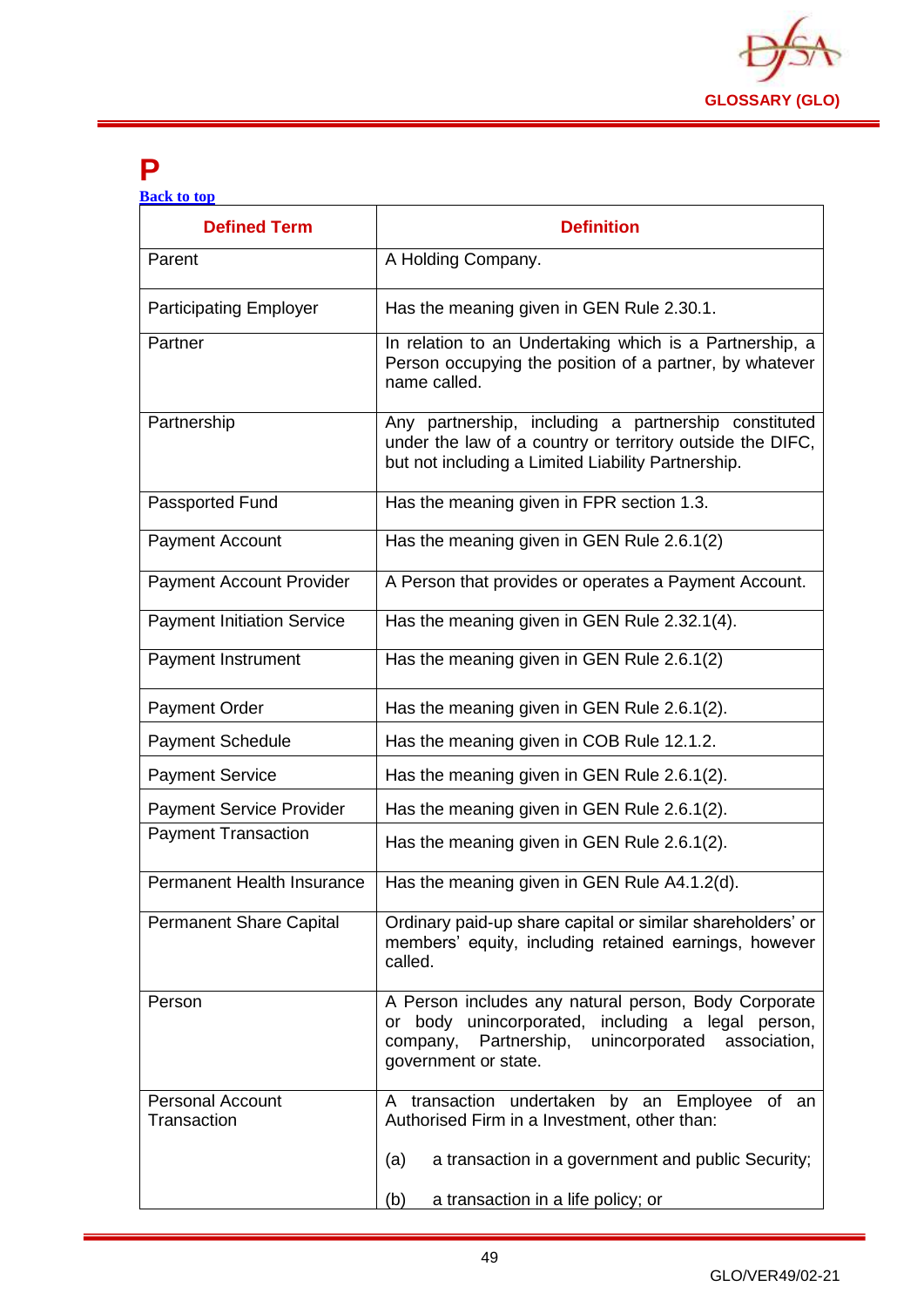

| <b>Defined Term</b>                                 | <b>Definition</b>                                                                                                                                                                                                                                                                                                                                                                                                                                                                                          |
|-----------------------------------------------------|------------------------------------------------------------------------------------------------------------------------------------------------------------------------------------------------------------------------------------------------------------------------------------------------------------------------------------------------------------------------------------------------------------------------------------------------------------------------------------------------------------|
|                                                     | (c)<br>a discretionary transaction if there is no prior<br>with the Employee and the<br>communication<br>discretion is not exercised by the Authorised Firm.                                                                                                                                                                                                                                                                                                                                               |
| Persons Undertaking Key<br><b>Control Functions</b> | Persons undertaking compliance, risk management,<br>internal audit and similar control functions.                                                                                                                                                                                                                                                                                                                                                                                                          |
| PIB                                                 | The Prudential - Investment, Insurance Intermediation<br>and Banking module of the Rulebook.                                                                                                                                                                                                                                                                                                                                                                                                               |
| <b>PIN</b>                                          | The Prudential – Insurance Business module of the<br>Rulebook.                                                                                                                                                                                                                                                                                                                                                                                                                                             |
| Policyholder                                        | Includes a potential policyholder.                                                                                                                                                                                                                                                                                                                                                                                                                                                                         |
| <b>Policy Benefit</b>                               | An amount payable under an insurance contract as a<br>result of the occurrence of an event insured under the<br>contract.                                                                                                                                                                                                                                                                                                                                                                                  |
| <b>Politically Exposed Person</b><br>(PEP)          | Means a natural person (and includes, where relevant, a<br>family member or close associate) who is or has been<br>entrusted with a prominent public function, including but<br>not limited to, a head of state or of government, senior<br>politician, senior government, judicial or military official,<br>ambassador, senior executive of<br>a<br>state<br>owned<br>corporation, or an important political party official, but not<br>middle ranking or more junior individuals in these<br>categories. |
| <b>Practice Note</b>                                | Guidelines issued from time to time by the DFSA to<br>assist a Registered Auditor in applying a relevant<br>standard.                                                                                                                                                                                                                                                                                                                                                                                      |
| <b>Preliminary Notice</b>                           | a written notice given by the DFSA to a Person pursuant<br>to paragraph 4(1) of Schedule 3 to the Regulatory Law<br>2004.                                                                                                                                                                                                                                                                                                                                                                                  |
| <b>Premium Liability</b>                            | The liability referred to in PIN Rule 5.4.7.                                                                                                                                                                                                                                                                                                                                                                                                                                                               |
| <b>Price Information Provider</b>                   | In CIR, has the meaning given to that term in CIR<br>(1)<br>Rule 13.9.4(2).                                                                                                                                                                                                                                                                                                                                                                                                                                |
|                                                     | In AMI, has the meaning given to that term in Rule<br>(2)<br>$A2.1.2(2)$ .                                                                                                                                                                                                                                                                                                                                                                                                                                 |
| <b>Price Sensitive Information</b>                  | Information of a type which is liable to cause substantial<br>movement in the price of Securities or (in the case of<br>Debentures) to affect significantly the ability of the Issuer<br>to meet its commitments.                                                                                                                                                                                                                                                                                          |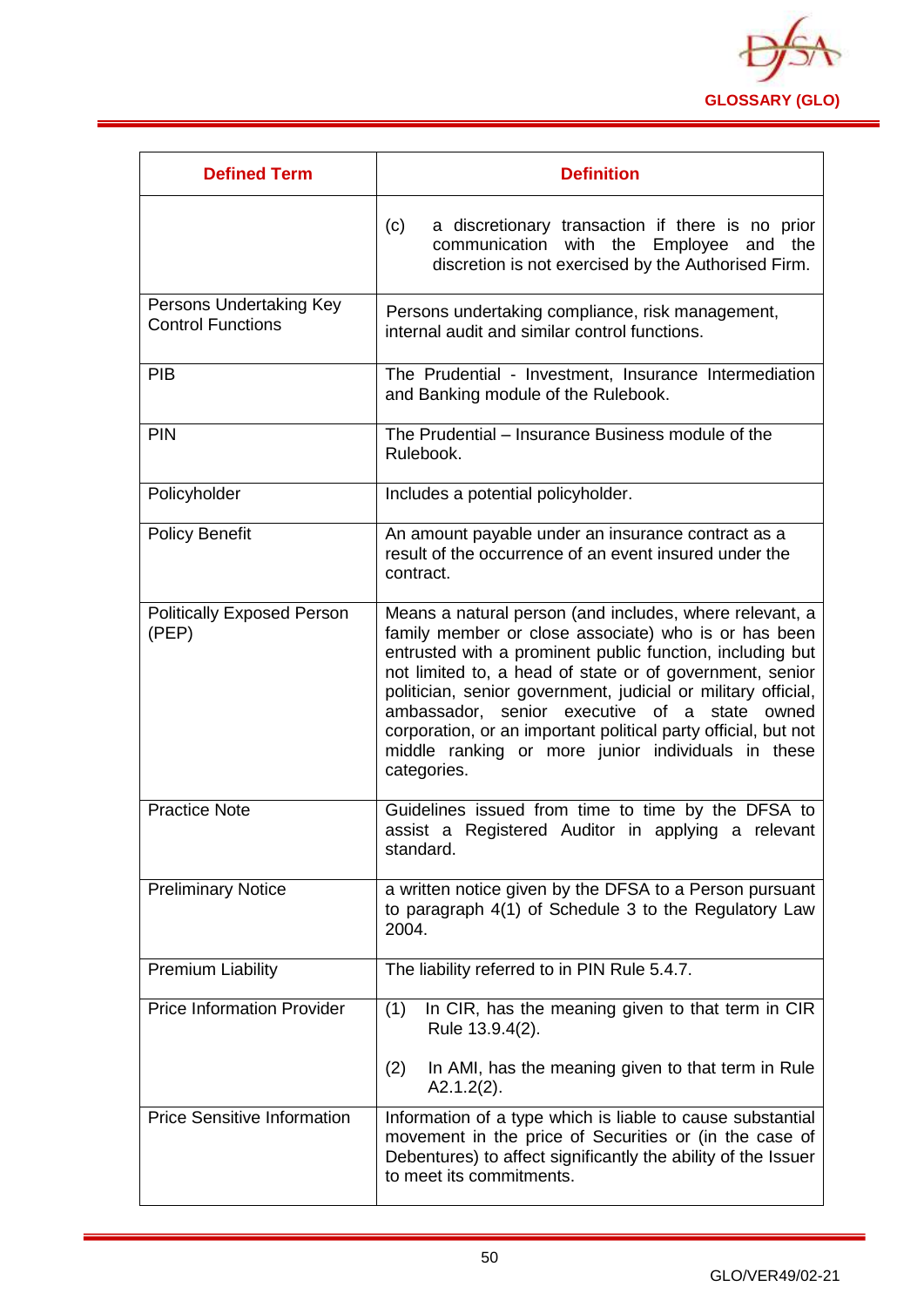

| <b>Defined Term</b>                | <b>Definition</b>                                                                                                                                                                                                              |  |
|------------------------------------|--------------------------------------------------------------------------------------------------------------------------------------------------------------------------------------------------------------------------------|--|
| <b>Price Stabilisation</b>         | The activity of stabilising the price of an Eligible Security<br>in the manner described in the PRS Module.                                                                                                                    |  |
| <b>Principal Representative</b>    | An individual designated by a Representative Office in<br>accordance with REP.                                                                                                                                                 |  |
| Principle                          | In relation to an Authorised Firm or Authorised<br>(1)<br>Individual, a principle prescribed in GEN chapter<br>4.                                                                                                              |  |
|                                    | (2)<br>In relation to an Audit Principal, a principle<br>prescribed in AUD section 2.6.                                                                                                                                        |  |
| <b>Private Equity Fund</b>         | Has the meaning given in CIR Rule 3.1.6                                                                                                                                                                                        |  |
| <b>Private Placement</b>           | An Offer made to a Person who is likely to be interested<br>in the Offer having regard to:                                                                                                                                     |  |
|                                    | (i)<br>previous contact between the Person making<br>the Offer and that Person;                                                                                                                                                |  |
|                                    | (ii)<br>a professional or other connection between the<br>Person making the Offer and that Person; or                                                                                                                          |  |
|                                    | (iii)<br>statements or actions by that Person that<br>indicate that he is interested in Offers of that<br>kind.                                                                                                                |  |
| <b>Private Trust Company</b>       | Means a body corporate the purpose of which is solely<br>to provide trust business services in respect of a specific<br>trust or trusts:                                                                                       |  |
|                                    | of which a Family Member of a Single Family or<br>(a)<br>a Family Entity related to a Single Family is the<br>settlor; and                                                                                                     |  |
|                                    | the beneficiaries are all:<br>(b)                                                                                                                                                                                              |  |
|                                    | (i)<br>charities; or                                                                                                                                                                                                           |  |
|                                    | (ii)<br>Family Members, Family Entities, or Family<br>Fiduciary Structures of that Single Family.                                                                                                                              |  |
| <b>Privileged Communication</b>    | A privilege arising from the provision of professional<br>legal advice and any other like privilege properly<br>applicable at law to the communication in question, but<br>does not include a general duty of confidentiality. |  |
| <b>Professional Client</b>         | A Client specified under COB Rule 2.3.3.                                                                                                                                                                                       |  |
| <b>Profit Equalisation Reserve</b> | Represents<br>amount<br>appropriated<br>0f<br>the<br>out<br>the<br>Mudaraba<br>income,<br>before allocating the Mudarib's                                                                                                      |  |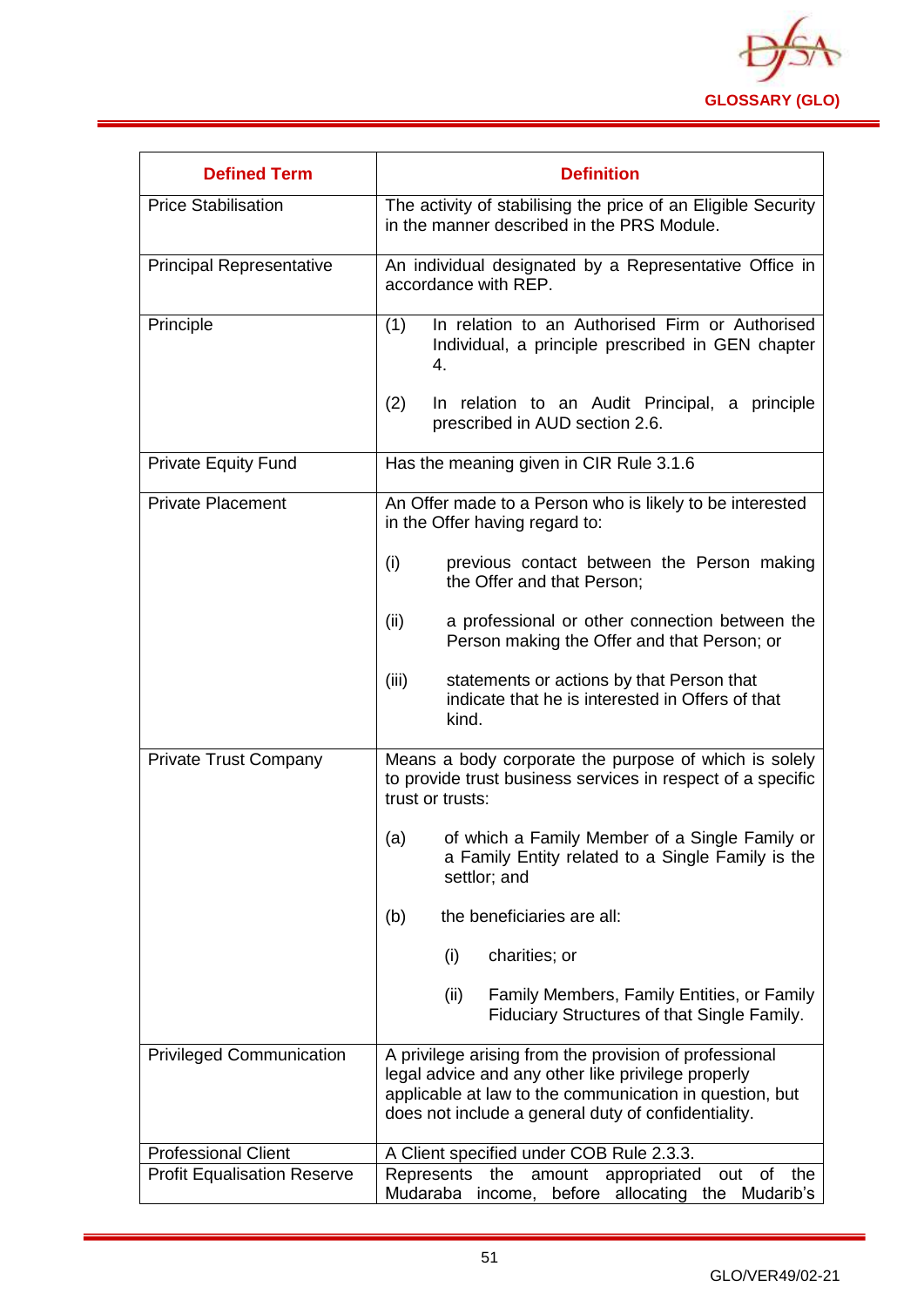

| <b>Defined Term</b>                                        | <b>Definition</b>                                                                                                                                                                                                                             |  |
|------------------------------------------------------------|-----------------------------------------------------------------------------------------------------------------------------------------------------------------------------------------------------------------------------------------------|--|
|                                                            | share, in order to maintain a certain level of investment<br>returns for investment account holders and to increase<br>owners' equity.                                                                                                        |  |
| <b>Profit Sharing Investment</b><br>Account (PSIA)         | An account or portfolio managed:                                                                                                                                                                                                              |  |
|                                                            | in relation to property of any kind, including the<br>(a)<br>currency of any country or territory, held for or<br>within the account or portfolio;                                                                                            |  |
|                                                            | in accordance with Shari'a and held out as such;<br>(b)<br>and                                                                                                                                                                                |  |
|                                                            | under the term of an agreement whereby:<br>(c)                                                                                                                                                                                                |  |
|                                                            | the investor agrees to share any profit with<br>(i)<br>the manager of the account or portfolio in<br>accordance with a predetermined specified<br>percentage or ratio; and                                                                    |  |
|                                                            | (ii)<br>the investor agrees that he alone will bear<br>any losses in the absence of negligence or<br>breach of contract on the part of the<br>manager.                                                                                        |  |
| Promote                                                    | In relation to a Passported Fund, has the meaning given<br>in FPR section 1.3.                                                                                                                                                                |  |
| Property                                                   | (1) In relation to AML, has the meaning given in Articles<br>$(1)$ and $(2)$ of the U.A.E. Federal Law No.20 of 2018;<br>and                                                                                                                  |  |
|                                                            | (2) In relation to Property Investment Crowdfunding, has<br>the meaning given in GEN Rule 2.29.1(7).                                                                                                                                          |  |
| <b>Property Fund</b>                                       | Has the meaning given in CIR Rule 3.1.7                                                                                                                                                                                                       |  |
| <b>Property Investment</b><br>Crowdfunding                 | Has the meaning given in GEN Rules 2.29.1(5) and (6).                                                                                                                                                                                         |  |
| <b>Property Investment</b><br><b>Crowdfunding Operator</b> | A Person who is authorised under a Licence to operate a<br>Property Investment Crowdfunding Platform.                                                                                                                                         |  |
| <b>Property Investment</b><br><b>Crowdfunding Platform</b> | An electronic platform or a facility referred to in GEN<br>Rules 2.29.1(5) and (6).                                                                                                                                                           |  |
| <b>Property Related Assets</b>                             | Assets which are Shares, Debentures or Warrants which<br>are issued by a Body Corporate, a substantial activity of<br>which relates to investment in Real Property and<br>Certificates which confer rights in respect of such<br>Investments. |  |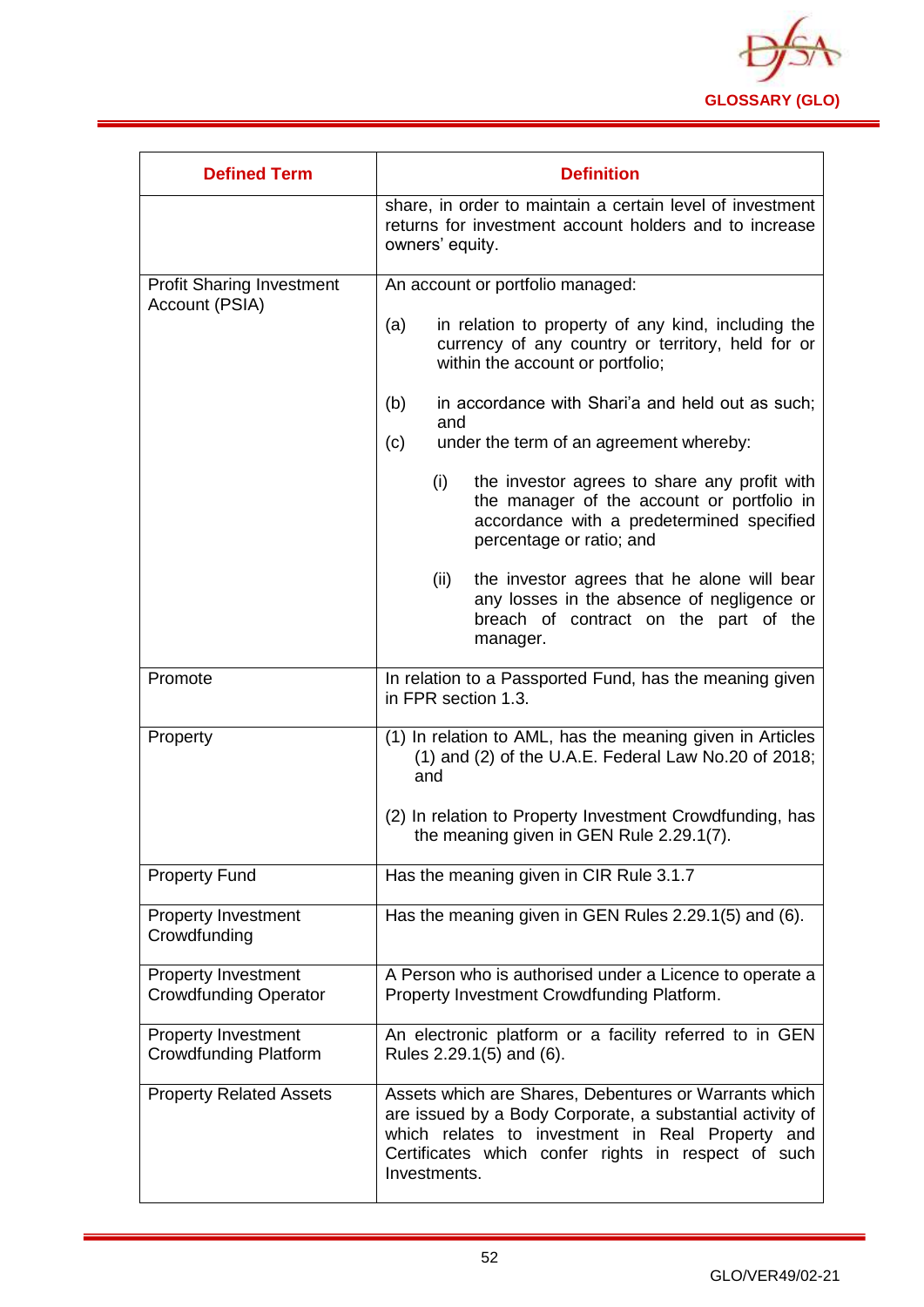

| <b>Defined Term</b>                     | <b>Definition</b>                                                                                                                                                                                                                                                                           |
|-----------------------------------------|---------------------------------------------------------------------------------------------------------------------------------------------------------------------------------------------------------------------------------------------------------------------------------------------|
| Prospectus                              | In relation to an Offer of Securities to the Public, a<br>(1)<br>document containing the information specified in<br>Article 15 of the Markets Law 2012 and the MKT<br>Rules, and includes a Supplementary Prospectus.                                                                      |
|                                         | (2)<br>In relation to a Fund, a document containing the<br>prescribed under the<br>information<br>Collective<br>Investment Law 2010 and the CIR Rules,<br>Short Form<br>including<br>a<br>Prospectus<br><b>or</b><br>Supplementary Prospectus.                                              |
| Prospectus Offer                        | An Offer of Securities referred to in Article $14(4)(a)$ of the<br>Markets Law 2012.                                                                                                                                                                                                        |
| <b>Protected Cell Company</b>           | A company incorporated as, or converted into, a<br>Protected Cell Company in accordance with<br>the<br>provisions of the Regulations<br>made<br>the<br>under<br>Companies Law.                                                                                                              |
| <b>Protection Buyer</b>                 | The Counterparty to a Credit Derivative contract that<br>wishes to reduce the exposure to Credit Risk by<br>protecting itself from potential loss suffered as a result of<br>deterioration in the creditworthiness of the reference<br>assets.                                              |
| <b>Protection Seller</b>                | The Counterparty to a Credit Derivative contract that<br>wishes to take on Credit Risk arises from potential loss<br>of<br>deterioration<br>suffered<br>result<br>in<br>the<br>as<br>a<br>creditworthiness of the reference assets in return for<br>compensation from the Protection Buyer. |
| <b>Providing Credit</b>                 | Has the meaning given in GEN section 2.5.                                                                                                                                                                                                                                                   |
| <b>Providing Custody</b>                | Has the meaning given in GEN section 2.13.                                                                                                                                                                                                                                                  |
| <b>Providing Fund</b><br>Administration | Has the meaning given in GEN section 2.24                                                                                                                                                                                                                                                   |
| <b>Providing Money Services</b>         | Has the meaning given in GEN section 2.6.1.                                                                                                                                                                                                                                                 |
| <b>Providing Trust Services</b>         | Has the meaning given in GEN section 2.23.                                                                                                                                                                                                                                                  |
| <b>PRU</b>                              | The Prudential Returns module of the Sourcebook.                                                                                                                                                                                                                                            |
| <b>Prudential Context</b>               | In relation to activities carried on by a Authorised Firm,<br>the context in which the activities might have, or might<br>reasonably be regarded as likely to have, a negative<br>effect on:                                                                                                |
|                                         | confidence in the financial stability of the DIFC;<br>(a)                                                                                                                                                                                                                                   |
|                                         | the ability of the Authorised Firm to meet the<br>(b)<br>applicable DFSA requirements and<br>standards                                                                                                                                                                                      |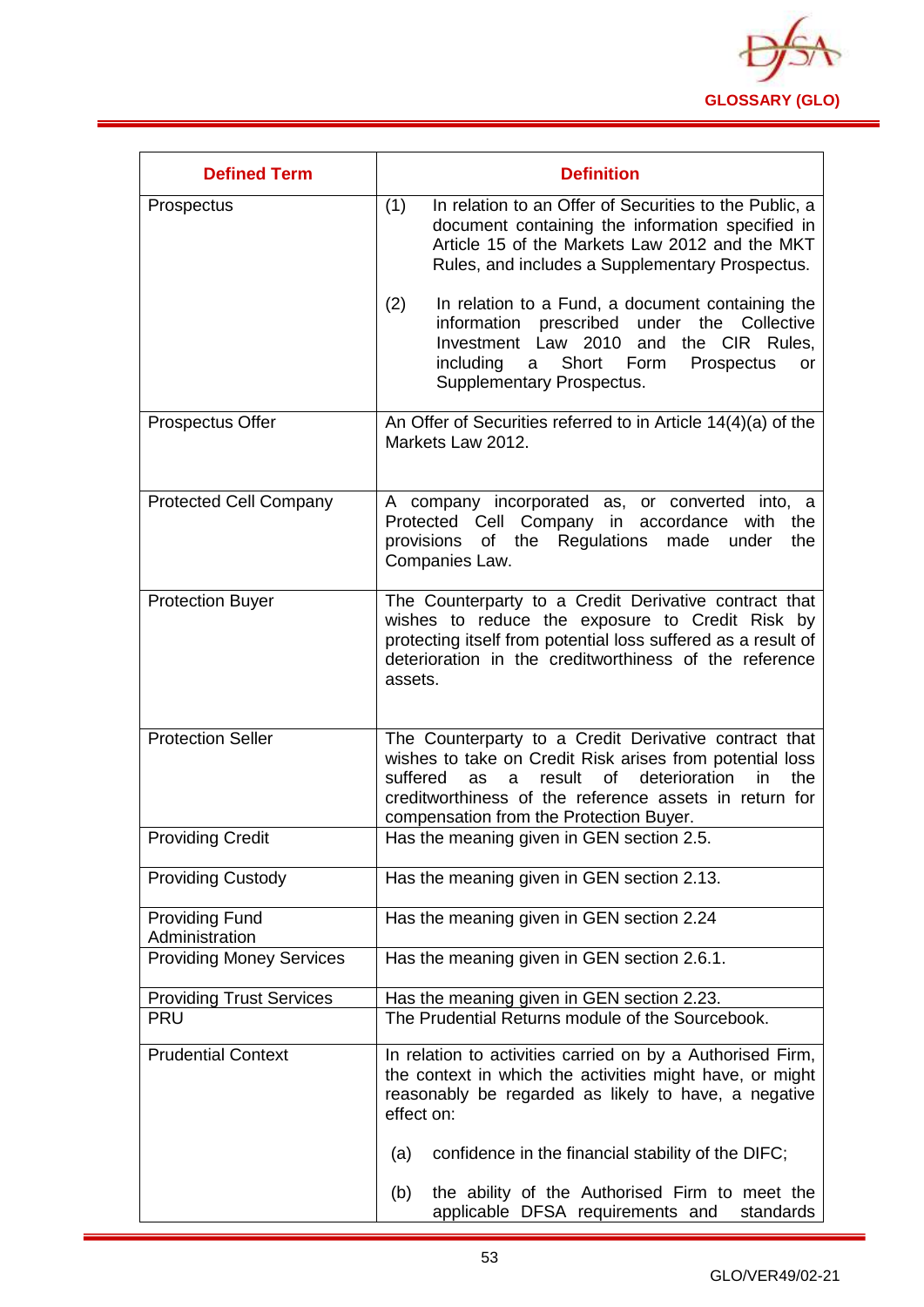

| <b>Defined Term</b>                             | <b>Definition</b>                                                                                                                                                                                                                                                                                                                                                                                                  |
|-------------------------------------------------|--------------------------------------------------------------------------------------------------------------------------------------------------------------------------------------------------------------------------------------------------------------------------------------------------------------------------------------------------------------------------------------------------------------------|
|                                                 | Firm's<br>relating to the Authorised<br>financial<br>resources; or                                                                                                                                                                                                                                                                                                                                                 |
|                                                 | the fitness and propriety of the Authorised Firm to<br>(c)<br>remain authorised.                                                                                                                                                                                                                                                                                                                                   |
| <b>PSIA</b>                                     | Profit Sharing Investment Account.                                                                                                                                                                                                                                                                                                                                                                                 |
| <b>PSIAr</b>                                    | Profit Sharing Investment Account received on a<br>restricted basis.                                                                                                                                                                                                                                                                                                                                               |
| <b>PSIAu</b>                                    | Profit Sharing Investment Account received on an<br>unrestricted basis.                                                                                                                                                                                                                                                                                                                                            |
| <b>Public Appearance</b>                        | Any participation in an interview which is part of a<br>seminar, forum, radio, television, website, newspaper,<br>journal, magazine, or other periodical or other public<br>speaking activity, or the writing of an article for a<br>newspaper, journal, magazine or<br>website,<br>other<br>periodical in which an Investment Analyst makes a<br>recommendation or offers an opinion concerning an<br>Investment. |
| <b>Public Fund</b>                              | (1) In relation to a Passported Fund, has the meaning<br>given in FPR section 1.3; and<br>(2) In any other case, has the meaning given in Article                                                                                                                                                                                                                                                                  |
|                                                 | 16(1) of the Collective Investment Law 2010.                                                                                                                                                                                                                                                                                                                                                                       |
| <b>Public Listed Company</b>                    | Has the meaning given in Schedule 1 to the Regulatory<br>Law 2004.                                                                                                                                                                                                                                                                                                                                                 |
| Public<br>Listed<br>Company<br>Auditor's Report | A report referred to in MKT Rule 5.2.7(b).                                                                                                                                                                                                                                                                                                                                                                         |
| <b>Public Property Fund</b>                     | Is a Public Fund which is also a Property Fund                                                                                                                                                                                                                                                                                                                                                                     |
| <b>Public REIT</b>                              | A Public Fund that is a Real Estate Investment Trust<br>(REIT).                                                                                                                                                                                                                                                                                                                                                    |
| <b>Public Sector Entities</b>                   | Bodies owned by central or regional governments or<br>Local Authorities which perform regulatory and other<br>non-commercial functions.                                                                                                                                                                                                                                                                            |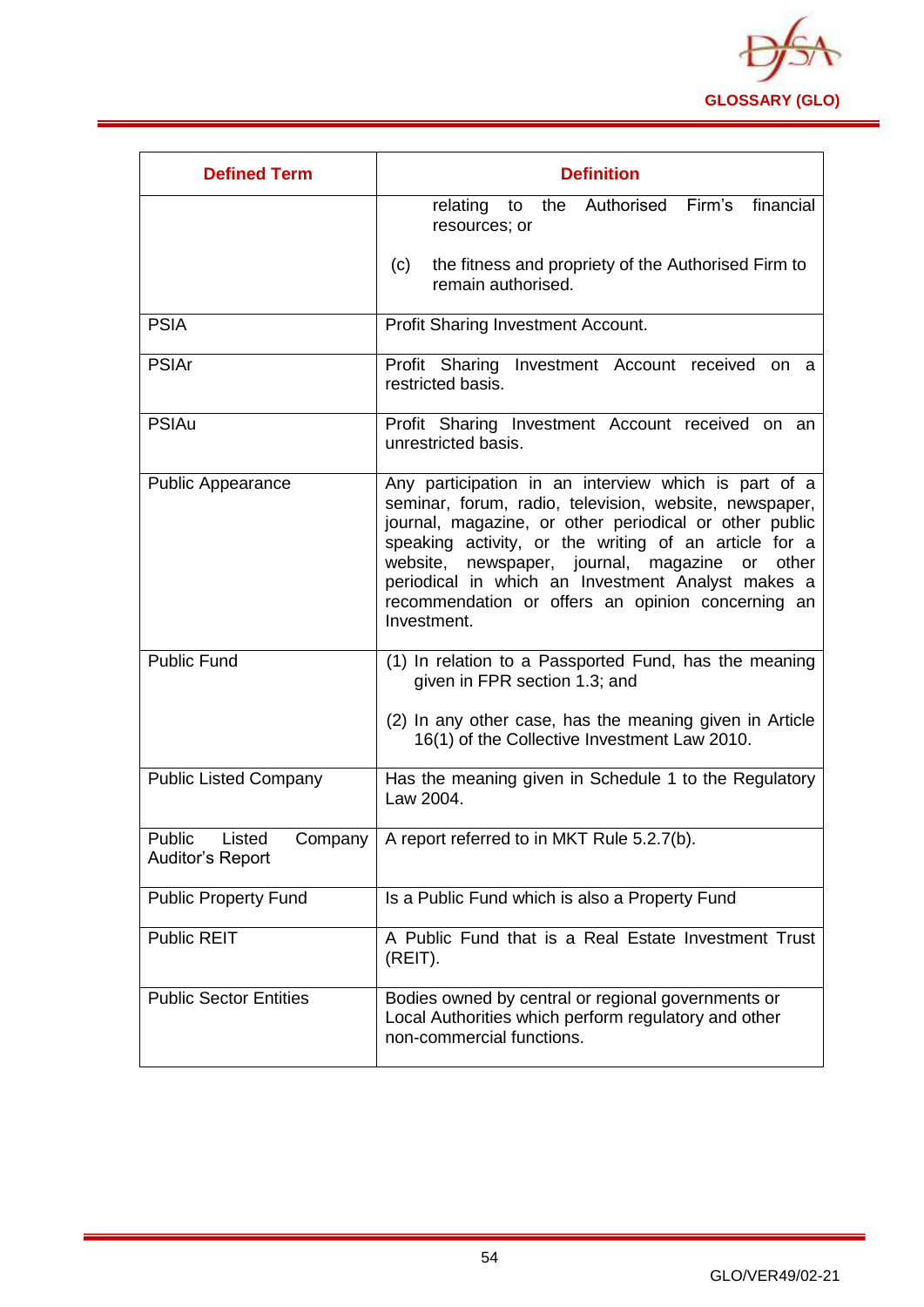

#### **Q [Back to top](#page-1-0)**

| <b>Defined Term</b>                | <b>Definition</b>                                                                                                                                                                                                                                                                       |
|------------------------------------|-----------------------------------------------------------------------------------------------------------------------------------------------------------------------------------------------------------------------------------------------------------------------------------------|
| <b>Qualified Investor Fund</b>     | Has the meaning given in Article 16(5) of the Collective<br>Investment Law 2010.                                                                                                                                                                                                        |
| <b>Qualifying Holding</b>          | Any holding in the capital of a non-financial Undertaking<br>of which the Authorised Firm is a controller.                                                                                                                                                                              |
| <b>Quarterly Regulatory Return</b> | A quarterly return of the type specified in PIN Rule<br>A10.3.1.                                                                                                                                                                                                                        |
| <b>Quiet Period</b>                | In relation to an initial public offering of securities, the<br>period beginning on the day of publication of listing<br>particulars or a prospectus relating to the offering of that<br>Investment and ending 30 days after the day on which<br>the Investment is admitted to trading. |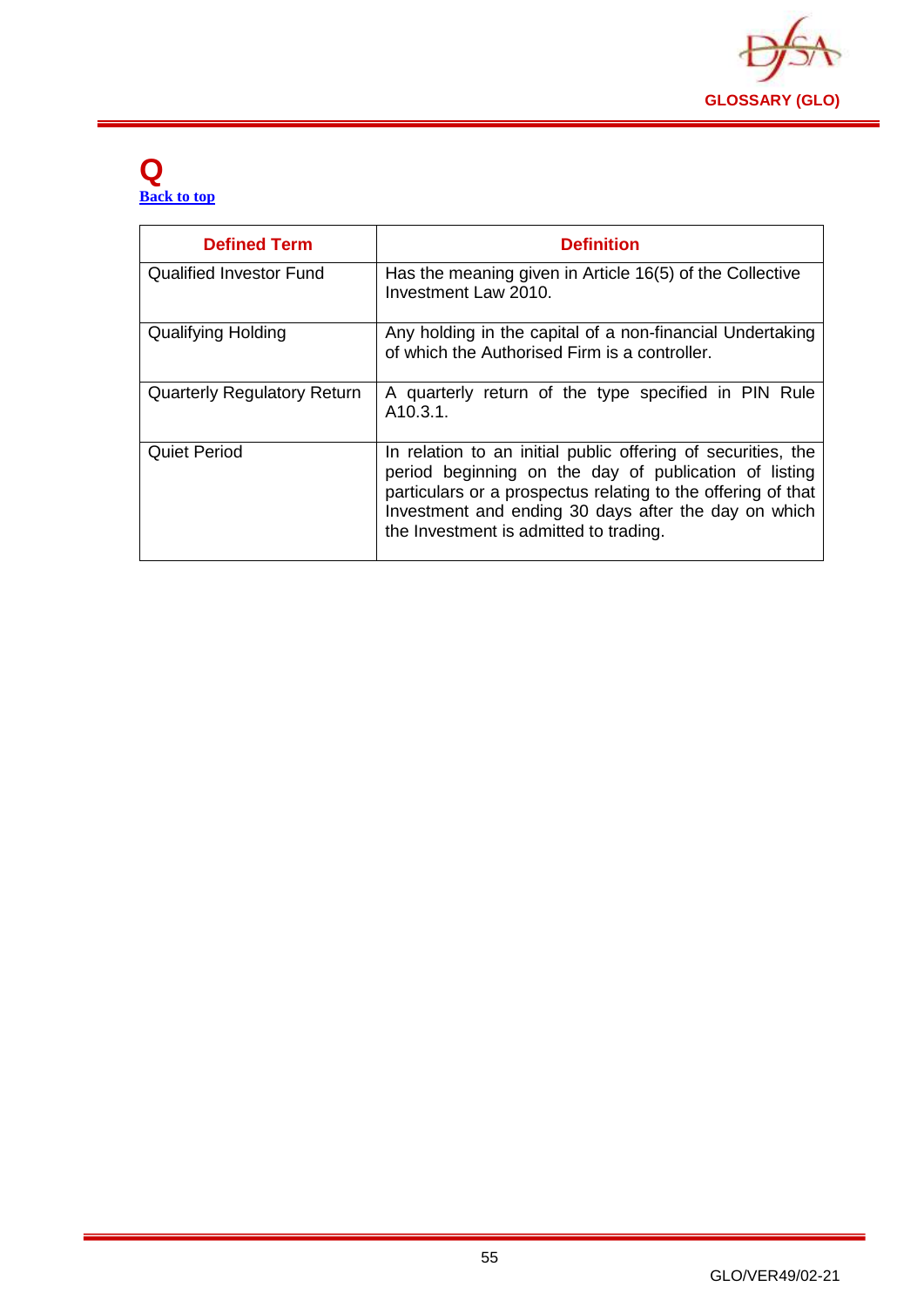

#### **R [Back to top](#page-1-0)**

| <b>Defined Term</b>                            | <b>Definition</b>                                                                                                                                                                                                                                                                              |
|------------------------------------------------|------------------------------------------------------------------------------------------------------------------------------------------------------------------------------------------------------------------------------------------------------------------------------------------------|
| Rated                                          | In the case of an instrument or a counterparty, assigned<br>a rating by a Rating Agency in respect of the<br>counterparty credit risk associated with the instrument or<br>counterparty.                                                                                                       |
| <b>Rating Action</b>                           | Has the meaning given to it in COB Rule 8.3.5(2).                                                                                                                                                                                                                                              |
| <b>Rating Agency</b>                           | Standard & Poor's, Moody's, AM Best, Fitch Ratings or<br>another agency approved in writing by the DFSA.                                                                                                                                                                                       |
| <b>Rating Analyst</b>                          | Has the meaning given to it in COB Rule 8.3.1(3).                                                                                                                                                                                                                                              |
| <b>Rating Subject</b>                          | Has the meaning given to it in GEN Rule 2.27.1(3).                                                                                                                                                                                                                                             |
| <b>Readily Realisable</b><br><b>Securities</b> | A government or public Security denominated in the<br>currency of the country of its issuer, or any other<br>Security which is admitted to official listing on an<br>exchange in a Zone 1 country and regularly traded on or<br>under the rules of such an exchange.                           |
| <b>Real Estate Investment Trust</b>            | Has the meaning given in CIR Rule 3.1.8                                                                                                                                                                                                                                                        |
| <b>Real Property</b>                           | Land or buildings, whether freehold or leasehold, where<br>the unexpired term of any lease exceeds 20 years.                                                                                                                                                                                   |
| <b>REC</b>                                     | The Recognition module of the Rulebook.                                                                                                                                                                                                                                                        |
| <b>Recognised Body</b>                         | Has the meaning given in Article 37(3)(a) of the Markets<br>Law 2012.                                                                                                                                                                                                                          |
| Recognised Jurisdiction                        | In CIR, in relation to a Foreign Fund, means a<br>(a)<br>jurisdiction which has been recognised by the<br>DFSA under Article 55 of the Collective<br>Investment Law 2010 or, pursuant to Article 1(b)<br>of that law, under Article 20 of the Collective<br>Investment Law 2006.               |
|                                                | (b)<br>In relation to an EMP Scheme established<br>outside the DIFC, a jurisdiction that the DFSA<br>confirms in writing is acceptable to the DFSA, as<br>providing equivalent regulation as provided under<br>the DFSA regime.                                                                |
| Recognised Jurisdiction<br><b>Notice</b>       | A notice issued by the DFSA, pursuant Article 55 of the<br>Collective Investment Law 2010 or, pursuant to Article<br>1(b) of that law, under to Article 20 of the Collective<br>Investment Law 2006, listing countries and territories<br>which are Recognised Jurisdictions and Foreign Funds |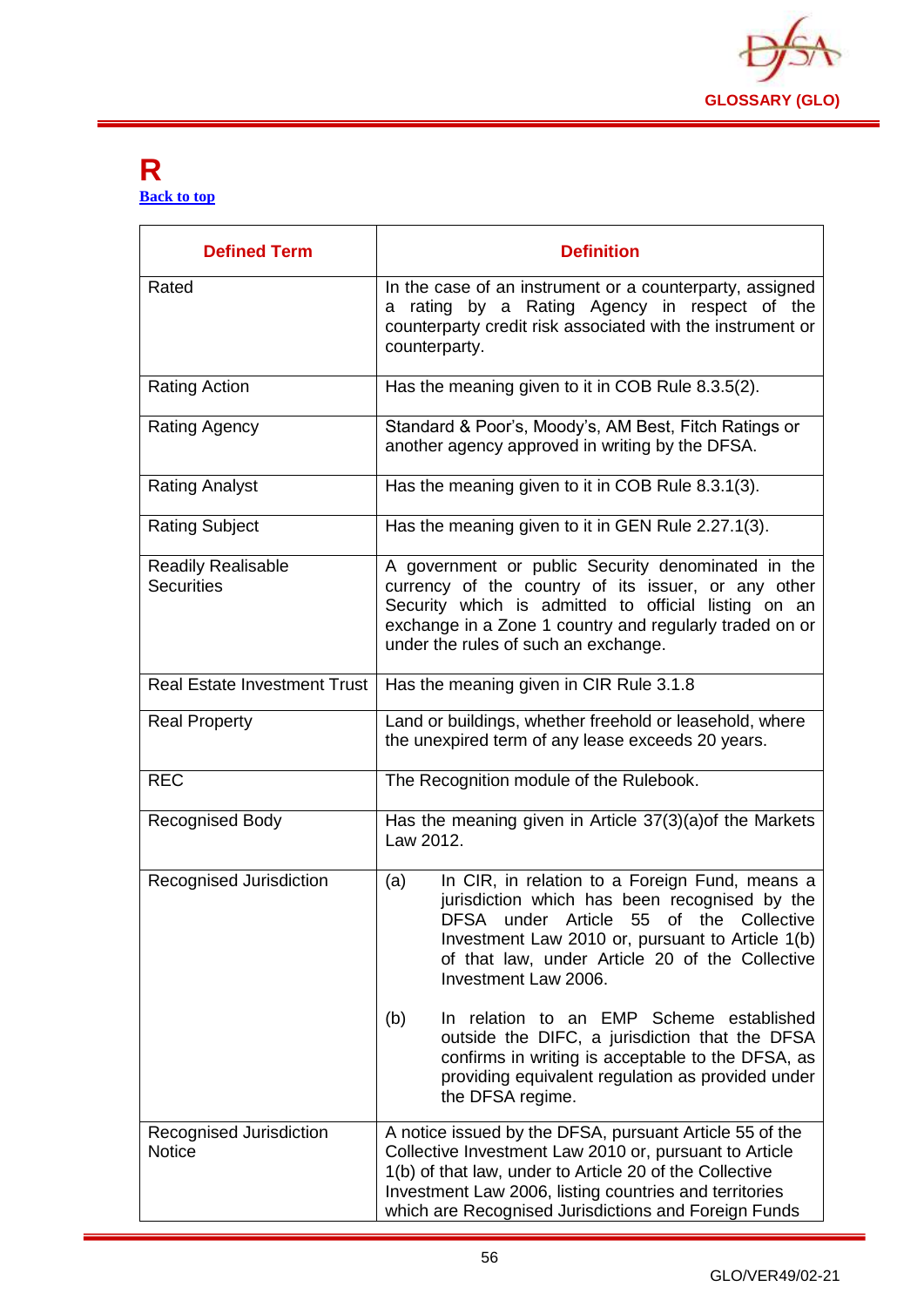

| <b>Defined Term</b>                        | <b>Definition</b>                                                                                                                                                                    |
|--------------------------------------------|--------------------------------------------------------------------------------------------------------------------------------------------------------------------------------------|
|                                            | which are Designated Funds in respect of these<br>jurisdictions.                                                                                                                     |
| <b>Recognised Member</b>                   | Has the meaning given in Article 37(3)(b) of the Markets<br>Law 2012.                                                                                                                |
| <b>Recognised Person</b>                   | A Recognised Body or a Recognised Member.                                                                                                                                            |
| Recognised Professional<br>Body            | A full member of IFAC.                                                                                                                                                               |
| Recognised Professional<br>Qualification   | A qualification conferred by a Recognised Professional<br>Body.                                                                                                                      |
| <b>Recognised Supervisory</b><br>Authority | Means any government or quasi-government financial<br>services regulator in a Zone 1 country or such other<br>countries as the DFSA may accept.                                      |
| Recognition                                | The status acquired by a Person who is admitted to the<br>list of Recognised Persons pursuant to Article 37(5) of<br>the Markets Law 2012.                                           |
| <b>Recognition Criteria</b>                | Has the meaning in REC Rule 2.4 or 2.5.                                                                                                                                              |
| Reference Asset                            | The asset against which payments under a Derivative<br>contract are calculated.                                                                                                      |
| Reference Date                             | The date as at which an actuarial investigation is<br>performed for the purposes of PIN section 7.3.                                                                                 |
| <b>Reference Entity</b>                    | The entity against which payments under a Derivative<br>contract are calculated.                                                                                                     |
| <b>Registered Auditor</b>                  | Has the meaning given in Article 97 of the Regulatory<br>Law 2004.                                                                                                                   |
| <b>Registration Statement</b>              | In relation to a Prospectus structured as multiple<br>documents, the document referred to in MKT Rule<br>$2.5.1(3)(b)$ .                                                             |
| <b>Regulated Exchange</b>                  | An exchange regulated by a Financial Services<br>Regulator.                                                                                                                          |
| <b>Regulated Financial</b><br>Institution  | A Person who does not hold a Licence but who is<br>authorised in a jurisdiction other than the DIFC to carry<br>on any financial service by another Financial Services<br>Regulator. |
| Regulation                                 | Legislation made under any DIFC law that is not<br>administered by the DFSA.                                                                                                         |
| Regulators                                 | In addition to the DFSA, regulators with recognised                                                                                                                                  |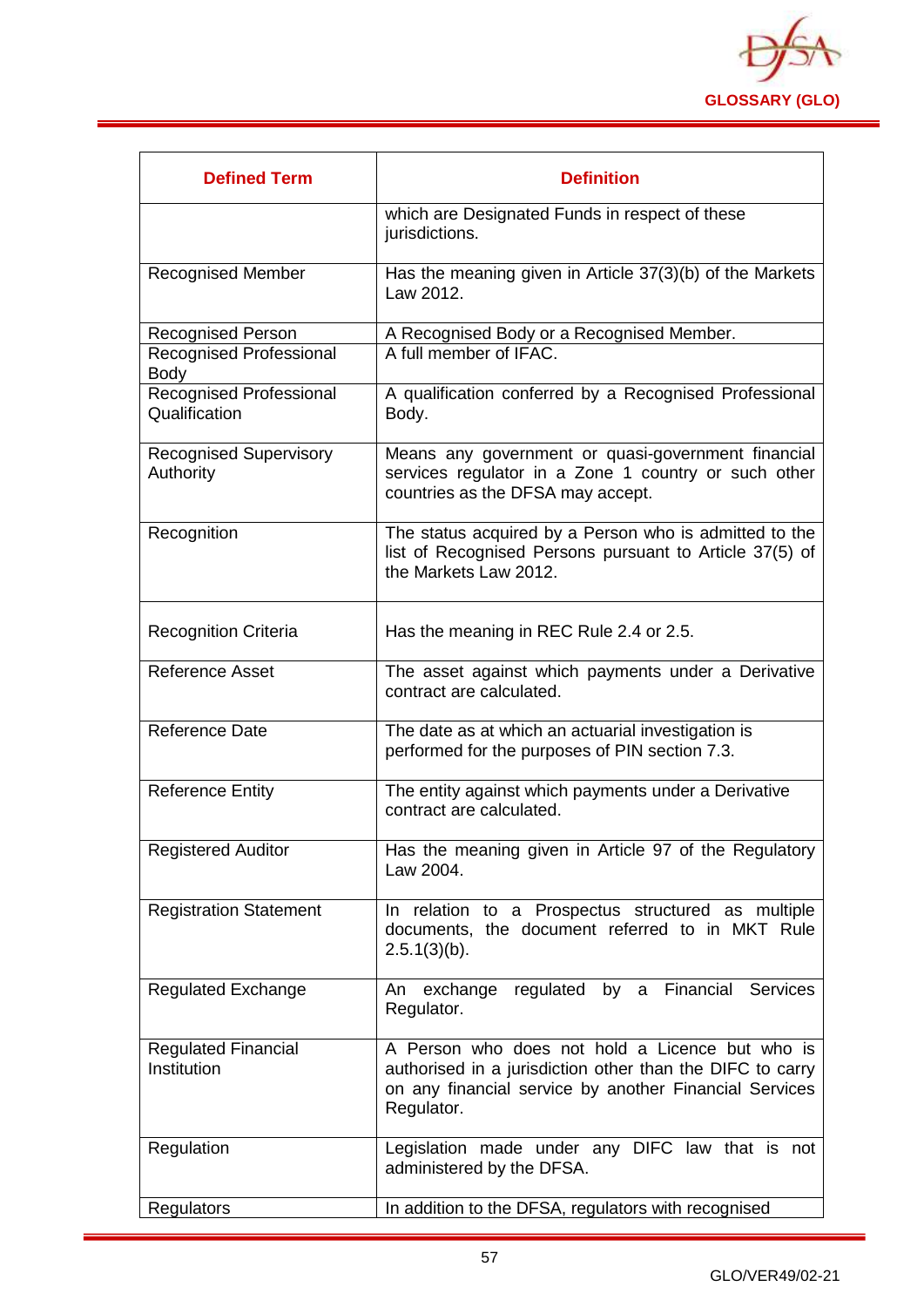

| <b>Defined Term</b>                               | <b>Definition</b>                                                                                                                                                                                                                                                                                                                                                                                                                                                                                                                                                                                                                                                                                        |
|---------------------------------------------------|----------------------------------------------------------------------------------------------------------------------------------------------------------------------------------------------------------------------------------------------------------------------------------------------------------------------------------------------------------------------------------------------------------------------------------------------------------------------------------------------------------------------------------------------------------------------------------------------------------------------------------------------------------------------------------------------------------|
|                                                   | jurisdiction in relation to financial services, whether in the<br>DIFC or outside of the DIFC.                                                                                                                                                                                                                                                                                                                                                                                                                                                                                                                                                                                                           |
| <b>Regulatory Announcement</b><br><b>Services</b> | A service approved by the DFSA for the purposes of<br>making market disclosure of information pursuant to<br>MKT Rule 4.7.1(c).                                                                                                                                                                                                                                                                                                                                                                                                                                                                                                                                                                          |
| <b>Regulatory Function</b>                        | In accordance with AMI Rule 4.4.1, in relation to an<br>Authorised Market Institution, means those functions<br>which directly contribute to the satisfaction by the<br>Authorised<br>Market<br>Institution of<br>its<br>Licensing<br>Requirements.                                                                                                                                                                                                                                                                                                                                                                                                                                                      |
| <b>Regulatory Law</b>                             | The Regulatory Law 2004.                                                                                                                                                                                                                                                                                                                                                                                                                                                                                                                                                                                                                                                                                 |
| <b>Regulatory Returns Auditor's</b><br>Report     | A report referred to in GEN Rule 8.6.1(b).                                                                                                                                                                                                                                                                                                                                                                                                                                                                                                                                                                                                                                                               |
| <b>REITS</b>                                      | A Real Estate Investment Trust.                                                                                                                                                                                                                                                                                                                                                                                                                                                                                                                                                                                                                                                                          |
| Related                                           | In respect of one entity, the first entity, being in the<br>position relative to that entity of:<br>a second entity that is a Subsidiary, Associate or<br>(a)<br>Holding Company of the first entity;<br>a second entity that is a Subsidiary or Associate of<br>(b)<br>the Holding Company of the first entity;<br>a director or officer of the first entity or of an entity<br>(c)<br>that is related to the first entity by reason of (a) or<br>(b) above;<br>the spouse or minor child of a natural person<br>(d)<br>referred to in (c) above; or<br>a company that is a Subsidiary of or subject to<br>(e)<br>significant influence by or from a natural person<br>referred to in (c) or (d) above. |
| <b>Related Party</b>                              | In MKT, has the meaning given to that term in MKT<br>(1)<br>Rule 3.5.2(a) except in relation to a Rating Subject,<br>where it has the meaning given to it in COB Rule<br>$8.5.2(2)$ .<br>(2)<br>In CIR, in relation to a Fund:<br>(a) its Fund Manager;<br>(b) its Governing Body;                                                                                                                                                                                                                                                                                                                                                                                                                       |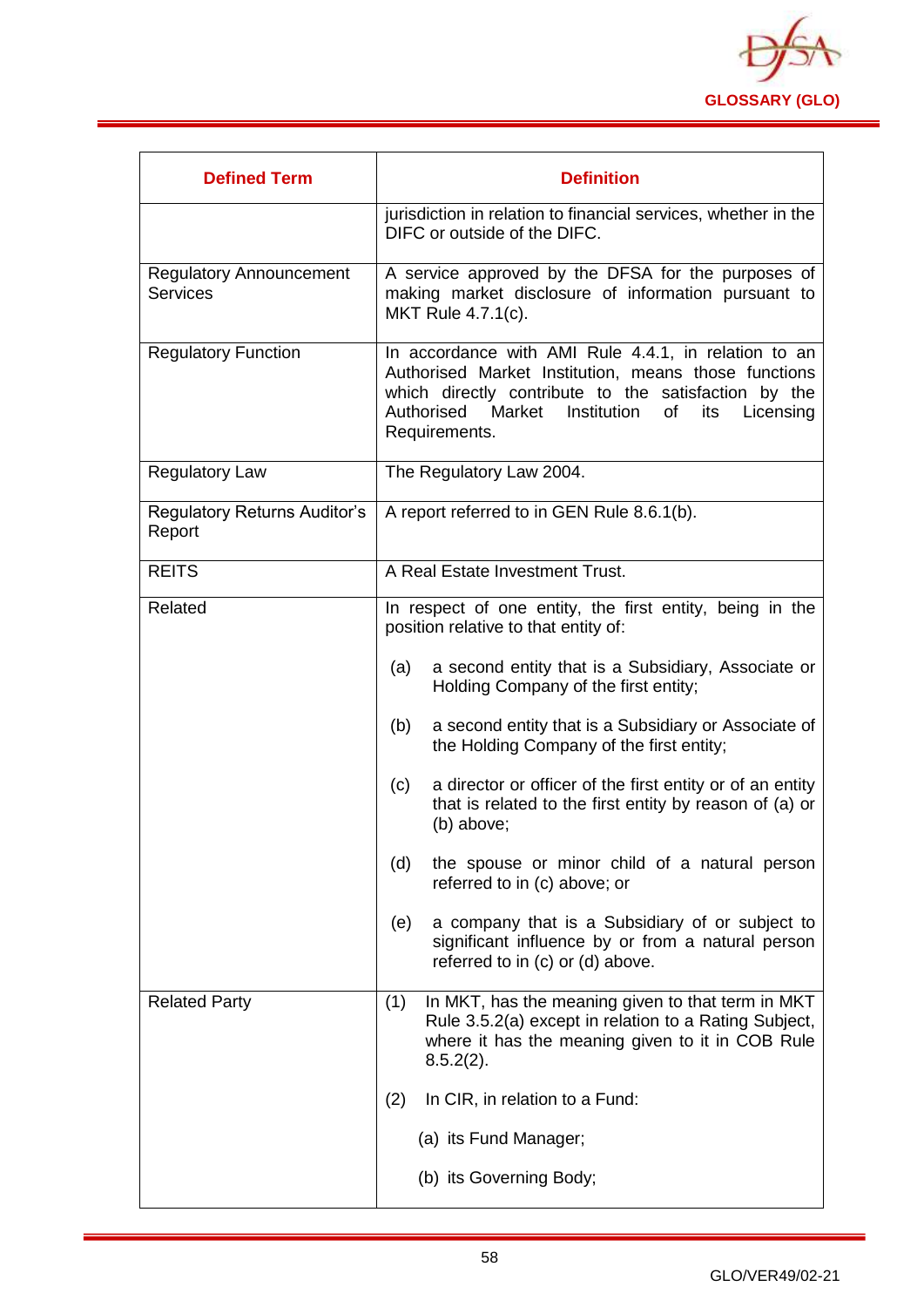

| <b>Defined Term</b>              | <b>Definition</b>                                                                                                                                                                                                                                                       |
|----------------------------------|-------------------------------------------------------------------------------------------------------------------------------------------------------------------------------------------------------------------------------------------------------------------------|
|                                  | (c) an individual director of a Corporate Director;                                                                                                                                                                                                                     |
|                                  | (d) its Custodian;                                                                                                                                                                                                                                                      |
|                                  | (e) its Trustee or other Persons providing oversight;                                                                                                                                                                                                                   |
|                                  | (f) any Advisor;                                                                                                                                                                                                                                                        |
|                                  | $(g)$ a holder of 5% or more of the Units of the Fund;<br>or                                                                                                                                                                                                            |
|                                  | (h) an Associate of a Person in (a) to $(g)$ .                                                                                                                                                                                                                          |
|                                  | (3) In CIR Rule 13.9.5, in relation to the ETF Fund<br>Manager:                                                                                                                                                                                                         |
|                                  | (a) a member of the Fund Manager's Group;                                                                                                                                                                                                                               |
|                                  | (b) a Controller of the Fund Manager;                                                                                                                                                                                                                                   |
|                                  | (c) a director or senior officer of the Fund Manager<br>or a family member of such director or senior<br>officer; or                                                                                                                                                    |
|                                  | (d) a business associate of the Fund Manager or, of<br>a person referred to in (c).                                                                                                                                                                                     |
|                                  | (4) In CIR, in relation to a Fund on a Fund Platform, any<br>other Fund on that Fund Platform.                                                                                                                                                                          |
| <b>Related Party Transaction</b> | in MKT, has the meaning given to that term in MKT<br>(1)<br>Rule 3.5.2(b).                                                                                                                                                                                              |
|                                  | (2) in CIR, in relation to a Fund, means:                                                                                                                                                                                                                               |
|                                  | a transaction in respect of Fund Property<br>(a)<br>entered into by a Fund Manager with a Related<br>Party; or                                                                                                                                                          |
|                                  | in CIR Rule 13.9.5, an arrangement referred to<br>(b)<br>in that Rule relating to an index or benchmark<br>that is entered into by an ETF Fund Manager<br>with a Related Party.                                                                                         |
|                                  | (3)<br>in COB, in relation to an Employee Money<br>Purchase Scheme, means a transaction relating<br>to property of the Scheme entered into by an<br>Operator or Administrator with a person who is<br>Related to the Operator or Administrator (as the<br>case may be). |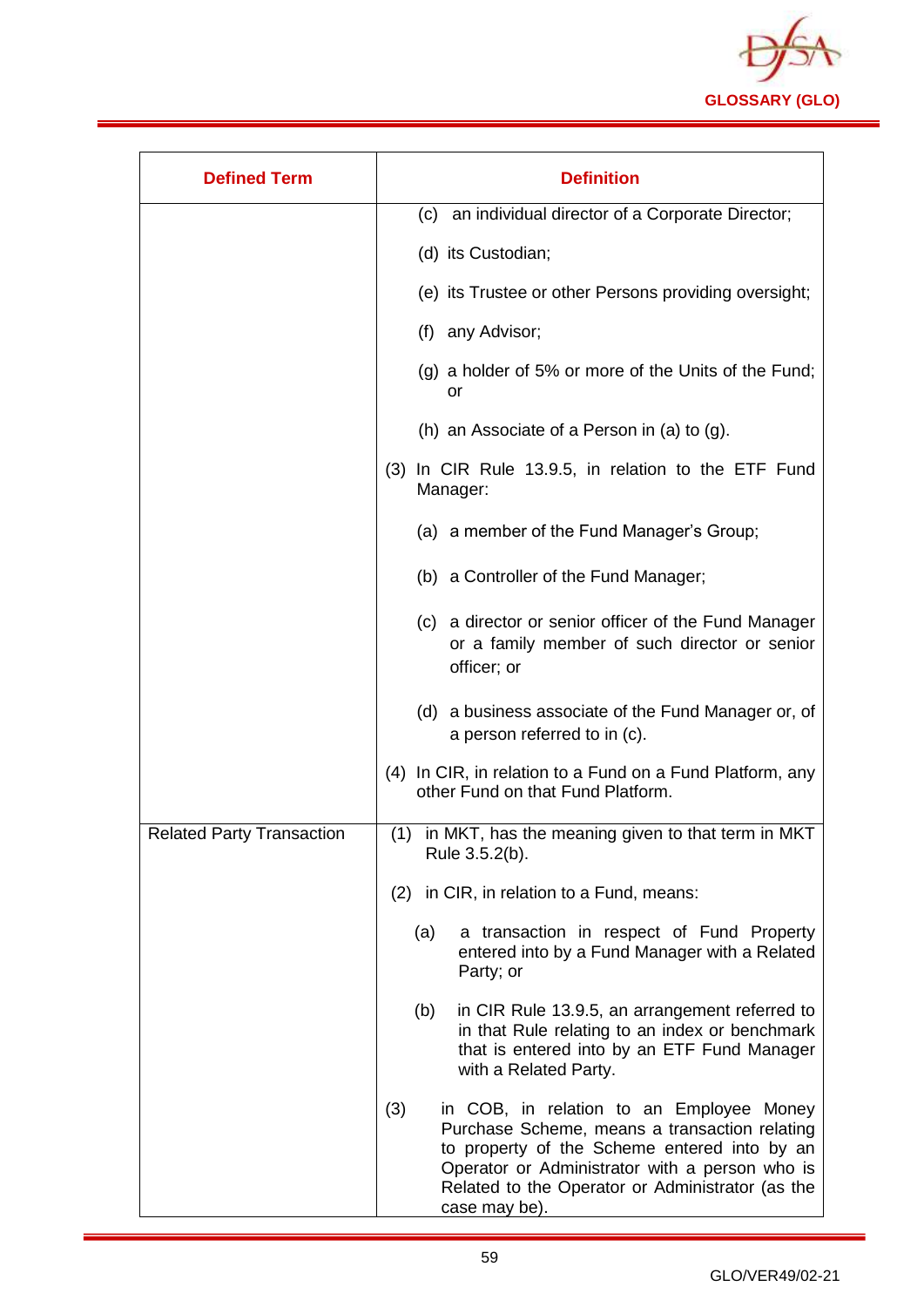

| <b>Defined Term</b>                                            | <b>Definition</b>                                                                                                                                         |
|----------------------------------------------------------------|-----------------------------------------------------------------------------------------------------------------------------------------------------------|
| <b>Related Person</b>                                          | Has the meaning given in PIB Rule 4.4.6.                                                                                                                  |
| <b>Relevant Information</b>                                    | Has the meaning given to it in COB Rule 8.3.1(2)                                                                                                          |
| <b>Relevant Person</b>                                         | In AML, has the meaning in AML Rule 1.1.2.<br>(1)<br>(2)<br>In AUD, has the meaning in AUD Rule 1.1.2.                                                    |
| Remuneration                                                   | Any form of remuneration, including benefits of any kind.                                                                                                 |
| <b>Reporting Entity</b>                                        | Has the meaning given in Article 38 of the Markets Law<br>2012.                                                                                           |
| <b>Representative Office</b>                                   | A Person carrying on in the DIFC the Financial Service<br>of Operating a Representative Office for which it has<br>authorisation under its Licence.       |
| <b>Responsible Officer</b>                                     | The Licensed Function described in GEN Rule 7.4.9                                                                                                         |
| <b>Restricted Person</b>                                       | Has the meaning given to that term in MKT Rule<br>$3.4.1(2)$ .                                                                                            |
| <b>Restricted Profit Sharing</b><br><b>Investment Accounts</b> | A PSIA in respect of the investment account holder<br>imposes certain restrictions as to where, how and for<br>what purpose his funds are to be invested. |
| <b>Retail Client</b>                                           | A Client specified under COB Rule 2.3.2.                                                                                                                  |
| Return                                                         | Includes both Quarterly Regulatory Returns and Annual<br><b>Regulatory Returns.</b>                                                                       |
| <b>Risk Officer</b>                                            | The Key Individual function described in AMI Rule 5.3.7.                                                                                                  |
| Rule                                                           | Legislation made by the Board under Article 23 of the<br>Regulatory Law 2004 for the purposes of that law or any<br>law administered by the DFSA.         |
| <b>Rulebook</b>                                                | The DFSA Rulebook.                                                                                                                                        |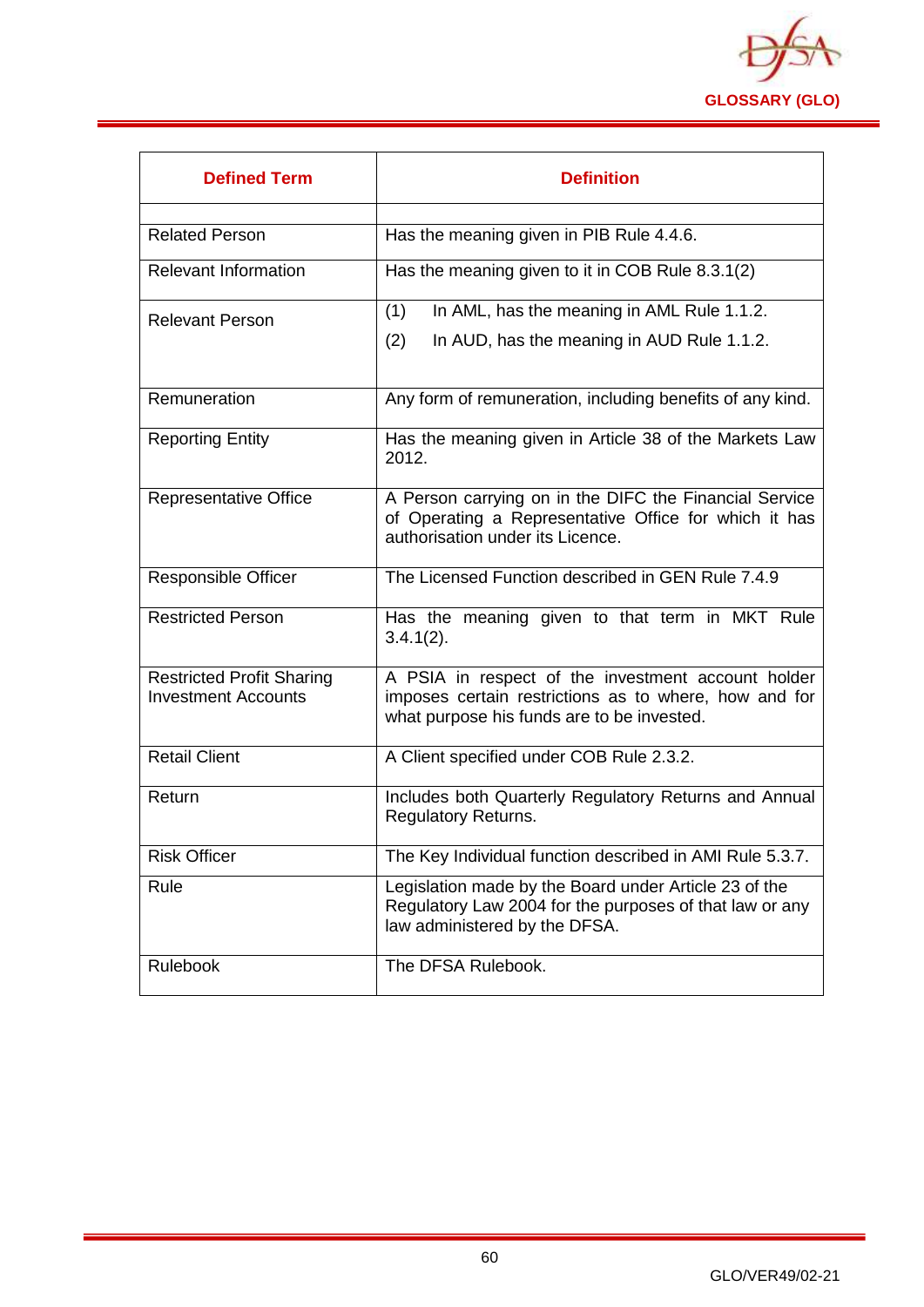

### **S**

**[Back to top](#page-1-0)**

| <b>Defined Term</b>                    | <b>Definition</b>                                                                                                                                                                                                     |
|----------------------------------------|-----------------------------------------------------------------------------------------------------------------------------------------------------------------------------------------------------------------------|
| Safe Custody Auditor's<br>Report       | A report referred to in GEN Rule 8.6.1(e).                                                                                                                                                                            |
| Safe Custody Investment                | Means a Client Investment held or to be held for<br>safekeeping by an Authorised Firm or Third Party Agent.                                                                                                           |
| <b>Safe Custody Provisions</b>         | The provisions under COB App6.                                                                                                                                                                                        |
| <b>SCA</b>                             | The Securities and Commodities Authority of the UAE.                                                                                                                                                                  |
| Schedule                               | In the case of a schedule referred to in the MKT module,<br>a schedule that forms part of that module.                                                                                                                |
| Scheme                                 | Has the meaning given in GEN Rule 2.30.1.                                                                                                                                                                             |
| Securities Exchange Bid                | Has the meaning given under Section 1.4 of TKO.                                                                                                                                                                       |
| <b>Securities Note</b>                 | In relation to a Prospectus structured as multiple<br>documents, the document referred to in MKT Rule<br>$2.5.1(3)(c)$ .                                                                                              |
| <b>Securities Settlement</b><br>System | Pursuant to GEN Rule 2.18.1(4), a system operated by a<br>Person which enables Investments held in accounts to<br>be transferred and settled by book entry according to a<br>set of predetermined multilateral rules. |
| Security                               | Has the meaning given in GEN Rule A2.1.2.                                                                                                                                                                             |
| <b>Segregated Account</b>              | An account established and maintained in accordance<br>with COB App5.                                                                                                                                                 |
| <b>Segregated Client</b>               | Has the meaning given in COB Rule A5.2.1(2).                                                                                                                                                                          |
| <b>Senior Executive Officer</b>        | In relation to:                                                                                                                                                                                                       |
|                                        | an Authorised Firm, the Licensed Function<br>(a)<br>described in GEN Rule 7.4.2; and                                                                                                                                  |
|                                        | Authorised<br>Market Institution, the<br>(b)<br>Key<br>an<br>Individual function described in AMI Rule 5.3.4.                                                                                                         |
| Senior Manager                         | In relation to an:                                                                                                                                                                                                    |
|                                        | Authorised Firm, the Licensed Function described<br>(a)<br>in GEN Rule 7.4.7; and                                                                                                                                     |
|                                        | (b)<br>Authorised Market Institution, an individual who is<br>responsible either alone or jointly with other<br>individuals for the management, supervision or                                                        |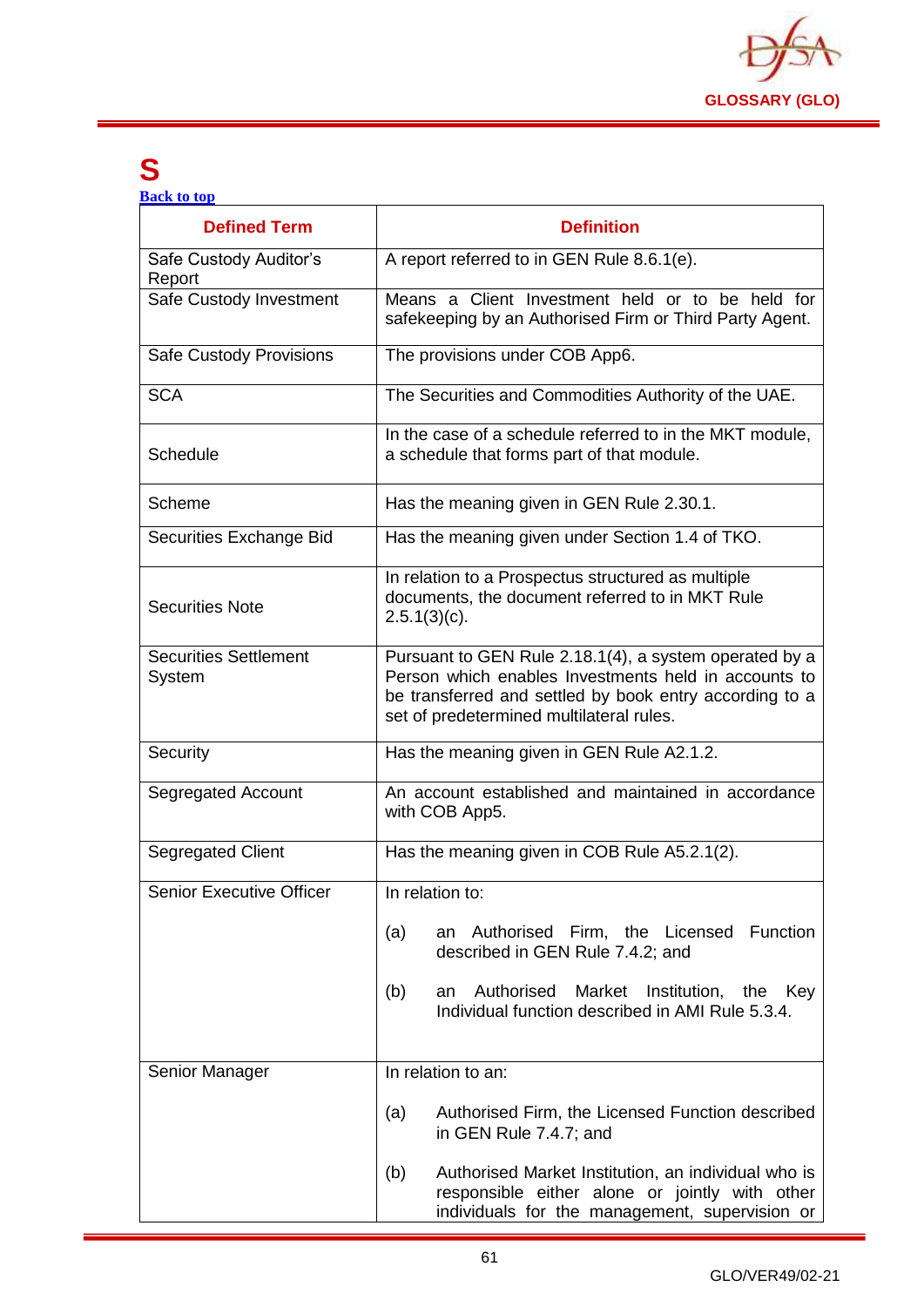

| <b>Defined Term</b>                        | <b>Definition</b>                                                                                                                                                                                                                                                                                                                                                                          |
|--------------------------------------------|--------------------------------------------------------------------------------------------------------------------------------------------------------------------------------------------------------------------------------------------------------------------------------------------------------------------------------------------------------------------------------------------|
|                                            | control of the Authorised Market Institution's<br>Financial Services and who is not a member of<br>the Governing Body.                                                                                                                                                                                                                                                                     |
| Service Provider                           | For the purpose of CIR, a Person who is delegated an<br>activity or outsourced a function by an Fund Manager or<br>Trustee under the terms of a Service Agreement, as<br>described in section 8.12 of CIR but does not include an<br>Incorporated Cell Company that is used by the Fund<br>Manager to perform any function relating to a Fund that<br>is an Incorporated Cell of that ICC. |
| Share                                      | Has the meaning given in GEN Rule A2.2.1(a).                                                                                                                                                                                                                                                                                                                                               |
| <b>Shareholder Statement</b>               | Means a statement which describes the Share<br>ownership profile of the Applicant prior to listing,<br>summarising the key classes of shareholder and<br>confirming that the Applicant complies with, or will<br>comply with, MKT Rule 9.3.10(1) on its date of<br>admission to the List.                                                                                                  |
| Shari'a Supervisory Board                  | The board comprised of individuals appointed by an<br>Authorised Person and entrusted with the duty of<br>directing, reviewing and supervising the activities of the<br>Authorised Person conducting Islamic Financial<br>Business in order to ensure that the Authorised Person<br>in compliance with Shari'a.                                                                            |
| <b>Short Selling</b>                       | In relation to:                                                                                                                                                                                                                                                                                                                                                                            |
|                                            | (a)<br>an Authorised Firm, has the meaning given to that<br>term in COB Rule $9.6.6(3)$ ; and                                                                                                                                                                                                                                                                                              |
|                                            | an Authorised Market Institution, has the meaning<br>(b)<br>given to that term in AMI Rule 6.7.1(3).                                                                                                                                                                                                                                                                                       |
| Single Family                              | Has the meaning given to that term in the DIFC Single<br>Family Office Regulations.                                                                                                                                                                                                                                                                                                        |
| <b>Single Family Office</b>                | Has the meaning given to that term in the DIFC Single<br>Family Office Regulations.                                                                                                                                                                                                                                                                                                        |
| <b>Small or Medium-sized</b><br>Enterprise | In relation to:                                                                                                                                                                                                                                                                                                                                                                            |
|                                            | an Applicant for admission of Shares to the List,<br>(a)<br>has the meaning given in MKT Rule 1.3.3(1); and                                                                                                                                                                                                                                                                                |
|                                            | a Listed Entity that has Shares admitted to the<br>(b)<br>List, has the meaning given in MKT Rule 1.3.3(2).                                                                                                                                                                                                                                                                                |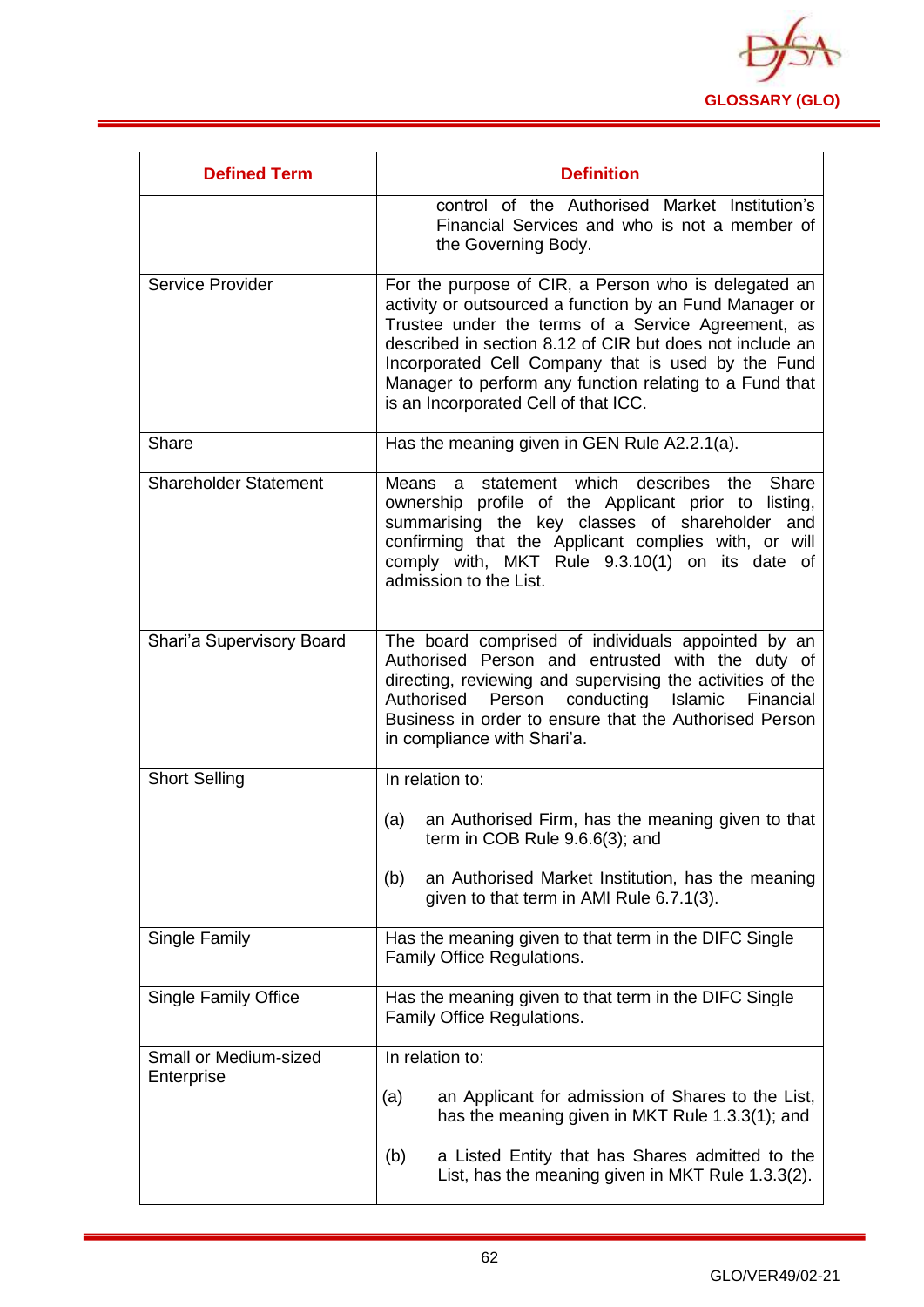

| <b>Defined Term</b>            | <b>Definition</b>                                                                                                                                                                                                                                                                                                                                                                           |
|--------------------------------|---------------------------------------------------------------------------------------------------------------------------------------------------------------------------------------------------------------------------------------------------------------------------------------------------------------------------------------------------------------------------------------------|
| <b>SME</b>                     | A Small or Medium-sized Enterprise.                                                                                                                                                                                                                                                                                                                                                         |
| Soft Dollar Agreement          | An agreement in any form under which an Authorised<br>Firm receives goods or services in return for Investment<br>Business put through or in the way of another Person.                                                                                                                                                                                                                     |
| Solvency Reference Date        | A date at which an Insurer's compliance with capital<br>adequacy requirements in PIN chapter 4 are assessed.                                                                                                                                                                                                                                                                                |
| <b>Special Purpose Vehicle</b> | In FER 1.2.7(3) and MKT App 5, a legal entity the<br>(1)<br>object and purpose of which is primarily to issue<br>Securities;                                                                                                                                                                                                                                                                |
|                                | In relation to Property Investment Crowdfunding, a<br>(2)<br>Body Corporate or a trust<br>that<br>has<br>been<br>established for the purpose of holding title to a<br>property for investors; and                                                                                                                                                                                           |
|                                | (3)<br>In any other case, a Body Corporate whose sole<br>purpose, either generally or when acting in a<br>particular capacity, is to carry out one or more of<br>the following functions:                                                                                                                                                                                                   |
|                                | issuing Investments;<br>(a)                                                                                                                                                                                                                                                                                                                                                                 |
|                                | or terminating or<br>(b)<br>redeeming<br>repurchasing,<br>whether with a view to re-issue or to cancellation,<br>an issue, in whole or par, of Investments; or                                                                                                                                                                                                                              |
|                                | (c)<br>entering<br>into<br>transactions<br>terminating<br>or<br>transactions involving Investments in connection<br>with the issue, redemption, termination or re-<br>purchase of Investments;                                                                                                                                                                                              |
|                                | and has been explicitly established for the purpose of:                                                                                                                                                                                                                                                                                                                                     |
|                                | (d)<br>securitising assets; or.                                                                                                                                                                                                                                                                                                                                                             |
|                                | investing in Real Property<br>(e)                                                                                                                                                                                                                                                                                                                                                           |
|                                | and, in the case of (d), has been assessed by a rating<br>agency.                                                                                                                                                                                                                                                                                                                           |
| <b>Special Resolution</b>      | (1)<br>In relation to a Domestic Fund, a resolution<br>passed by a majority of not less than 75% of the<br>votes validly cast (whether on a show of hands or<br>on a poll) for and against the resolution at a<br>general meeting or class meeting of Unitholders,<br>of which notice specifying the intention to propose<br>the resolution as a special resolution has been<br>duly given. |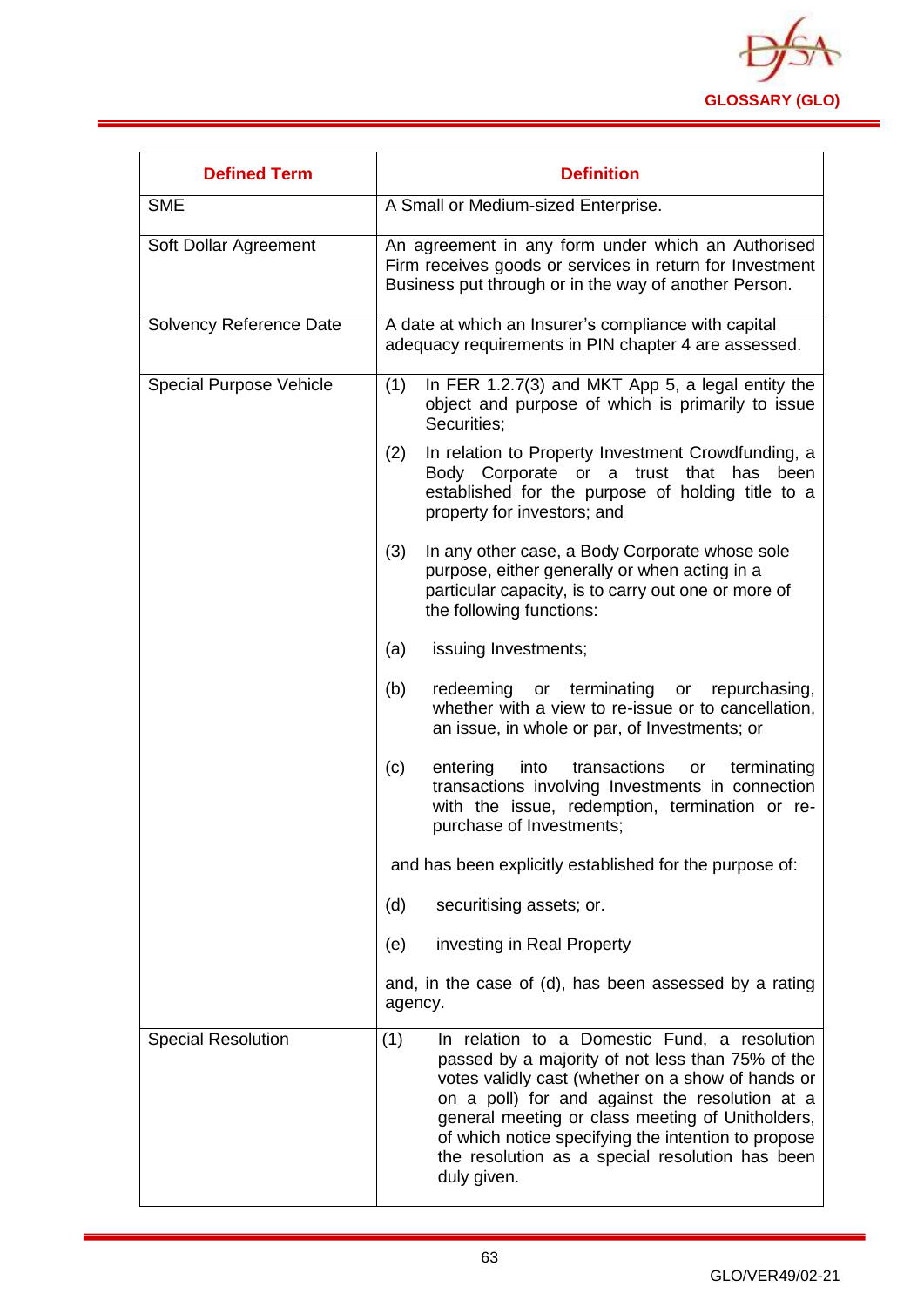

| <b>Defined Term</b>                                | <b>Definition</b>                                                                                                                                                                                                                                                                                                                                                                    |
|----------------------------------------------------|--------------------------------------------------------------------------------------------------------------------------------------------------------------------------------------------------------------------------------------------------------------------------------------------------------------------------------------------------------------------------------------|
|                                                    | In relation to a company (that is not a Domestic<br>(2)<br>Fund), a resolution passed by at least seventy<br>five per cent (75%) of the votes of such<br>Shareholders as (being entitled to do so) vote in<br>person or, where proxies are allowed, by proxy,<br>at a general meeting for which notice specifying<br>the intention to propose the resolution has been<br>duly given. |
| <b>Specific Risk</b>                               | The risk that losses on an Authorised Firm's net long or<br>short position in an individual equity or Security may<br>arise from a negative or positive price movement of that<br>equity or Security relative to the relevant market<br>generally.                                                                                                                                   |
| Sponsor                                            | An Authorised Firm that repackages third party assets<br>directly into a securitisation scheme. Where an<br>Authorised Firm repackages non-Investment Grade third<br>party assets, it may fall within the definition of an<br>Originator unless it originates or repackages no more<br>than 10% of the scheme's total assets.                                                        |
| <b>SSB</b>                                         | Shari'a Supervisory Board.                                                                                                                                                                                                                                                                                                                                                           |
| <b>SSS</b>                                         | A Securities Settlement System.                                                                                                                                                                                                                                                                                                                                                      |
| <b>Stabilisation Agent</b>                         | A Person appointed by a Stabilisation Manager under<br>PRS Rule 3.4.1 to assist him in conducting Price<br>Stabilisation.                                                                                                                                                                                                                                                            |
| <b>Stabilisation Manager</b>                       | A Person appointed by an Issuer of Shares under PRS<br>Rule 3.2.1 to conduct Price Stabilisation.                                                                                                                                                                                                                                                                                    |
| <b>Stabilisation Window</b>                        | The period of time specified in PRS Rule 1.4.1(2) during<br>which Price Stabilisation may occur.                                                                                                                                                                                                                                                                                     |
| <b>State</b>                                       | The U.A.E.                                                                                                                                                                                                                                                                                                                                                                           |
| <b>Statement by Directors</b>                      | The statement described under PIN section A10.5.                                                                                                                                                                                                                                                                                                                                     |
| <b>Statement of Recommended</b><br>Practice (SORP) | The Statement of Recommended Practice as issued and<br>amended from time to time by the Investment<br>Management Association (IMA) in the United Kingdom.                                                                                                                                                                                                                            |
| <b>Stored Value</b>                                | Has the meaning given in GEN Rule 2.6.1(2).                                                                                                                                                                                                                                                                                                                                          |
| <b>Stored Value Issuer</b>                         | A Person that issues Stored Value.                                                                                                                                                                                                                                                                                                                                                   |
| <b>Structured Product</b>                          | Has the meaning given in GEN Rule A2.2.1(f).                                                                                                                                                                                                                                                                                                                                         |
| Sub-Fund                                           | A separate pool of Fund Property within an Umbrella<br>Fund.                                                                                                                                                                                                                                                                                                                         |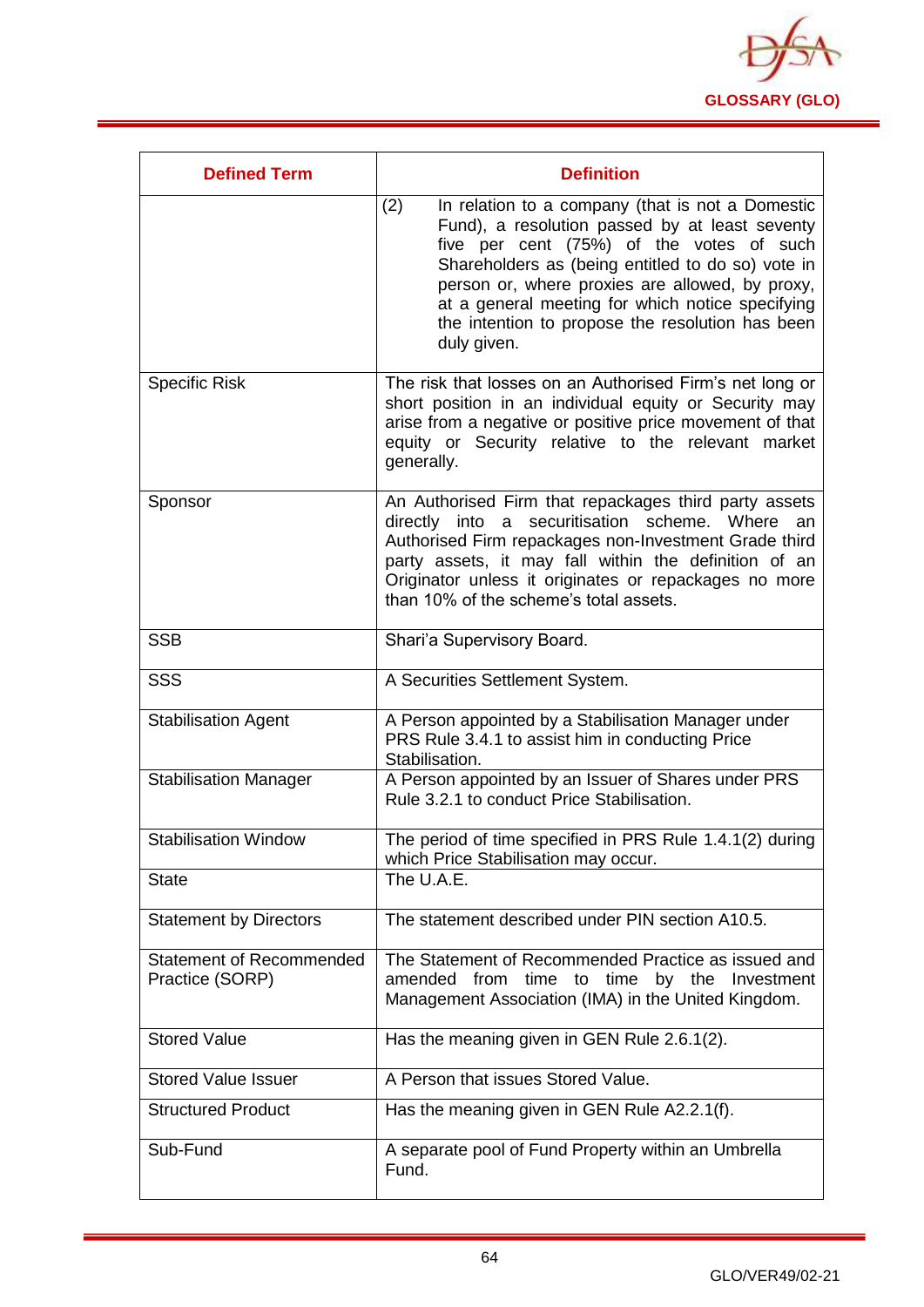

| <b>Defined Term</b>                        | <b>Definition</b>                                                                                                                                                                                                                                                                                                                                                |
|--------------------------------------------|------------------------------------------------------------------------------------------------------------------------------------------------------------------------------------------------------------------------------------------------------------------------------------------------------------------------------------------------------------------|
| Subsidiary                                 | Has the meaning given in Schedule 1 to the Companies<br>Law and, without limiting the generality of that definition,<br>is taken to include, in relation to a relevant Body<br>Corporate (the Holding Company), the Holding<br>Company's ultimate Subsidiary and any Subsidiary<br>between the Holding Company and the Holding<br>Company's ultimate Subsidiary. |
| Summary                                    | The document referred to in MKT Rule 2.5.2(1) or in CIR<br>Rule 14.3.1(d).                                                                                                                                                                                                                                                                                       |
| <b>Supplementary Notes</b>                 | A note which is supplementary to a Return.                                                                                                                                                                                                                                                                                                                       |
| <b>Supplementary Prospectus</b>            | An updated or replacement Prospectus produced in<br>accordance with Article 18 of the Markets Law 2012 or<br>Article 52 of the Collective Investment Law 2010, as<br>applicable.                                                                                                                                                                                 |
| <b>Suspicious Activity Report</b><br>(SAR) | Means a report in the prescribed format regarding<br>suspicious activity (including a suspicious transaction)<br>made to the AMLSCU under AML Rule 13.3.1(c).                                                                                                                                                                                                    |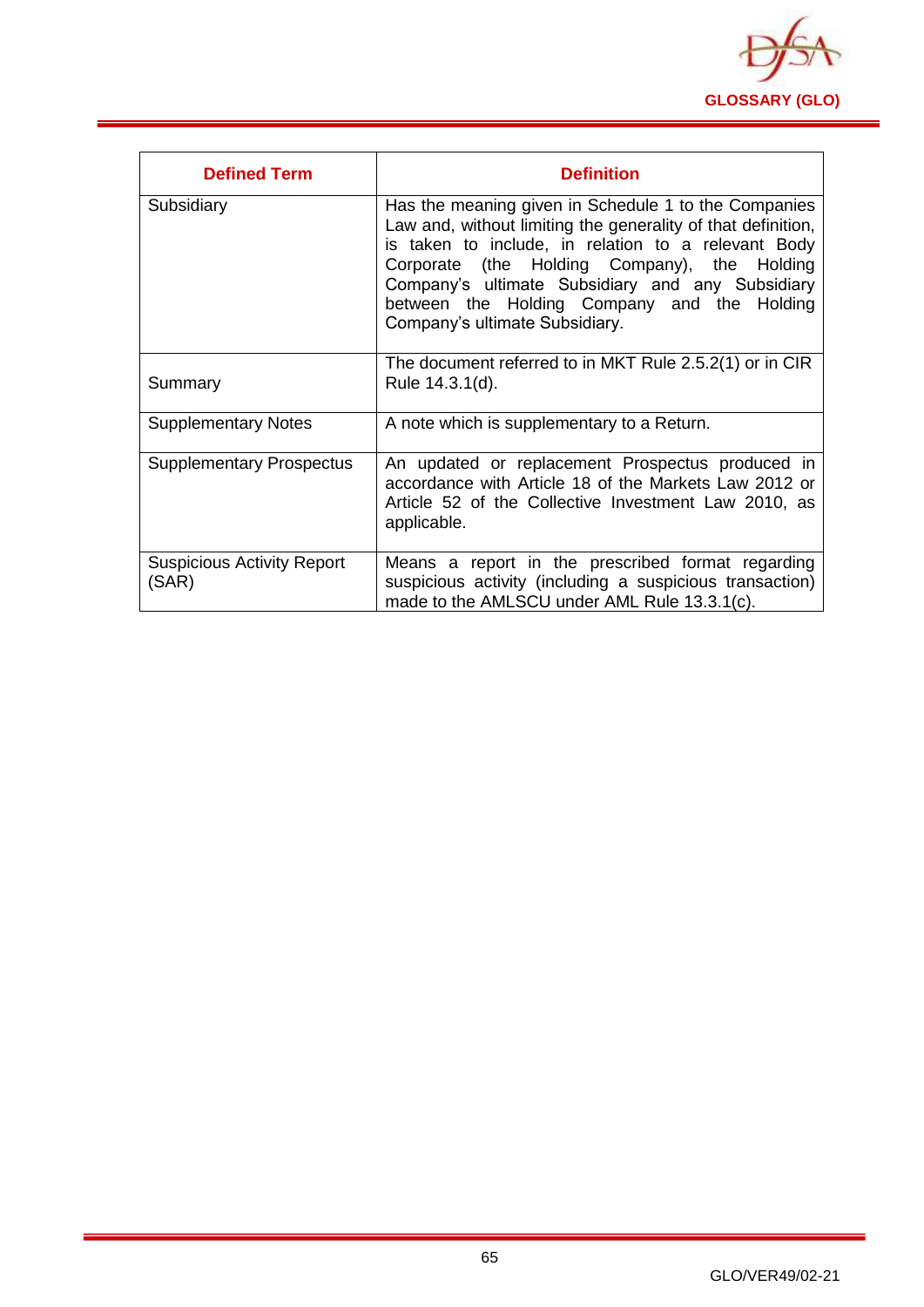

#### **T [Back to top](#page-1-0)**

| <b>Defined Term</b>                            | <b>Definition</b>                                                                                                                                                                                                                                                                                                                                                                      |
|------------------------------------------------|----------------------------------------------------------------------------------------------------------------------------------------------------------------------------------------------------------------------------------------------------------------------------------------------------------------------------------------------------------------------------------------|
| <b>Takaful Insurer</b>                         | An Insurer, any part of whose Insurance Business<br>consists of Takaful transactions.                                                                                                                                                                                                                                                                                                  |
| Takeover                                       | has the meaning given in the Markets Law 2012.                                                                                                                                                                                                                                                                                                                                         |
| <b>Takeover Principle</b>                      | means a takeover principle prescribed in Section 1.5 of<br>TKO in accordance with Article 53 of the Markets Law<br>2012.                                                                                                                                                                                                                                                               |
| Target                                         | includes a Reporting Entity subject to a Bid made under<br>TKO.                                                                                                                                                                                                                                                                                                                        |
| <b>Target Circular</b>                         | means a document circulated by the Governing Body of<br>a Target in response to a Takeover as described in<br>Section 8.2 of TKO.                                                                                                                                                                                                                                                      |
| <b>Third Party Agent</b>                       | In relation to a Client Account, means an Authorised<br>Firm or Regulated Financial Institution (including a bank,<br>custodian, an intermediate broker, a settlement agent, a<br>clearing house, an exchange and 'over the counter'<br>counterparty) that is a separate legal entity from the<br>Authorised Firm that is required under COB to establish<br>the Client Account.       |
| <b>Third Party Service Provider</b>            | In relation to an Employee Money Purchase Scheme,<br>has the meaning given in COB Rule 12.1.2.                                                                                                                                                                                                                                                                                         |
| <b>TKO</b>                                     | the Takeover Rules Module of the Rulebook.                                                                                                                                                                                                                                                                                                                                             |
| <b>Trade Repository</b>                        | Pursuant to GEN Rule 2.2.13, a Trade Repository is a<br>Person who maintains a centralised registry that<br>maintains an electronic database containing records of<br>transactions<br>in<br>Investments<br>and<br>over-the-counter<br>derivatives undertaken by other Persons including<br>Authorised<br>Persons,<br>Recognised<br>Persons<br>and<br>Regulated Financial Institutions. |
| <b>Trading Book</b>                            | The positions and exposures including, on and off-<br>balance sheet items eligible for inclusion in the Trading<br>Book, as described in PIB section 2.2.                                                                                                                                                                                                                              |
| Transaction                                    | Any transaction undertaken by an Authorised Firm in the<br>course of carrying on a Financial Service in or from the<br>DIFC.                                                                                                                                                                                                                                                           |
| <b>Trust Administration</b><br><b>Services</b> | The provision of Trust Administration Services include:                                                                                                                                                                                                                                                                                                                                |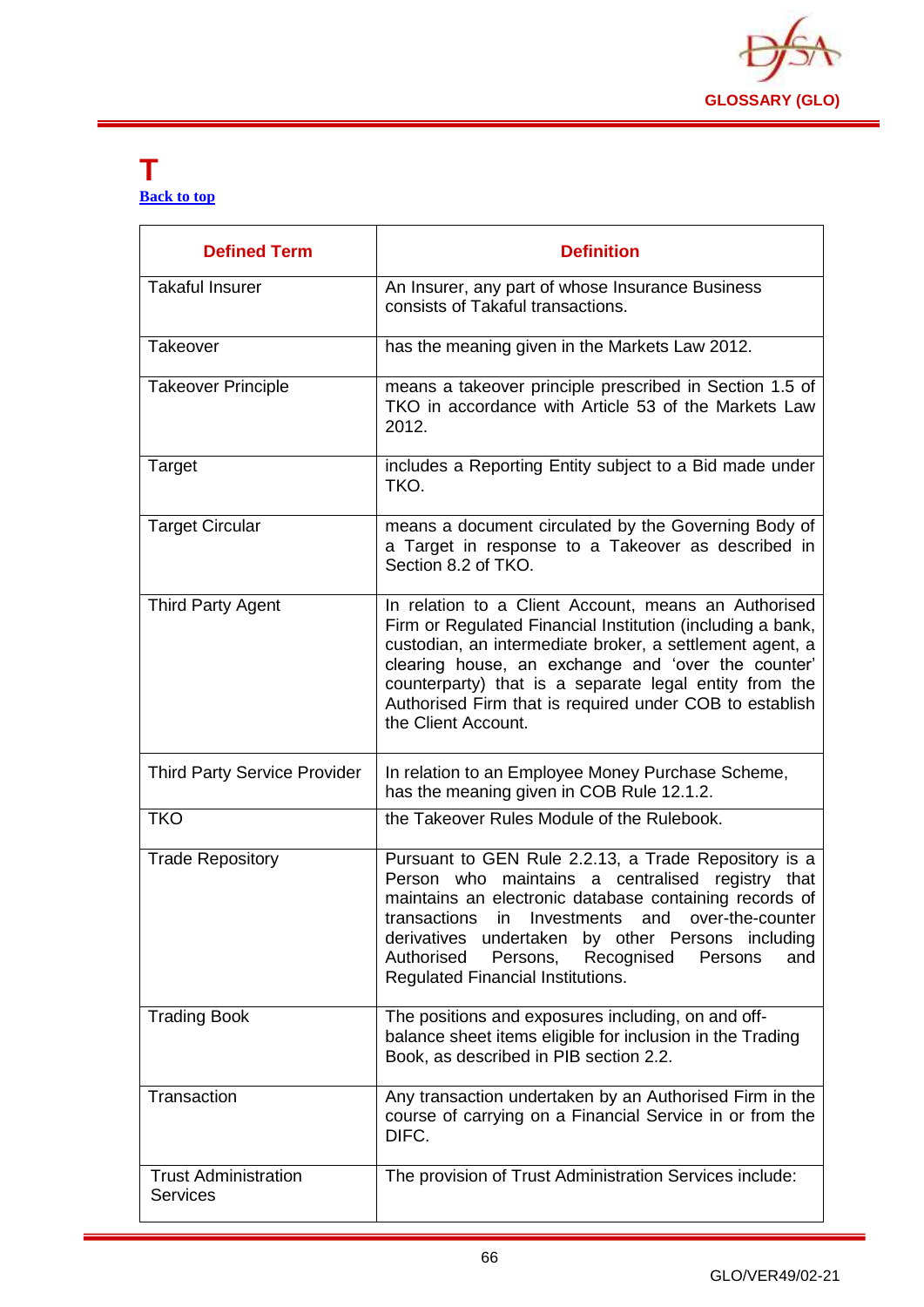

| <b>Defined Term</b>           | <b>Definition</b>                                                                                                                                                                                                                                                                                                                                                                                                                                                                                                                                                                                                     |
|-------------------------------|-----------------------------------------------------------------------------------------------------------------------------------------------------------------------------------------------------------------------------------------------------------------------------------------------------------------------------------------------------------------------------------------------------------------------------------------------------------------------------------------------------------------------------------------------------------------------------------------------------------------------|
|                               | (a)<br>the keeping of Accounting Records relating to an<br>express trust and the preparation of trust<br>accounts;<br>(b)<br>the preparation of trust instruments or other<br>documents relating to an express trust;<br>the management and administration of trust<br>(c)<br>assets subject to an express trust;<br>dealing with trust assets subject to an express<br>(d)<br>trust, including the investment, transfer and<br>disposal of such assets;<br>the distribution of trust assets subject to an<br>(e)<br>express trust; and<br>(f)<br>the payment of expenses or remuneration out of<br>an express trust. |
| <b>Trust Deed</b>             | A deed entered into by an Fund Manager and the<br>Trustee to create an Investment Trust.                                                                                                                                                                                                                                                                                                                                                                                                                                                                                                                              |
| <b>Trust Law</b>              | The Trust Law 2018.                                                                                                                                                                                                                                                                                                                                                                                                                                                                                                                                                                                                   |
| <b>Trust Service Provider</b> | An Authorised Firm which is authorised under its<br>Licence it to carry on the activity of Providing Trust<br>Services.                                                                                                                                                                                                                                                                                                                                                                                                                                                                                               |
| <b>Trustee</b>                | The Person, described under Article 18 of the<br>Investment Trust Law 2006 who is appointed under a<br>Trust Deed as the trustee of an Investment Trust to hold<br>the Fund's Property on trust for the Unitholders and to<br>oversee the operation of the Fund and, in relation to a<br>Domestic Fund, is authorised under its License to act as<br>the trustee of the Fund.                                                                                                                                                                                                                                         |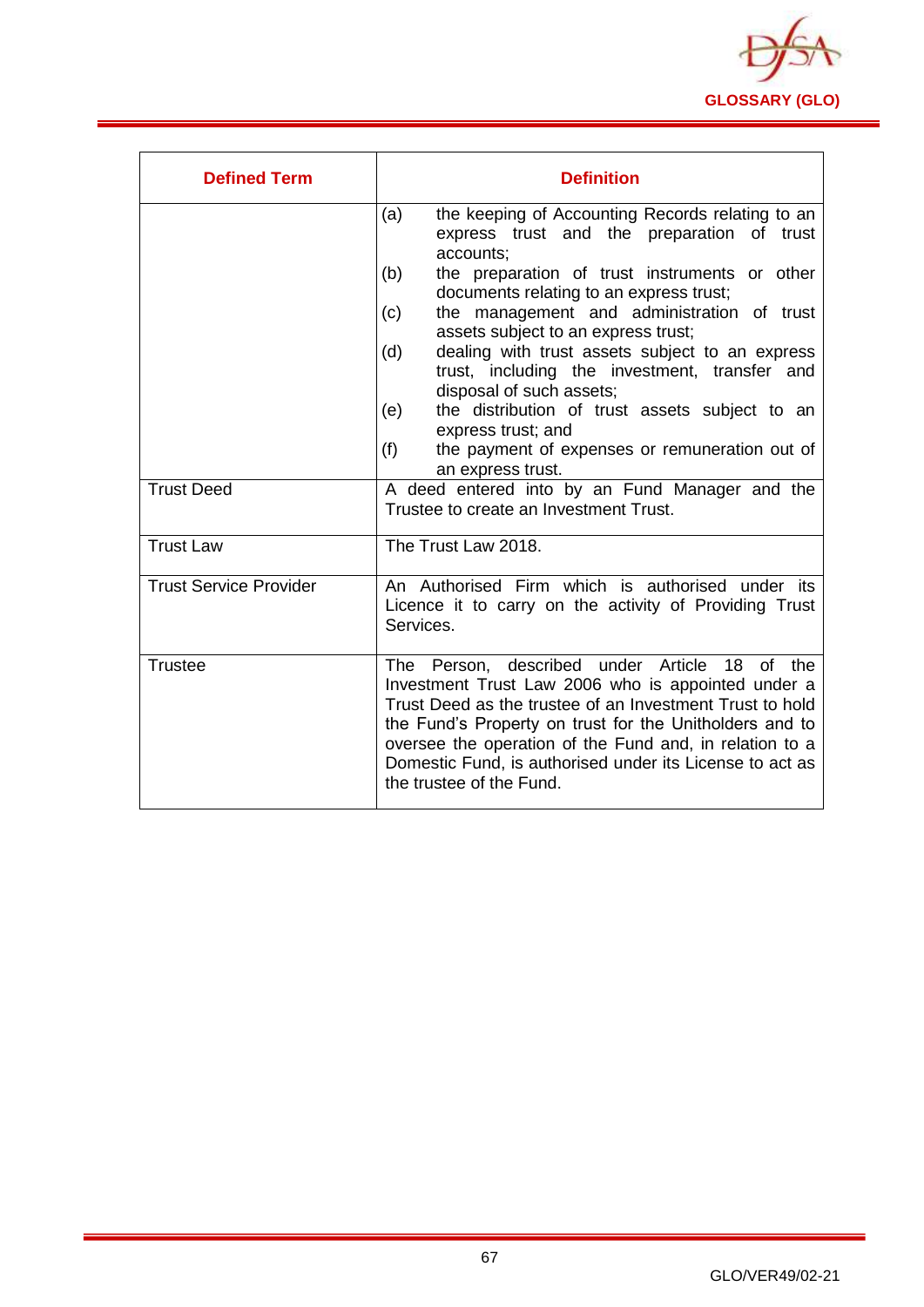

#### **U [Back to top](#page-1-0)**

| <b>Defined Term</b>                                             | <b>Definition</b>                                                                                                                                                                                                                                                                                            |
|-----------------------------------------------------------------|--------------------------------------------------------------------------------------------------------------------------------------------------------------------------------------------------------------------------------------------------------------------------------------------------------------|
| U.A.E.                                                          | United Arab Emirates.                                                                                                                                                                                                                                                                                        |
| <b>Umbrella Fund</b>                                            | Has the meaning given in CIR Rule 3.1.10                                                                                                                                                                                                                                                                     |
| Undertaking                                                     | Means:                                                                                                                                                                                                                                                                                                       |
|                                                                 | (a)<br>a Body Corporate or Partnership; or                                                                                                                                                                                                                                                                   |
|                                                                 | (b)<br>an unincorporated association carrying on a trade<br>or business, with or without a view to profit.                                                                                                                                                                                                   |
| Underwriting                                                    | An arrangement under which a party agrees to buy,<br>before issue, a specified quantity of Securities in an<br>issue of Securities on a given date at a given price, if no<br>other party has purchased or acquired them.                                                                                    |
| Unit                                                            | Has the meaning given in GEN Rule A2.2.1(e)                                                                                                                                                                                                                                                                  |
| Unitholder                                                      | In relation to a Fund, means any holder of a Unit in the<br>Fund or of any right or interest in such a Unit, and whose<br>name is entered on the Fund's register in relation to that<br>Unit.                                                                                                                |
| <b>Unrestricted Profit Sharing</b><br><b>Investment Account</b> | A PSIA in respect of which the investment account<br>holder authorises the Authorised Firm to invest the<br>account holder's funds in a manner which the Authorised<br>Firm deems appropriate without laying down any<br>restrictions as to where, how and for what purpose the<br>funds should be invested. |
| <b>US GAAP</b>                                                  | Generally Accepted Accounting Principles as issued and<br>amended from time to time by the Financial Accounting<br>Standards Board in the United States.                                                                                                                                                     |
| User                                                            | In relation to Providing Money Services or Arranging or<br>Advising on Money Services, means a Client using that<br>service and includes, in relation to a Payment Service, a<br>Person acting in the capacity of payer, payee or both.                                                                      |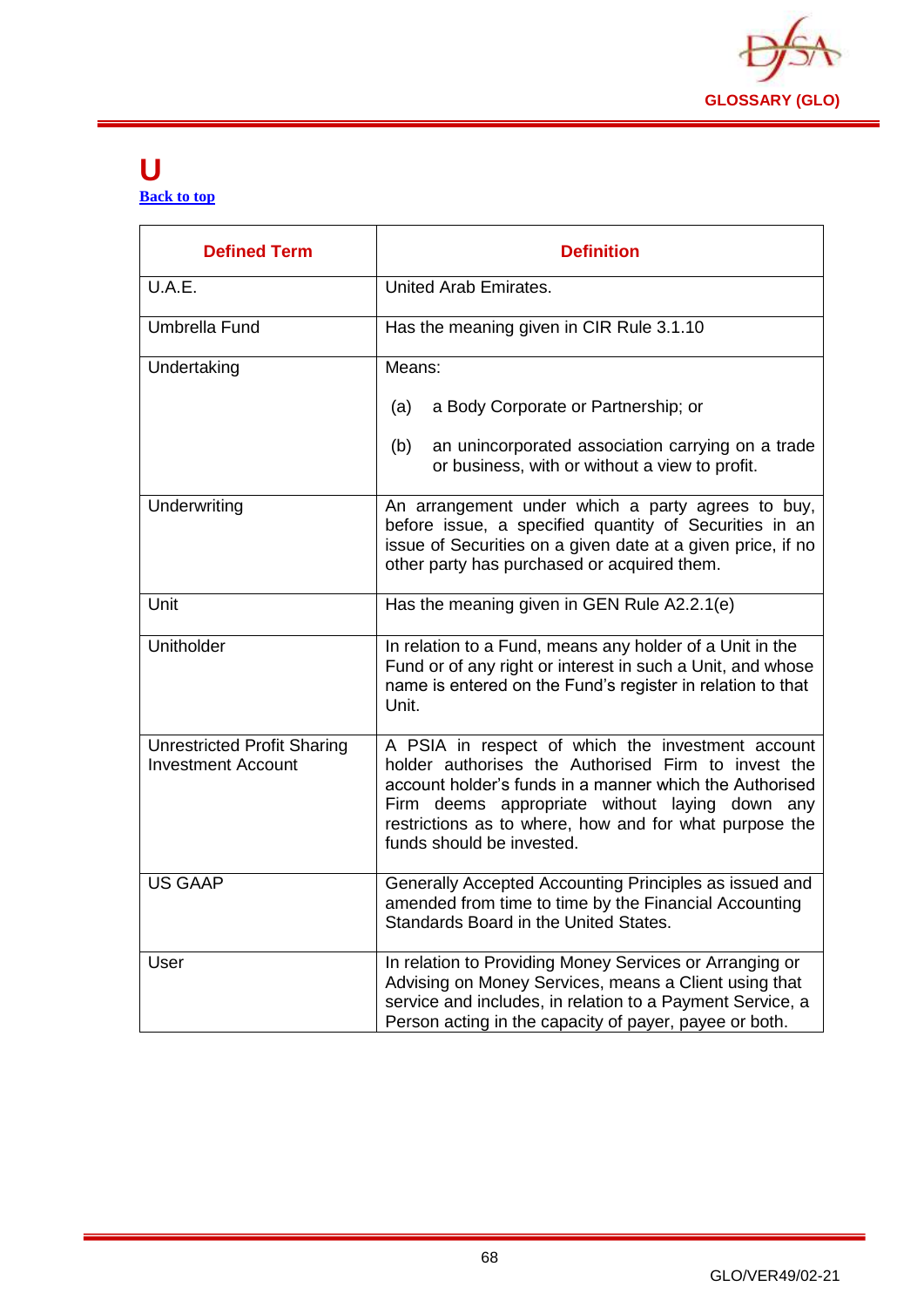

#### **V [Back to top](#page-1-0)**

| <b>Defined Term</b>         | <b>Definition</b>                                                                                                                          |
|-----------------------------|--------------------------------------------------------------------------------------------------------------------------------------------|
| <b>Venture Capital Fund</b> | Has the meaning given in CIR Rule 3.1.13.                                                                                                  |
| <b>Voluntary Bid</b>        | A Bid made for acquisition of the equity Share capital of<br>a Reporting Entity where there is no obligation to extend<br>a Mandatory Bid. |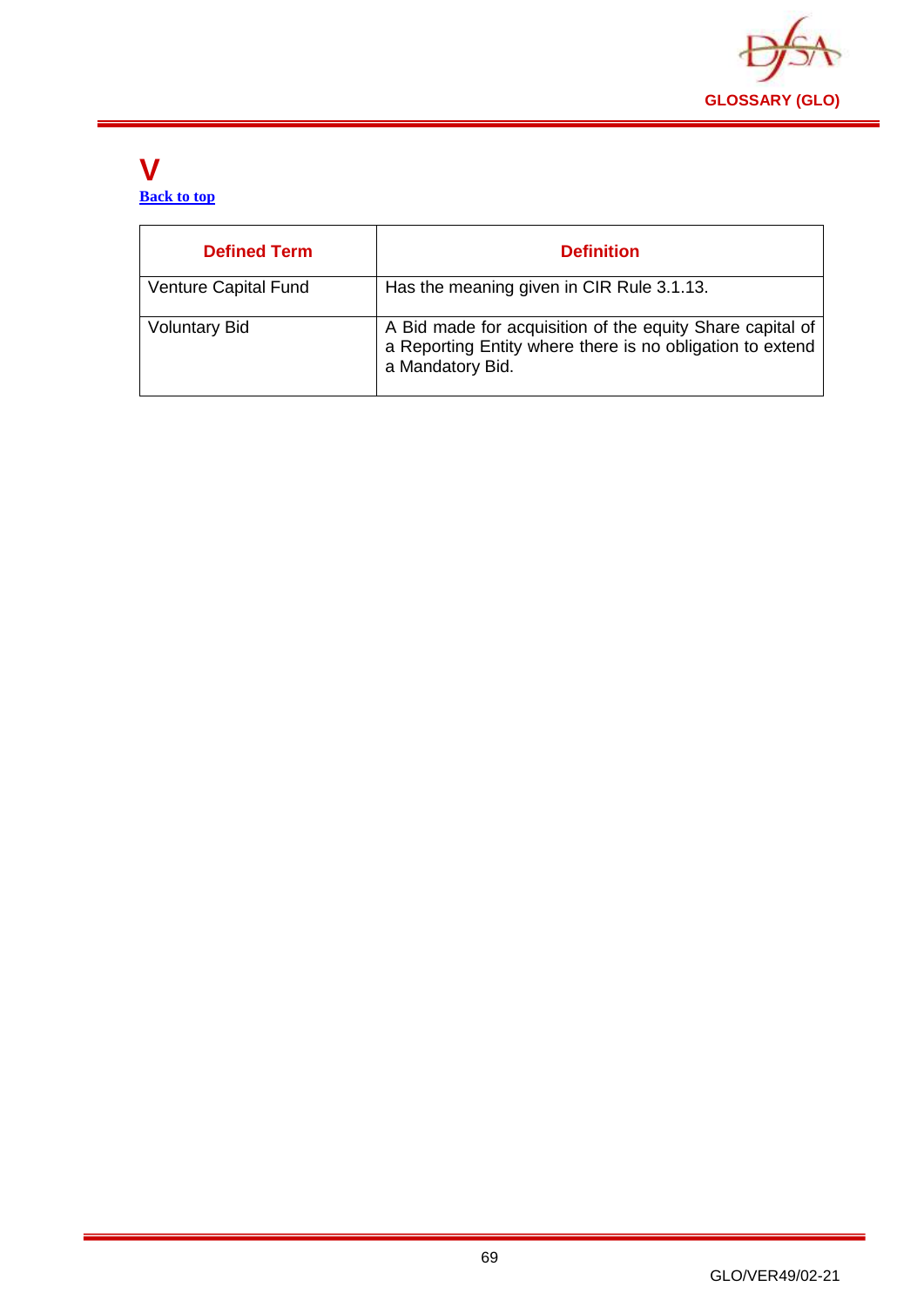

#### **W [Back to top](#page-1-0)**

| <b>Defined Term</b>   | <b>Definition</b>                                                                                                                                                                                                                                                                                                                                                                                    |
|-----------------------|------------------------------------------------------------------------------------------------------------------------------------------------------------------------------------------------------------------------------------------------------------------------------------------------------------------------------------------------------------------------------------------------------|
| Warrant               | Has the meaning given in GEN Rule A2.2.1(c).                                                                                                                                                                                                                                                                                                                                                         |
| <b>Working Papers</b> | Means all material (whether in the form of data stored on<br>paper, film, electronic media or other media or<br>otherwise) prepared by or for, or obtained by a<br>Registered Auditor in connection with, the performance<br>of the audit concerned and includes:<br>(a)<br>the record of audit procedures performed;<br>(b)<br>relevant audit evidence obtained; and<br>(c)<br>conclusions reached. |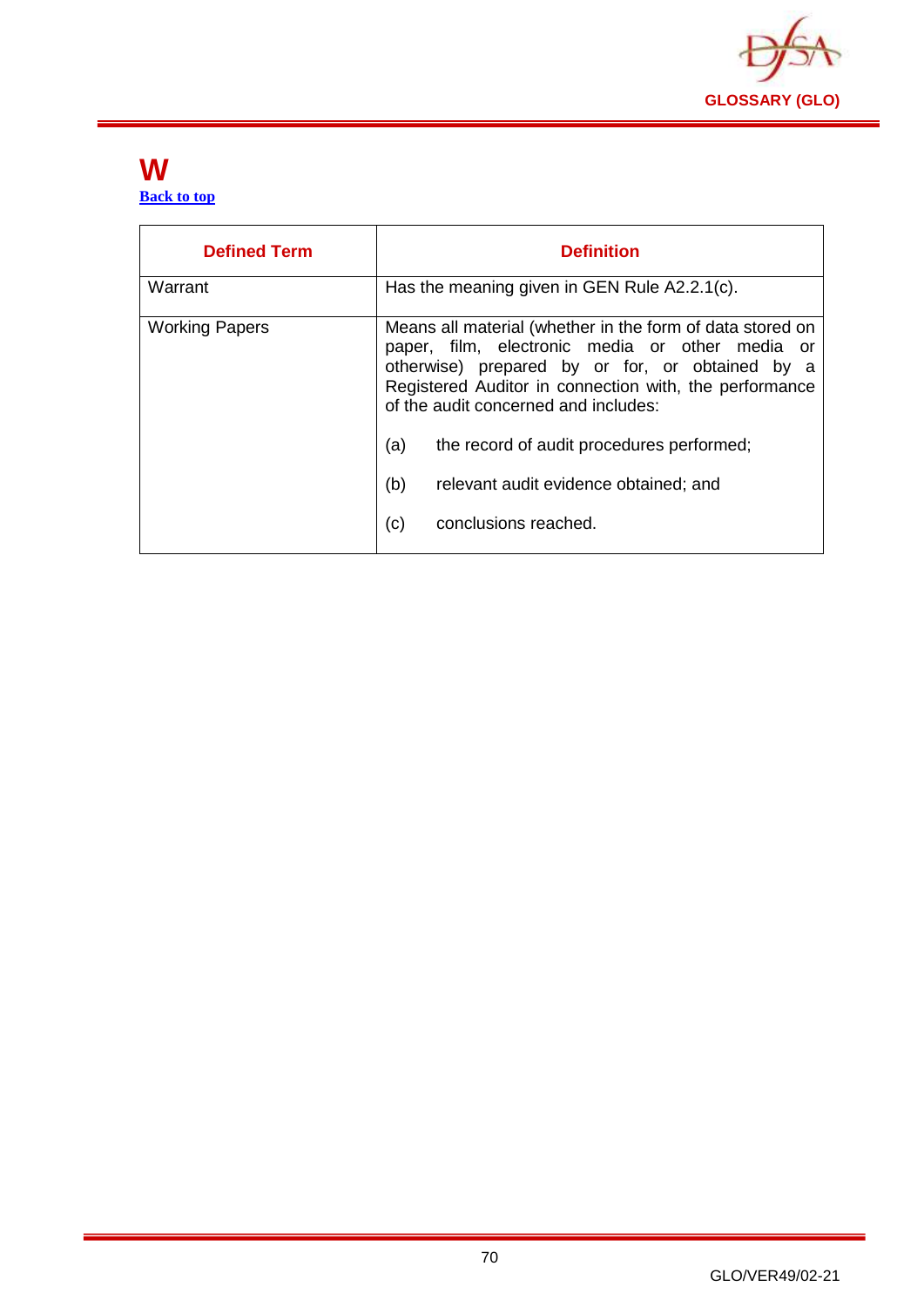

**X [Back to top](#page-1-0)**

[no definitions]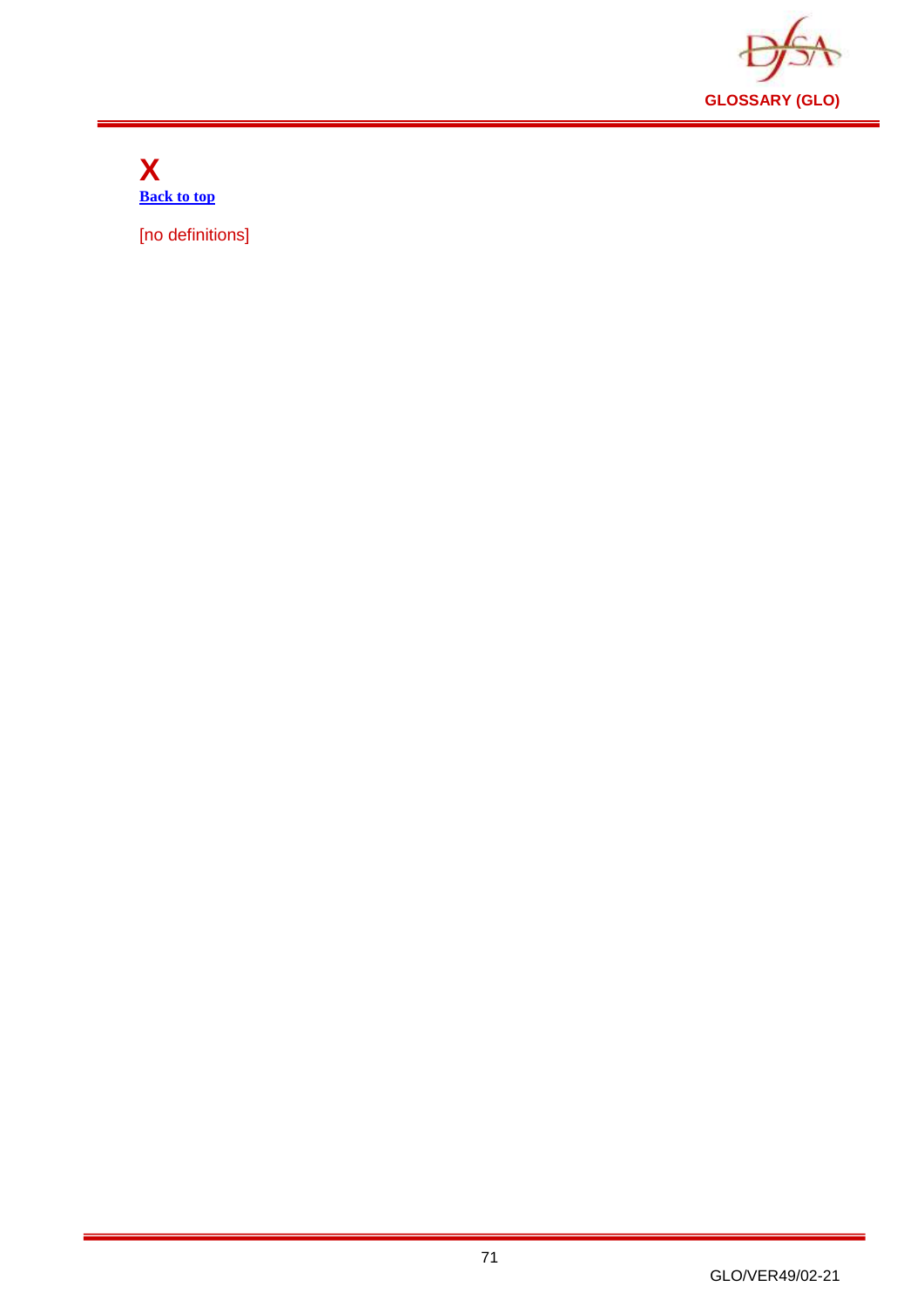

**Y [Back to top](#page-1-0)**

[no definitions]